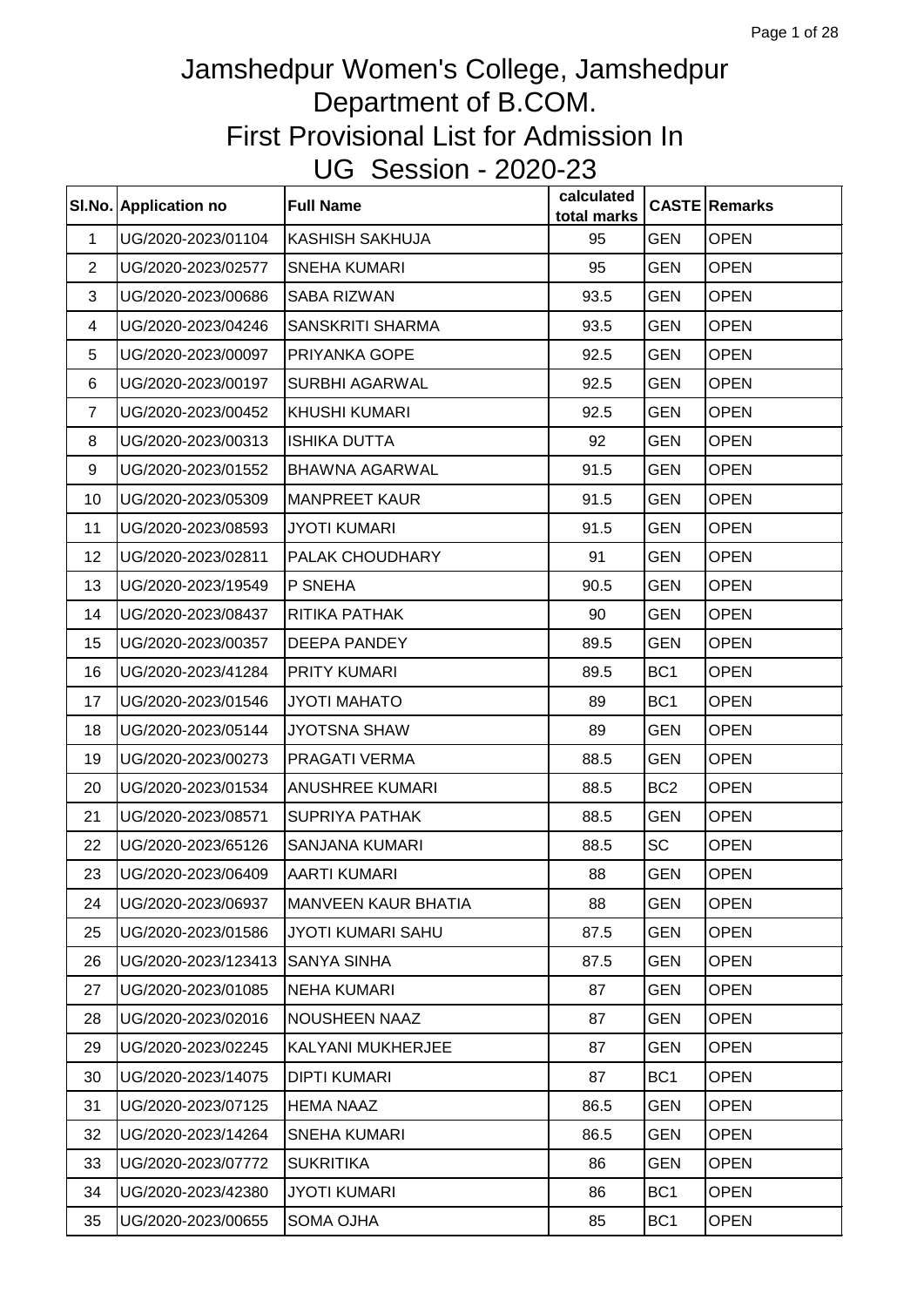|    | SI.No. Application no | <b>Full Name</b>          | calculated<br>total marks |                 | <b>CASTE Remarks</b> |
|----|-----------------------|---------------------------|---------------------------|-----------------|----------------------|
| 36 | UG/2020-2023/67997    | <b>KASHISH KUMARI</b>     | 85                        | <b>GEN</b>      | <b>OPEN</b>          |
| 37 | UG/2020-2023/96251    | SUCHITRA KUMARI NAIK      | 85                        | <b>SC</b>       | <b>OPEN</b>          |
| 38 | UG/2020-2023/00042    | <b>ANAMIKA TRIPATHI</b>   | 84.5                      | <b>GEN</b>      | <b>OPEN</b>          |
| 39 | UG/2020-2023/03722    | MADHURIMA CHOWDHURY       | 84.5                      | GEN             | <b>OPEN</b>          |
| 40 | UG/2020-2023/01935    | <b>KAJAL KUMARI</b>       | 84                        | <b>GEN</b>      | OPEN                 |
| 41 | UG/2020-2023/01951    | <b>BHAVNA AGARWAL</b>     | 84                        | <b>GEN</b>      | <b>OPEN</b>          |
| 42 | UG/2020-2023/02542    | <b>ANJALI KUMARI</b>      | 84                        | <b>GEN</b>      | <b>OPEN</b>          |
| 43 | UG/2020-2023/04106    | PRIYANKA KUMARI           | 84                        | BC <sub>1</sub> | <b>OPEN</b>          |
| 44 | UG/2020-2023/02069    | <b>SARASWATI MAHATO</b>   | 83.5                      | BC <sub>1</sub> | <b>OPEN</b>          |
| 45 | UG/2020-2023/02508    | PREETY KUMARI             | 83.5                      | <b>GEN</b>      | <b>OPEN</b>          |
| 46 | UG/2020-2023/02518    | <b>ANSHU KUMARI</b>       | 83.5                      | GEN             | <b>OPEN</b>          |
| 47 | UG/2020-2023/00172    | <b>MUSKAAN BHARTY</b>     | 83                        | GEN             | <b>OPEN</b>          |
| 48 | UG/2020-2023/00302    | <b>SAKSHI KUMARI</b>      | 82.5                      | <b>GEN</b>      | <b>OPEN</b>          |
| 49 | UG/2020-2023/00365    | KUMARI SHIKSHA            | 82.5                      | BC <sub>2</sub> | <b>OPEN</b>          |
| 50 | UG/2020-2023/09895    | NAMRATA KUMARI            | 82.5                      | <b>GEN</b>      | <b>OPEN</b>          |
| 51 | UG/2020-2023/18957    | SWARNA PRABHA BARI        | 82.5                      | ST              | <b>OPEN</b>          |
| 52 | UG/2020-2023/25918    | <b>LUCKY SINGH</b>        | 82.5                      | <b>GEN</b>      | <b>OPEN</b>          |
| 53 | UG/2020-2023/00285    | <b>DOLI DAS</b>           | 82                        | BC <sub>2</sub> | <b>OPEN</b>          |
| 54 | UG/2020-2023/00571    | <b>CHHOBI RANI MAHATO</b> | 82                        | BC <sub>1</sub> | <b>OPEN</b>          |
| 55 | UG/2020-2023/04018    | <b>SUNITA BHAGAT</b>      | 82                        | BC <sub>1</sub> | <b>OPEN</b>          |
| 56 | UG/2020-2023/09374    | LAXMI KUMARI PANDEY       | 82                        | GEN             | <b>OPEN</b>          |
| 57 | UG/2020-2023/56171    | <b>SRISHTI KUJUR</b>      | 82                        | ST              | <b>OPEN</b>          |
| 58 | UG/2020-2023/99326    | TANUSHREE KARUA           | 82                        | <b>SC</b>       | <b>OPEN</b>          |
| 59 | UG/2020-2023/00330    | <b>SHRUTI SARAIWALA</b>   | 81.5                      | GEN             | <b>OPEN</b>          |
| 60 | UG/2020-2023/00706    | <b>ANKITA GORAI</b>       | 81.5                      | BC <sub>1</sub> | <b>OPEN</b>          |
| 61 | UG/2020-2023/04133    | <b>KHUSHI KUMARI</b>      | 81.5                      | BC <sub>1</sub> | <b>OPEN</b>          |
| 62 | UG/2020-2023/107075   | NISHA KUMARI              | 81.5                      | GEN             | <b>OPEN</b>          |
| 63 | UG/2020-2023/05566    | <b>SUMAN KHUSHBOO</b>     | 81                        | <b>GEN</b>      | <b>OPEN</b>          |
| 64 | UG/2020-2023/05913    | SHRUTI DEY                | 81                        | <b>GEN</b>      | <b>OPEN</b>          |
| 65 | UG/2020-2023/01420    | SUBHADRA KUMARI MAHATO    | 80.6                      | BC <sub>2</sub> | <b>OPEN</b>          |
| 66 | UG/2020-2023/00523    | PRABHA KUMARI             | 80.5                      | GEN             | <b>OPEN</b>          |
| 67 | UG/2020-2023/07170    | <b>SADAF AFREEN</b>       | 80.5                      | GEN             | <b>OPEN</b>          |
| 68 | UG/2020-2023/09126    | <b>SUPRITA KHAN</b>       | 80.5                      | BC <sub>2</sub> | <b>OPEN</b>          |
| 69 | UG/2020-2023/45065    | <b>LAXMI SOREN</b>        | 80.5                      | ST              | <b>OPEN</b>          |
| 70 | UG/2020-2023/00727    | <b>RIYA</b>               | 80                        | <b>GEN</b>      | <b>OPEN</b>          |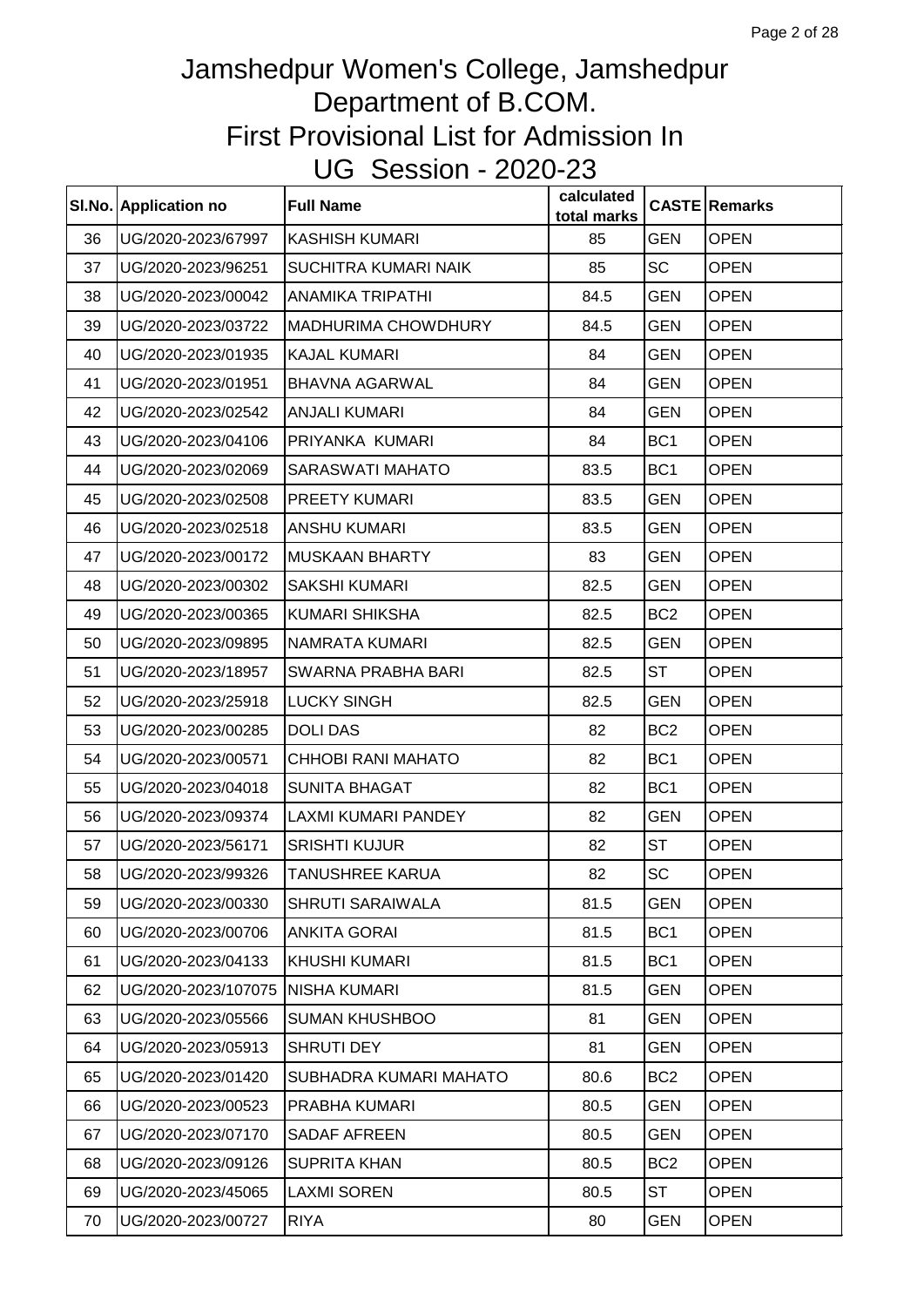|     | SI.No. Application no | <b>Full Name</b>          | calculated<br>total marks |                 | <b>CASTE Remarks</b> |
|-----|-----------------------|---------------------------|---------------------------|-----------------|----------------------|
| 71  | UG/2020-2023/00025    | PRAGATI SINHA             | 79.5                      | GEN             | <b>OPEN</b>          |
| 72  | UG/2020-2023/00207    | PRAGATI SINHA             | 79.5                      | <b>GEN</b>      | <b>OPEN</b>          |
| 73  | UG/2020-2023/00530    | PURBASHA GHATAK           | 79.5                      | <b>GEN</b>      | <b>OPEN</b>          |
| 74  | UG/2020-2023/01821    | <b>RIMPA DEY</b>          | 79.5                      | <b>GEN</b>      | <b>OPEN</b>          |
| 75  | UG/2020-2023/03482    | <b>ARPITA PATRA</b>       | 79.5                      | <b>GEN</b>      | <b>OPEN</b>          |
| 76  | UG/2020-2023/03730    | <b>NEHA KUMARI</b>        | 79.5                      | <b>GEN</b>      | <b>OPEN</b>          |
| 77  | UG/2020-2023/06874    | NISHA KUMARI SAW          | 79.5                      | BC <sub>2</sub> | <b>OPEN</b>          |
| 78  | UG/2020-2023/07346    | <b>KAJAL KUMARI</b>       | 79.5                      | <b>GEN</b>      | <b>OPEN</b>          |
| 79  | UG/2020-2023/00231    | <b>NAZNEEN KHAN</b>       | 79                        | <b>GEN</b>      | <b>OPEN</b>          |
| 80  | UG/2020-2023/106422   | <b>SHRUTI VARSHNEY</b>    | 79                        | <b>GEN</b>      | <b>OPEN</b>          |
| 81  | UG/2020-2023/00222    | <b>GEETIKA</b>            | 78.5                      | GEN             | <b>OPEN</b>          |
| 82  | UG/2020-2023/00728    | <b>SHALINI KUMARI</b>     | 78.5                      | <b>GEN</b>      | <b>OPEN</b>          |
| 83  | UG/2020-2023/05629    | KHUSHBOO KUMARI           | 78.5                      | BC <sub>1</sub> | <b>OPEN</b>          |
| 84  | UG/2020-2023/05704    | <b>JYOTI KUMARI</b>       | 78.5                      | BC <sub>1</sub> | <b>OPEN</b>          |
| 85  | UG/2020-2023/126085   | <b>RADHIKA LODHA</b>      | 78.5                      | BC <sub>1</sub> | <b>OPEN</b>          |
| 86  | UG/2020-2023/89442    | <b>CHETNA KUMARI</b>      | 78.5                      | GEN             | <b>OPEN</b>          |
| 87  | UG/2020-2023/00831    | <b>SUMAN KUMARI</b>       | 78                        | <b>GEN</b>      | <b>OPEN</b>          |
| 88  | UG/2020-2023/01131    | <b>KRUTI M ADESARA</b>    | 78                        | <b>GEN</b>      | <b>OPEN</b>          |
| 89  | UG/2020-2023/00763    | SONAKSHI KUMARI           | 77.5                      | BC <sub>2</sub> | <b>OPEN</b>          |
| 90  | UG/2020-2023/01500    | CHHAYA MAHATO             | 77.5                      | BC <sub>1</sub> | <b>OPEN</b>          |
| 91  | UG/2020-2023/06089    | AANU CHANDRA              | 77.5                      | GEN             | <b>OPEN</b>          |
| 92  | UG/2020-2023/18135    | <b>SHRUTI KUMARI</b>      | 77.5                      | <b>GEN</b>      | <b>OPEN</b>          |
| 93  | UG/2020-2023/23604    | JASPREET KAUR             | 77.5                      | <b>GEN</b>      | OPEN                 |
| 94  | UG/2020-2023/00128    | EKTA KUMARI RAJAK         | 77                        | <b>SC</b>       | <b>OPEN</b>          |
| 95  | UG/2020-2023/00379    | <b>RIYA CHATTERJEE</b>    | 77                        | <b>GEN</b>      | <b>OPEN</b>          |
| 96  | UG/2020-2023/00778    | <b>SHRUTI KUMARI</b>      | 77                        | BC <sub>1</sub> | <b>OPEN</b>          |
| 97  | UG/2020-2023/01946    | <b>RUCHI SINHA</b>        | 77                        | <b>GEN</b>      | <b>OPEN</b>          |
| 98  | UG/2020-2023/03099    | PRIYA KUMARI PRADHAN      | 77                        | BC <sub>1</sub> | <b>OPEN</b>          |
| 99  | UG/2020-2023/03988    | PINKI KUMARI              | 77                        | <b>SC</b>       | <b>OPEN</b>          |
| 100 | UG/2020-2023/05900    | <b>SUMAN GHOSH</b>        | 77                        | <b>GEN</b>      | <b>OPEN</b>          |
| 101 | UG/2020-2023/119365   | <b>SWATI VERMA</b>        | 77                        | <b>GEN</b>      | <b>OPEN</b>          |
| 102 | UG/2020-2023/125358   | <b>SWATI VERMA</b>        | 77                        | <b>GEN</b>      | <b>OPEN</b>          |
| 103 | UG/2020-2023/26257    | <b>SIMRAN GUPTA</b>       | 77                        | BC <sub>1</sub> | <b>OPEN</b>          |
| 104 | UG/2020-2023/99112    | SHRUTI KUMARI VISHWAKARMA | 77                        | <b>GEN</b>      | <b>OPEN</b>          |
| 105 | UG/2020-2023/00738    | ARPITA KUMARI             | 76.5                      | <b>GEN</b>      | <b>OPEN</b>          |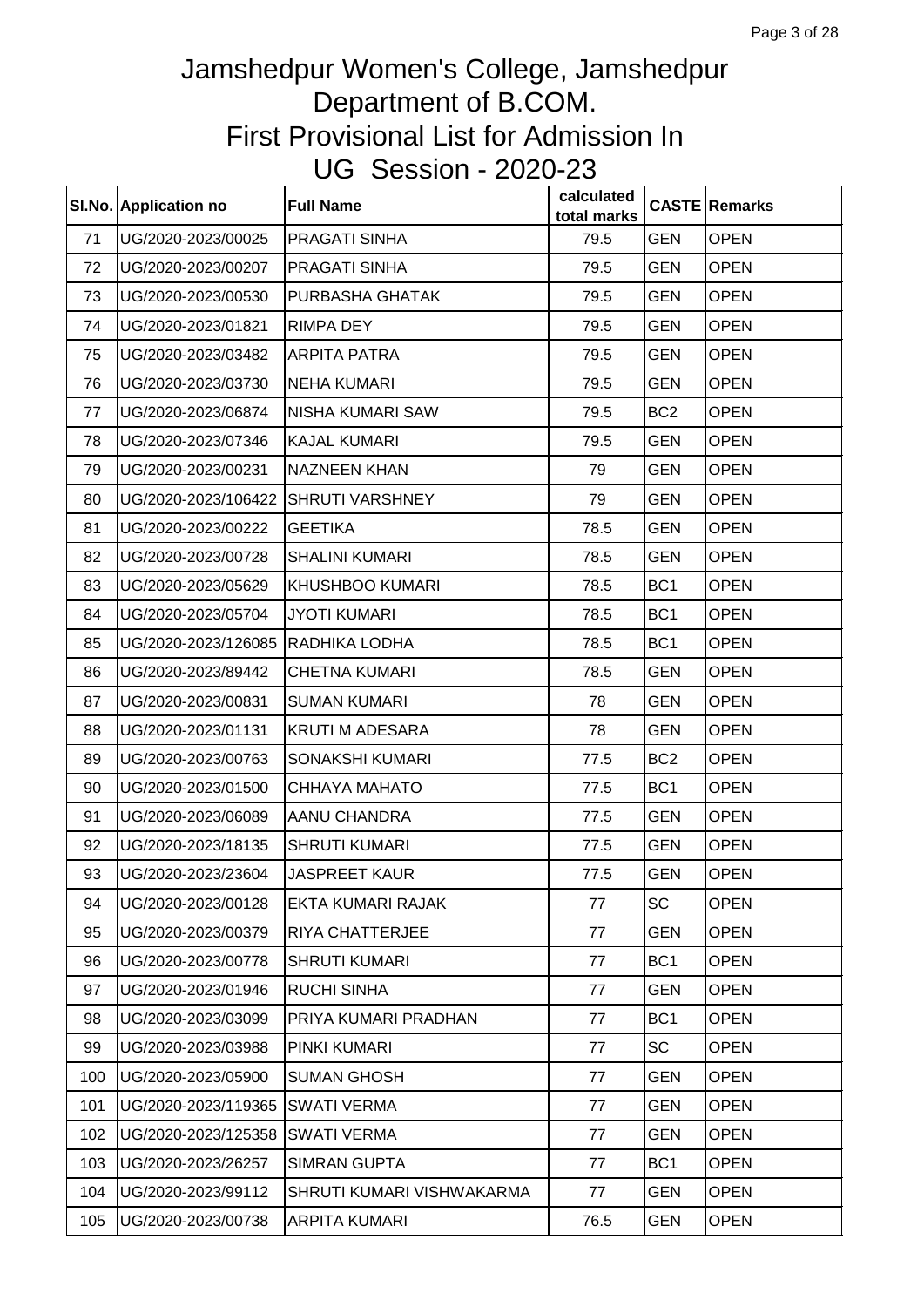|     | SI.No. Application no | <b>Full Name</b>         | calculated<br>total marks |                 | <b>CASTE Remarks</b> |
|-----|-----------------------|--------------------------|---------------------------|-----------------|----------------------|
| 106 | UG/2020-2023/01186    | <b>JULI KUMARI</b>       | 76.5                      | <b>GEN</b>      | <b>OPEN</b>          |
| 107 | UG/2020-2023/11949    | <b>RISHIKA KUMARI</b>    | 76.5                      | <b>GEN</b>      | <b>OPEN</b>          |
| 108 | UG/2020-2023/21562    | <b>NEHA KUMARI</b>       | 76.5                      | <b>GEN</b>      | <b>OPEN</b>          |
| 109 | UG/2020-2023/21674    | SHANTI LATA DODRAY       | 76.5                      | <b>ST</b>       | <b>OPEN</b>          |
| 110 | UG/2020-2023/83803    | <b>SHRUTI KUMARI</b>     | 76.5                      | BC <sub>1</sub> | OPEN                 |
| 111 | UG/2020-2023/01634    | PURBA GANGULY            | 76                        | <b>GEN</b>      | <b>OPEN</b>          |
| 112 | UG/2020-2023/06185    | USHA KIRAN ICHAGUTU      | 76                        | <b>ST</b>       | <b>OPEN</b>          |
| 113 | UG/2020-2023/08601    | USHA KIRAN ICHAGUTU      | 76                        | <b>ST</b>       | <b>OPEN</b>          |
| 114 | UG/2020-2023/12798    | <b>ISHA KUMARI</b>       | 76                        | <b>GEN</b>      | <b>OPEN</b>          |
| 115 | UG/2020-2023/01831    | <b>SURABHI MOHANTY</b>   | 75.5                      | GEN             | <b>OPEN</b>          |
| 116 | UG/2020-2023/01957    | <b>AFREEN NUSRAT</b>     | 75.5                      | GEN             | <b>OPEN</b>          |
| 117 | UG/2020-2023/04905    | PERENA SAHU              | 75.5                      | GEN             | <b>OPEN</b>          |
| 118 | UG/2020-2023/08777    | <b>MUNITA YADAV</b>      | 75.5                      | BC <sub>2</sub> | <b>OPEN</b>          |
| 119 | UG/2020-2023/18004    | <b>NIKKI SINGHANIA</b>   | 75.5                      | GEN             | <b>OPEN</b>          |
| 120 | UG/2020-2023/00911    | <b>BANDANA PAUL</b>      | 75                        | BC <sub>2</sub> | <b>OPEN</b>          |
| 121 | UG/2020-2023/01364    | <b>SANAH KAUSAR</b>      | 75                        | <b>GEN</b>      | <b>OPEN</b>          |
| 122 | UG/2020-2023/02327    | <b>SAKSHI VARSHNEY</b>   | 75                        | BC <sub>1</sub> | <b>OPEN</b>          |
| 123 | UG/2020-2023/02468    | <b>NEHA KUMARI</b>       | 75                        | <b>GEN</b>      | <b>OPEN</b>          |
| 124 | UG/2020-2023/09191    | <b>DEEPA RANI GOPE</b>   | 75                        | BC <sub>1</sub> | <b>OPEN</b>          |
| 125 | UG/2020-2023/09822    | <b>ASHA KUMARI</b>       | 75                        | GEN             | <b>OPEN</b>          |
| 126 | UG/2020-2023/97850    | <b>ISHIKA MALLIK</b>     | 75                        | GEN             | <b>OPEN</b>          |
| 127 | UG/2020-2023/00697    | <b>ESHA DEOGAM</b>       | 74.5                      | ST              | <b>OPEN</b>          |
| 128 | UG/2020-2023/00992    | SHRIJYA KUMARI           | 74.5                      | BC <sub>1</sub> | <b>OPEN</b>          |
| 129 | UG/2020-2023/01562    | SANGITA MAHATO           | 74.5                      | BC <sub>1</sub> | <b>OPEN</b>          |
| 130 | UG/2020-2023/05089    | <b>VIDYA KUMARI GIRI</b> | 74.5                      | <b>GEN</b>      | <b>OPEN</b>          |
| 131 | UG/2020-2023/05681    | PRACHI KUMARI RAJAK      | 74.5                      | SC              | <b>OPEN</b>          |
| 132 | UG/2020-2023/24049    | SANDHYA DODRAY           | 74.5                      | ST              | <b>OPEN</b>          |
| 133 | UG/2020-2023/31150    | <b>ARTI KUMARI</b>       | 74.5                      | <b>GEN</b>      | <b>OPEN</b>          |
| 134 | UG/2020-2023/00579    | PRATIMA TUDU             | 74                        | <b>ST</b>       | <b>OPEN</b>          |
| 135 | UG/2020-2023/00812    | <b>SHIVANGI KUMARI</b>   | 74                        | GEN             | <b>OPEN</b>          |
| 136 | UG/2020-2023/00817    | <b>SONAL KUMARI</b>      | 74                        | <b>GEN</b>      | <b>OPEN</b>          |
| 137 | UG/2020-2023/00895    | <b>RICHA KUMARI</b>      | 74                        | <b>GEN</b>      | <b>OPEN</b>          |
| 138 | UG/2020-2023/00988    | <b>KAJAL MANDAL</b>      | 74                        | BC <sub>1</sub> | <b>OPEN</b>          |
| 139 | UG/2020-2023/03207    | <b>LOVELY KUMARI</b>     | 74                        | BC <sub>2</sub> | <b>OPEN</b>          |
| 140 | UG/2020-2023/06018    | PRERNA SHARMA            | 74                        | <b>GEN</b>      | <b>OPEN</b>          |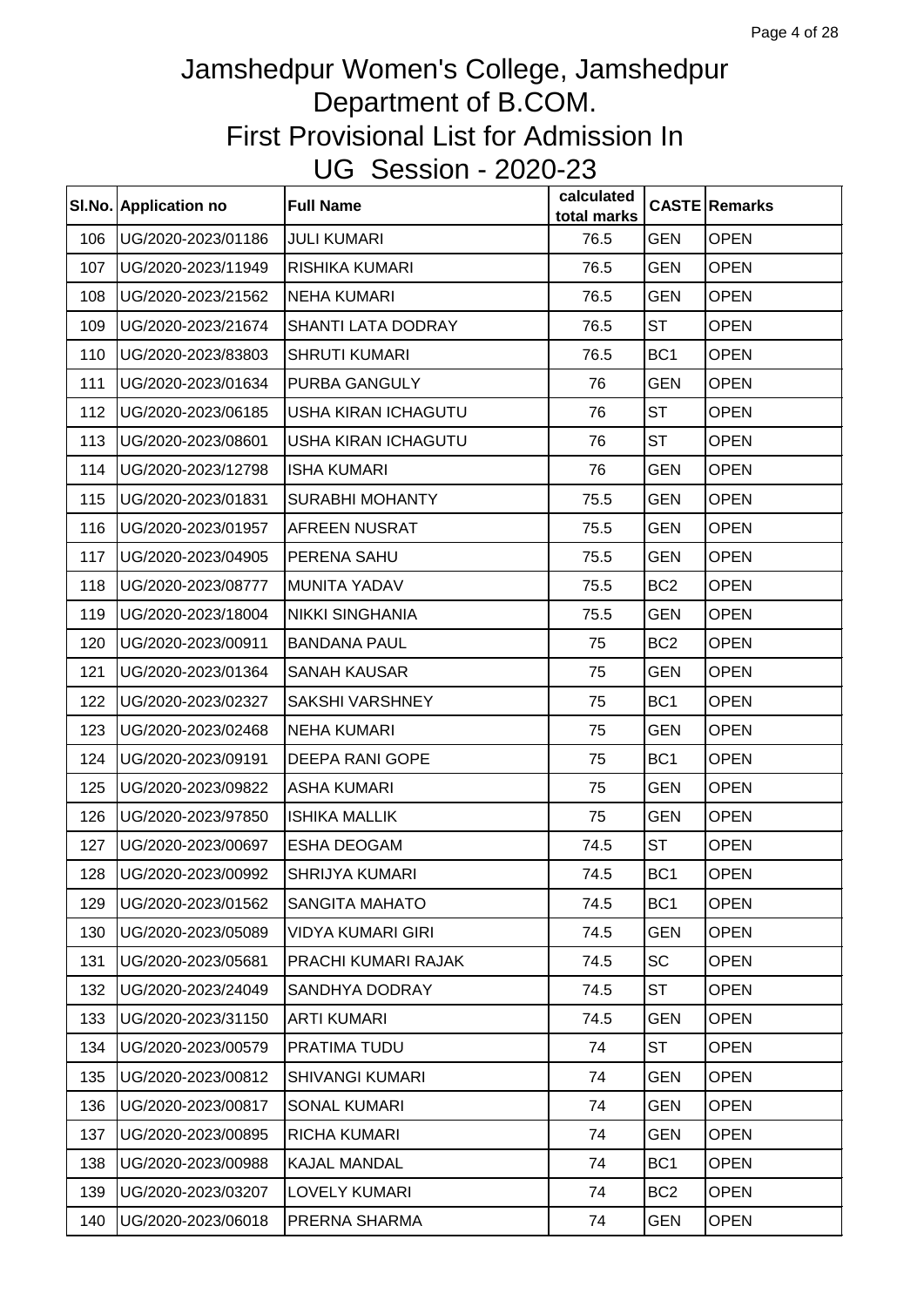|     | SI.No. Application no | <b>Full Name</b>          | calculated<br>total marks |                 | <b>CASTE Remarks</b> |
|-----|-----------------------|---------------------------|---------------------------|-----------------|----------------------|
| 141 | UG/2020-2023/08369    | <b>SWETA KUMARI</b>       | 74                        | <b>GEN</b>      | <b>OPEN</b>          |
| 142 | UG/2020-2023/14031    | ANSHIKA BANSAL            | 74                        | <b>GEN</b>      | <b>OPEN</b>          |
| 143 | UG/2020-2023/18338    | PRIYA SINKU               | 74                        | <b>ST</b>       | <b>OPEN</b>          |
| 144 | UG/2020-2023/00511    | <b>ANKITA GUPTA</b>       | 73.6                      | <b>GEN</b>      | <b>OPEN</b>          |
| 145 | UG/2020-2023/00584    | <b>AJITA GOUD</b>         | 73.5                      | <b>GEN</b>      | <b>OPEN</b>          |
| 146 | UG/2020-2023/01513    | <b>ANJALI KUMARI</b>      | 73.5                      | <b>GEN</b>      | <b>OPEN</b>          |
| 147 | UG/2020-2023/03326    | <b>KAJAL KUMARI</b>       | 73.5                      | <b>GEN</b>      | <b>OPEN</b>          |
| 148 | UG/2020-2023/03716    | NOOR JAHAN PERVEEN        | 73.5                      | <b>GEN</b>      | <b>OPEN</b>          |
| 149 | UG/2020-2023/04235    | <b>TULIKA GHOSH</b>       | 73.5                      | <b>GEN</b>      | <b>OPEN</b>          |
| 150 | UG/2020-2023/05029    | <b>SHRUTI KUMARI</b>      | 73.5                      | <b>GEN</b>      | <b>OPEN</b>          |
| 151 | UG/2020-2023/07173    | <b>SUSMITA MAHATO</b>     | 73.5                      | BC <sub>2</sub> | Kolhan Region Open   |
| 152 | UG/2020-2023/08541    | <b>SHEEL KUMARI</b>       | 73.5                      | <b>GEN</b>      | Kolhan Region Open   |
| 153 | UG/2020-2023/10175    | <b>ANKITA</b>             | 73.5                      | <b>GEN</b>      | Kolhan Region Open   |
| 154 | UG/2020-2023/00714    | <b>NIKITA DEY</b>         | 73                        | BC <sub>1</sub> | Kolhan Region Open   |
| 155 | UG/2020-2023/00751    | <b>ANKITA KUMARI</b>      | 73                        | <b>GEN</b>      | Kolhan Region Open   |
| 156 | UG/2020-2023/02005    | ANJALI KUMARI TRIPATHI    | 73                        | <b>GEN</b>      | Kolhan Region Open   |
| 157 | UG/2020-2023/04958    | <b>KAJAL KUMARI</b>       | 73                        | <b>GEN</b>      | Kolhan Region Open   |
| 158 | UG/2020-2023/13901    | SHIKSHA CHANDRA           | 73                        | <b>GEN</b>      | Kolhan Region Open   |
| 159 | UG/2020-2023/01003    | <b>JIYA KHULLAR</b>       | 72.6                      | <b>GEN</b>      | Kolhan Region Open   |
| 160 | UG/2020-2023/01215    | <b>SHIBANI KAR</b>        | 72.5                      | <b>GEN</b>      | Kolhan Region Open   |
| 161 | UG/2020-2023/03950    | <b>MANISHA MANDAL</b>     | 72.5                      | <b>GEN</b>      | Kolhan Region Open   |
| 162 | UG/2020-2023/05596    | <b>RITU KUMARI</b>        | 72.5                      | BC <sub>1</sub> | Kolhan Region Open   |
| 163 | UG/2020-2023/07332    | SANA PARVEEN              | 72.5                      | <b>GEN</b>      | Kolhan Region Open   |
| 164 | UG/2020-2023/11847    | <b>CHAMPA KISKU</b>       | 72.5                      | <b>ST</b>       | Kolhan Region Open   |
| 165 | UG/2020-2023/00439    | PRIYANKA KUMARI           | 72                        | <b>GEN</b>      | Kolhan Region Open   |
| 166 | UG/2020-2023/02148    | <b>AAROHI KUMARI</b>      | 72                        | <b>GEN</b>      | Kolhan Region Open   |
| 167 | UG/2020-2023/14669    | ANAMIKA KUMARI            | 72                        | <b>GEN</b>      | Kolhan Region Open   |
| 168 | UG/2020-2023/19733    | SHREYA CHAKRABORTY        | 72                        | <b>GEN</b>      | Kolhan Region Open   |
| 169 | UG/2020-2023/00907    | <b>KIRAN KUMARI</b>       | 71.5                      | <b>GEN</b>      | Kolhan Region Open   |
| 170 | UG/2020-2023/01412    | <b>MEGHA KUMARI</b>       | 71.5                      | <b>GEN</b>      | Kolhan Region Open   |
| 171 | UG/2020-2023/01645    | <b>MARY MARGRET TOPPO</b> | 71.5                      | <b>ST</b>       | Kolhan Region Open   |
| 172 | UG/2020-2023/05729    | <b>JYOTI KHANDAIT</b>     | 71.5                      | <b>GEN</b>      | Kolhan Region Open   |
| 173 | UG/2020-2023/08123    | SHREYA DUTTA              | 71.5                      | <b>GEN</b>      | Kolhan Region Open   |
| 174 | UG/2020-2023/08368    | SANIA KHANAM              | 71.5                      | <b>GEN</b>      | Kolhan Region Open   |
| 175 | UG/2020-2023/13825    | SONALI KUMARI             | 71.5                      | <b>GEN</b>      | Kolhan Region Open   |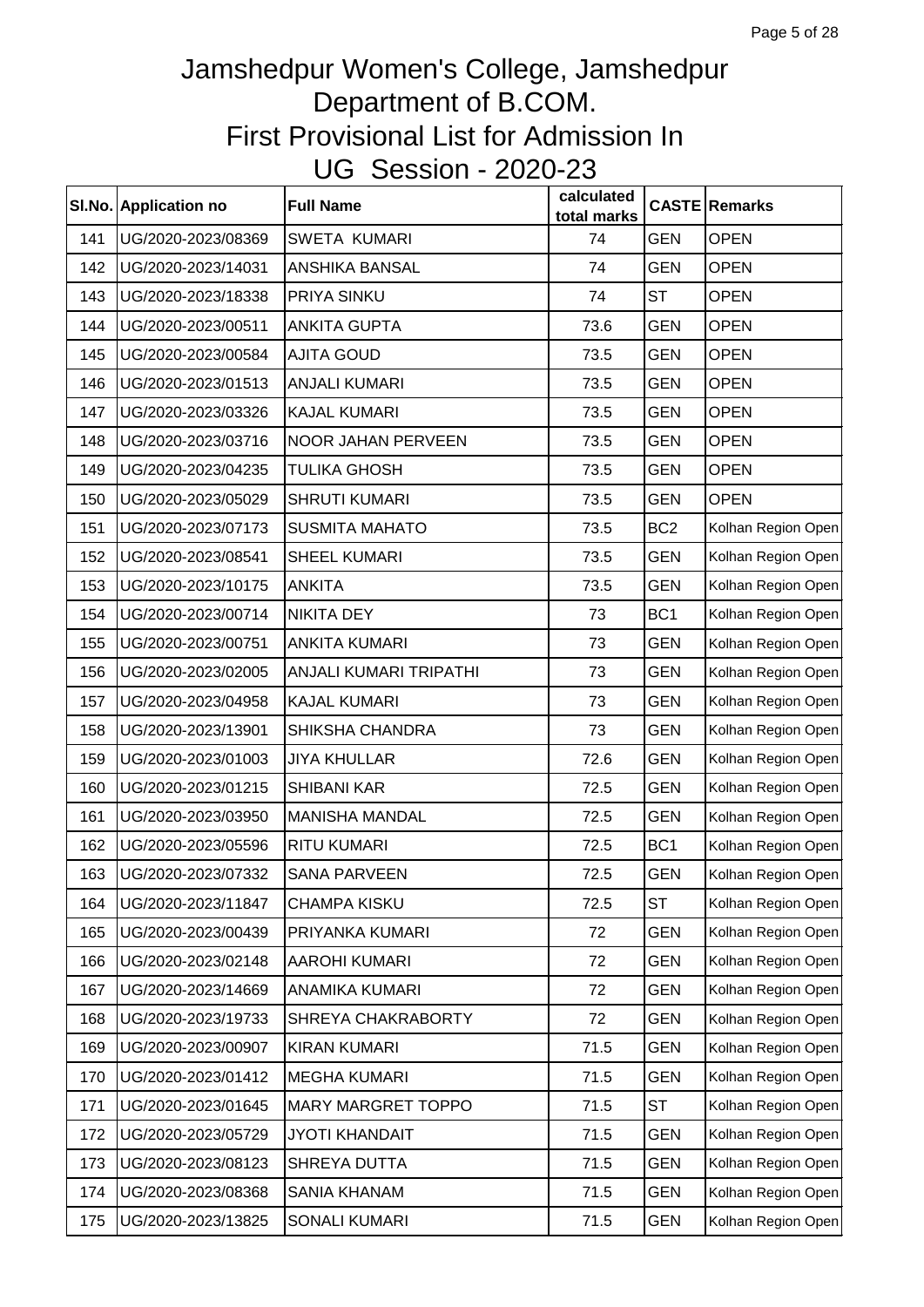|     | SI.No. Application no | <b>Full Name</b>            | calculated<br>total marks |                 | <b>CASTE Remarks</b> |
|-----|-----------------------|-----------------------------|---------------------------|-----------------|----------------------|
| 176 | UG/2020-2023/20346    | <b>SWASTIKA KASHYAP</b>     | 71.5                      | <b>GEN</b>      | Kolhan Region Open   |
| 177 | UG/2020-2023/25541    | RAKSHA KUMARI               | 71.5                      | BC <sub>1</sub> | Kolhan Region Open   |
| 178 | UG/2020-2023/44644    | <b>SAHIBA PARWEEN</b>       | 71.5                      | <b>GEN</b>      | Kolhan Region Open   |
| 179 | UG/2020-2023/00030    | <b>GARIMA DAS</b>           | 71                        | <b>GEN</b>      | Kolhan Region Open   |
| 180 | UG/2020-2023/00899    | <b>SHARON RICHARDS</b>      | 71                        | <b>ST</b>       | Kolhan Region Open   |
| 181 | UG/2020-2023/00977    | <b>ADITI</b>                | 71                        | <b>GEN</b>      | Kolhan Region Open   |
| 182 | UG/2020-2023/01553    | PAYAL KUMARI                | 71                        | BC <sub>1</sub> | Kolhan Region Open   |
| 183 | UG/2020-2023/05383    | <b>SIMRAN SINGH</b>         | 71                        | <b>GEN</b>      | Kolhan Region Open   |
| 184 | UG/2020-2023/07559    | <b>ANOUSHKA</b>             | 71                        | <b>GEN</b>      | Kolhan Region Open   |
| 185 | UG/2020-2023/70263    | <b>SHRUTI KUMARI</b>        | 71                        | <b>GEN</b>      | Kolhan Region Open   |
| 186 | UG/2020-2023/00279    | <b>MISHA SRIVASTAVA</b>     | 70.5                      | <b>GEN</b>      | Kolhan Region Open   |
| 187 | UG/2020-2023/00551    | PRIYA PANDEY                | 70.5                      | <b>GEN</b>      | Kolhan Region Open   |
| 188 | UG/2020-2023/00622    | <b>ANCHAL BHATTACHARJEE</b> | 70.5                      | <b>GEN</b>      | Kolhan Region Open   |
| 189 | UG/2020-2023/00671    | <b>NISHA SINHA</b>          | 70.5                      | <b>GEN</b>      | Kolhan Region Open   |
| 190 | UG/2020-2023/00708    | <b>DEEPA KUMARI</b>         | 70.5                      | <b>GEN</b>      | Kolhan Region Open   |
| 191 | UG/2020-2023/01236    | <b>SHRADDHA KUMARI</b>      | 70.5                      | <b>GEN</b>      | Kolhan Region Open   |
| 192 | UG/2020-2023/01750    | <b>SEEMA KUMARI</b>         | 70.5                      | <b>GEN</b>      | Kolhan Region Open   |
| 193 | UG/2020-2023/05737    | <b>HRITIKA</b>              | 70.5                      | <b>GEN</b>      | Kolhan Region Open   |
| 194 | UG/2020-2023/00892    | <b>NISHA KUMARI</b>         | 70                        | <b>GEN</b>      | Kolhan Region Open   |
| 195 | UG/2020-2023/02086    | DEEPA DONGO                 | 70                        | <b>ST</b>       | Kolhan Region Open   |
| 196 | UG/2020-2023/02462    | DEEPA DONGO                 | 70                        | <b>ST</b>       | Kolhan Region Open   |
| 197 | UG/2020-2023/04173    | <b>JUHI KUMARI</b>          | 70                        | BC <sub>1</sub> | Kolhan Region Open   |
| 198 | UG/2020-2023/05213    | <b>RIYA MISHRA</b>          | 70                        | <b>GEN</b>      | Kolhan Region Open   |
| 199 | UG/2020-2023/05495    | SANTOSHI MAHATO             | 70                        | BC <sub>1</sub> | Kolhan Region Open   |
| 200 | UG/2020-2023/10812    | PRAKRITI ADHIKARI           | 70                        | <b>GEN</b>      | Kolhan Region Open   |
| 201 | UG/2020-2023/14007    | PRITY KUMARI                | 70                        | <b>GEN</b>      | Kolhan Region Open   |
| 202 | UG/2020-2023/15296    | PRITY KUMARI                | 70                        | <b>GEN</b>      | Kolhan Region Open   |
| 203 | UG/2020-2023/17702    | <b>DIKSHA KUMARI</b>        | 70                        | <b>GEN</b>      | Kolhan Region Open   |
| 204 | UG/2020-2023/00010    | AARZOO AFROZ                | 69.5                      | <b>GEN</b>      | Kolhan Region Open   |
| 205 | UG/2020-2023/01403    | PUJA KUMARI                 | 69.5                      | BC <sub>1</sub> | Kolhan Region Open   |
| 206 | UG/2020-2023/01905    | <b>KAJAL KUMARI</b>         | 69.5                      | <b>GEN</b>      | Kolhan Region Open   |
| 207 | UG/2020-2023/03055    | <b>SIMRAN KUMARI</b>        | 69.5                      | <b>SC</b>       | Kolhan Region Open   |
| 208 | UG/2020-2023/04411    | <b>SHRUTI PAUL</b>          | 69.5                      | <b>GEN</b>      | Kolhan Region Open   |
| 209 | UG/2020-2023/07370    | RIYA KUMARI                 | 69.5                      | <b>GEN</b>      | Kolhan Region Open   |
| 210 | UG/2020-2023/08304    | <b>SUSHMITA DHAL</b>        | 69.5                      | <b>GEN</b>      | Kolhan Region Open   |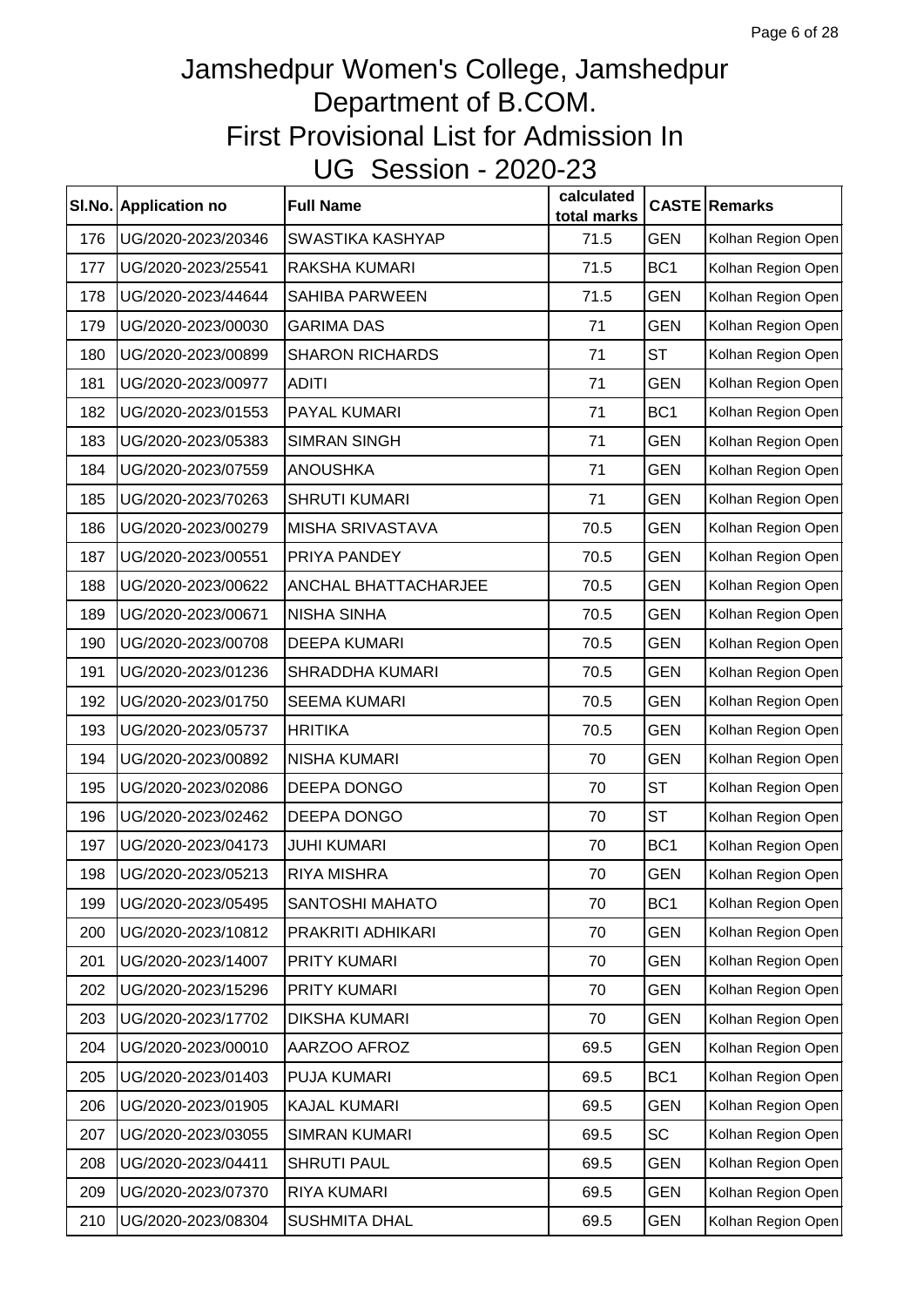|     | SI.No. Application no | <b>Full Name</b>      | calculated<br>total marks |                 | <b>CASTE Remarks</b> |
|-----|-----------------------|-----------------------|---------------------------|-----------------|----------------------|
| 211 | UG/2020-2023/09313    | PUJA GHOSH            | 69.5                      | <b>GEN</b>      | Kolhan Region Open   |
| 212 | UG/2020-2023/13323    | <b>LAXMI MAHATO</b>   | 69.5                      | BC <sub>1</sub> | Kolhan Region Open   |
| 213 | UG/2020-2023/23814    | RISHITA BHATTACHARJEE | 69.5                      | <b>GEN</b>      | Kolhan Region Open   |
| 214 | UG/2020-2023/00194    | ARPANA KUMARI         | 69                        | <b>GEN</b>      | Kolhan Region Open   |
| 215 | UG/2020-2023/05097    | <b>NICKEY KUMARI</b>  | 69                        | <b>GEN</b>      | Kolhan Region Open   |
| 216 | UG/2020-2023/06353    | <b>SHRUTI SHARMA</b>  | 69                        | <b>GEN</b>      | Kolhan Region Open   |
| 217 | UG/2020-2023/21814    | PRITI KUMARI          | 69                        | <b>GEN</b>      | Kolhan Region Open   |
| 218 | UG/2020-2023/23536    | <b>KUNTI SOY</b>      | 69                        | <b>ST</b>       | Kolhan Region Open   |
| 219 | UG/2020-2023/00129    | <b>SHWETA KUMARI</b>  | 68.5                      | BC <sub>1</sub> | Kolhan Region Open   |
| 220 | UG/2020-2023/00140    | KALYANI ROUTRAY       | 68.5                      | <b>GEN</b>      | Kolhan Region Open   |
| 221 | UG/2020-2023/00327    | <b>SOMYA KUMARI</b>   | 68.5                      | <b>GEN</b>      | Kolhan Region Open   |
| 222 | UG/2020-2023/01115    | PRITY GOPE            | 68.5                      | <b>GEN</b>      | Kolhan Region Open   |
| 223 | UG/2020-2023/01491    | <b>SUMAN TUDU</b>     | 68.5                      | <b>ST</b>       | Kolhan Region Open   |
| 224 | UG/2020-2023/03333    | <b>BIPASHA ROY</b>    | 68.5                      | <b>GEN</b>      | Kolhan Region Open   |
| 225 | UG/2020-2023/03425    | <b>KHUSHI KUMARI</b>  | 68.5                      | <b>GEN</b>      | Kolhan Region Open   |
| 226 | UG/2020-2023/21783    | <b>ADITI KUMARI</b>   | 68.5                      | <b>GEN</b>      | Kolhan Region Open   |
| 227 | UG/2020-2023/22400    | <b>MANISHA NANDA</b>  | 68.5                      | <b>GEN</b>      | Kolhan Region Open   |
| 228 | UG/2020-2023/32255    | <b>GURPRIT KAUR</b>   | 68.5                      | <b>GEN</b>      | Kolhan Region Open   |
| 229 | UG/2020-2023/67864    | <b>BHARATI MAHATO</b> | 68.5                      | BC <sub>1</sub> | Kolhan Region Open   |
| 230 | UG/2020-2023/00828    | <b>NANCY YADAV</b>    | 68                        | <b>GEN</b>      | Kolhan Region Open   |
| 231 | UG/2020-2023/01759    | <b>SHAILI DAS</b>     | 68                        | <b>GEN</b>      | Kolhan Region Open   |
| 232 | UG/2020-2023/01846    | <b>ANKITA SAHU</b>    | 68                        | BC <sub>2</sub> | Kolhan Region Open   |
| 233 | UG/2020-2023/03975    | SARITA GORAI          | 68                        | BC <sub>1</sub> | Kolhan Region Open   |
| 234 | UG/2020-2023/04932    | PRIYANSHI KUMARI SAW  | 68                        | <b>GEN</b>      | Kolhan Region Open   |
| 235 | UG/2020-2023/07320    | <b>KHUSHI KUMARI</b>  | 68                        | <b>GEN</b>      | Kolhan Region Open   |
| 236 | UG/2020-2023/09595    | <b>ADITI BHOWAL</b>   | 68                        | <b>GEN</b>      | Kolhan Region Open   |
| 237 | UG/2020-2023/11059    | <b>SANIYA SINGH</b>   | 68                        | <b>GEN</b>      | Kolhan Region Open   |
| 238 | UG/2020-2023/21896    | MUSKAN KUMARI         | 68                        | <b>GEN</b>      | Kolhan Region Open   |
| 239 | UG/2020-2023/79622    | PUJA KUMARI           | 68                        | <b>GEN</b>      | Kolhan Region Open   |
| 240 | UG/2020-2023/00153    | <b>AMILA LAGURI</b>   | 67.5                      | <b>ST</b>       | Kolhan Region Open   |
| 241 | UG/2020-2023/00322    | <b>ANJALI SINGH</b>   | 67.5                      | <b>GEN</b>      | Kolhan Region Open   |
| 242 | UG/2020-2023/00870    | <b>SALONI KUMARI</b>  | 67.5                      | <b>GEN</b>      | Kolhan Region Open   |
| 243 | UG/2020-2023/01925    | <b>KUMARI NIKITA</b>  | 67.5                      | <b>GEN</b>      | Kolhan Region Open   |
| 244 | UG/2020-2023/02143    | <b>USHA MANDAL</b>    | 67.5                      | BC <sub>1</sub> | Kolhan Region Open   |
| 245 | UG/2020-2023/02309    | PUJA DAS              | 67.5                      | <b>GEN</b>      | Kolhan Region Open   |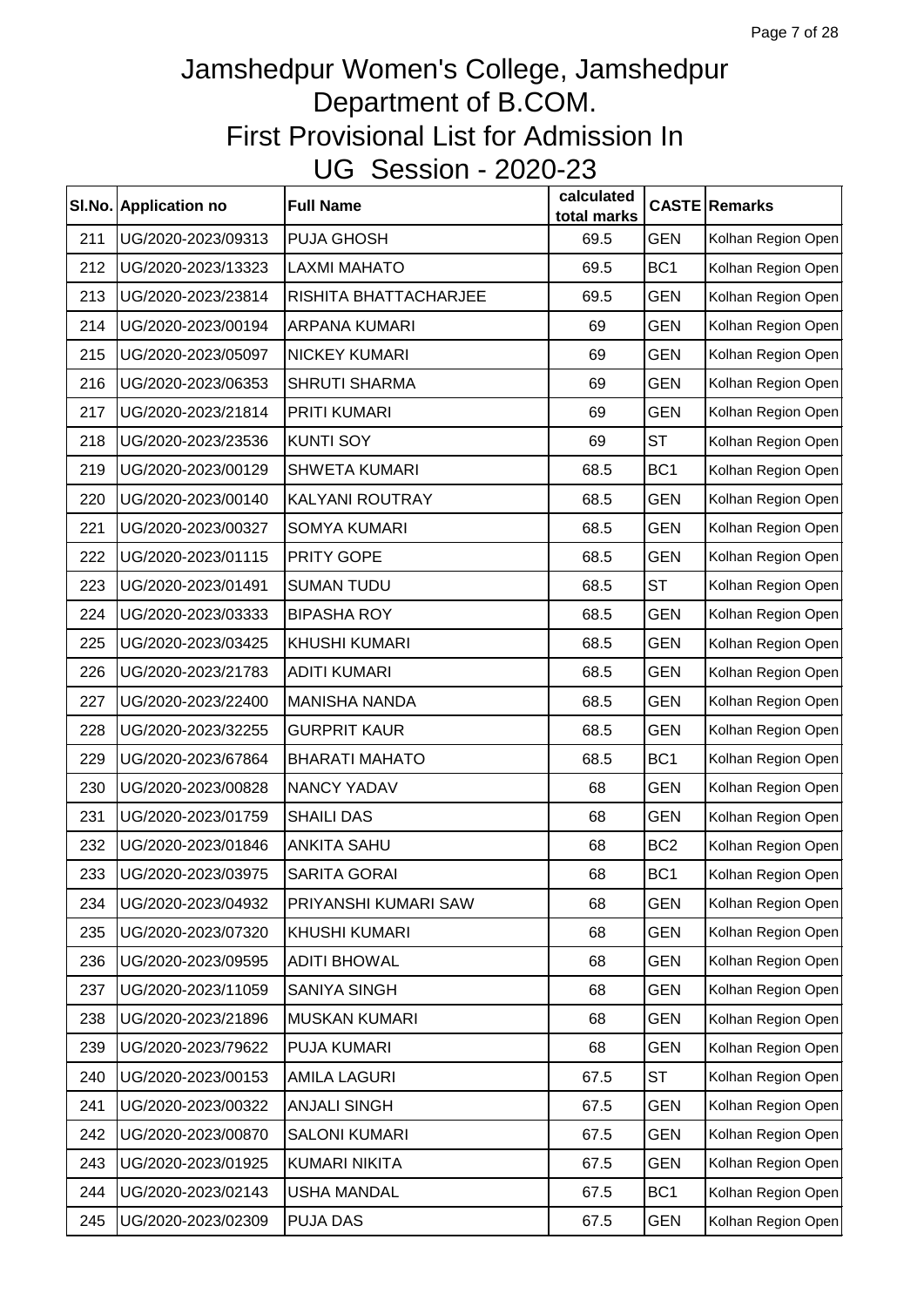|     | SI.No. Application no | <b>Full Name</b>         | calculated<br>total marks |                 | <b>CASTE Remarks</b> |
|-----|-----------------------|--------------------------|---------------------------|-----------------|----------------------|
| 246 | UG/2020-2023/02355    | <b>SURBHI KUMARI</b>     | 67.5                      | <b>GEN</b>      | Kolhan Region Open   |
| 247 | UG/2020-2023/03032    | PRAPTI DAS               | 67.5                      | <b>GEN</b>      | Kolhan Region Open   |
| 248 | UG/2020-2023/03437    | <b>SURBHI GUNDUA</b>     | 67.5                      | <b>ST</b>       | Kolhan Region Open   |
| 249 | UG/2020-2023/04026    | <b>SIMRAN RAY</b>        | 67.5                      | <b>GEN</b>      | Kolhan Region Open   |
| 250 | UG/2020-2023/06561    | <b>BONTHALU PRIYANKA</b> | 67.5                      | <b>GEN</b>      | Kolhan Region Open   |
| 251 | UG/2020-2023/09045    | <b>SAMBRIDHI SUMAN</b>   | 67.5                      | <b>GEN</b>      | Kolhan Region Open   |
| 252 | UG/2020-2023/104350   | PRIYANKA KUMARI RAJAK    | 67.5                      | <b>SC</b>       | Kolhan Region Open   |
| 253 | UG/2020-2023/125440   | NEELAM AGARWAL           | 67.5                      | <b>GEN</b>      | Kolhan Region Open   |
| 254 | UG/2020-2023/18507    | <b>HARSHITA AGARWAL</b>  | 67.5                      | <b>GEN</b>      | Kolhan Region Open   |
| 255 | UG/2020-2023/26077    | <b>AARTI JAISWAL</b>     | 67.5                      | BC <sub>1</sub> | Kolhan Region Open   |
| 256 | UG/2020-2023/71553    | <b>FULO MARDI</b>        | 67.5                      | <b>ST</b>       | Kolhan Region Open   |
| 257 | UG/2020-2023/98891    | V BHUMIKA REDDY          | 67.5                      | <b>GEN</b>      | Kolhan Region Open   |
| 258 | UG/2020-2023/00012    | <b>JYOTI KUMARI</b>      | 67                        | <b>GEN</b>      | Kolhan Region Open   |
| 259 | UG/2020-2023/00083    | RIYA AGARWAL             | 67                        | <b>GEN</b>      | Kolhan Region Open   |
| 260 | UG/2020-2023/00176    | RUPA SHARMA              | 67                        | BC <sub>1</sub> | Kolhan Region Open   |
| 261 | UG/2020-2023/00271    | PRADEEP KUMAR            | 67                        | BC <sub>1</sub> | Kolhan Region Open   |
| 262 | UG/2020-2023/00389    | <b>LAXMI MARDI</b>       | 67                        | <b>ST</b>       | Kolhan Region Open   |
| 263 | UG/2020-2023/00887    | <b>KAJAL KUMARI</b>      | 67                        | <b>SC</b>       | Kolhan Region Open   |
| 264 | UG/2020-2023/01202    | <b>EKTA KUMARI</b>       | 67                        | <b>GEN</b>      | Kolhan Region Open   |
| 265 | UG/2020-2023/01800    | <b>ANKITA MISHRA</b>     | 67                        | <b>GEN</b>      | Kolhan Region Open   |
| 266 | UG/2020-2023/02216    | KHUSHBOO MAHTO           | 67                        | BC <sub>1</sub> | Kolhan Region Open   |
| 267 | UG/2020-2023/03453    | <b>NIKITA KUMARI</b>     | 67                        | <b>GEN</b>      | Kolhan Region Open   |
| 268 | UG/2020-2023/04532    | SWATI SINGH              | 67                        | <b>GEN</b>      | Kolhan Region Open   |
| 269 | UG/2020-2023/05876    | RICHA AGRAWAL            | 67                        | <b>GEN</b>      | Kolhan Region Open   |
| 270 | UG/2020-2023/06399    | <b>SANJANA PURTY</b>     | 67                        | <b>ST</b>       | Kolhan Region Open   |
| 271 | UG/2020-2023/12191    | PRIYANKA KUMARI          | 67                        | <b>GEN</b>      | Kolhan Region Open   |
| 272 | UG/2020-2023/41363    | <b>MEENA BAGH</b>        | 67                        | <b>GEN</b>      | Kolhan Region Open   |
| 273 | UG/2020-2023/48418    | ANSHUKA KUMARI           | 67                        | <b>GEN</b>      | Kolhan Region Open   |
| 274 | UG/2020-2023/00015    | <b>AMRITA CHATTERJEE</b> | 66.5                      | <b>GEN</b>      | Kolhan Region Open   |
| 275 | UG/2020-2023/00015    | <b>AMRITA CHATTERJEE</b> | 66.5                      | <b>GEN</b>      | Kolhan Region Open   |
| 276 | UG/2020-2023/00261    | NIDHI KUMARI             | 66.5                      | <b>GEN</b>      | Kolhan Region Open   |
| 277 | UG/2020-2023/00540    | PUJA KUMARI              | 66.5                      | <b>GEN</b>      | Kolhan Region Open   |
| 278 | UG/2020-2023/01160    | SHRIYA DEY               | 66.5                      | BC <sub>1</sub> | Kolhan Region Open   |
| 279 | UG/2020-2023/01839    | <b>SWETA NAND</b>        | 66.5                      | <b>SC</b>       | Kolhan Region Open   |
| 280 | UG/2020-2023/02361    | CHANDANI KUMARI          | 66.5                      | BC <sub>1</sub> | Kolhan Region Open   |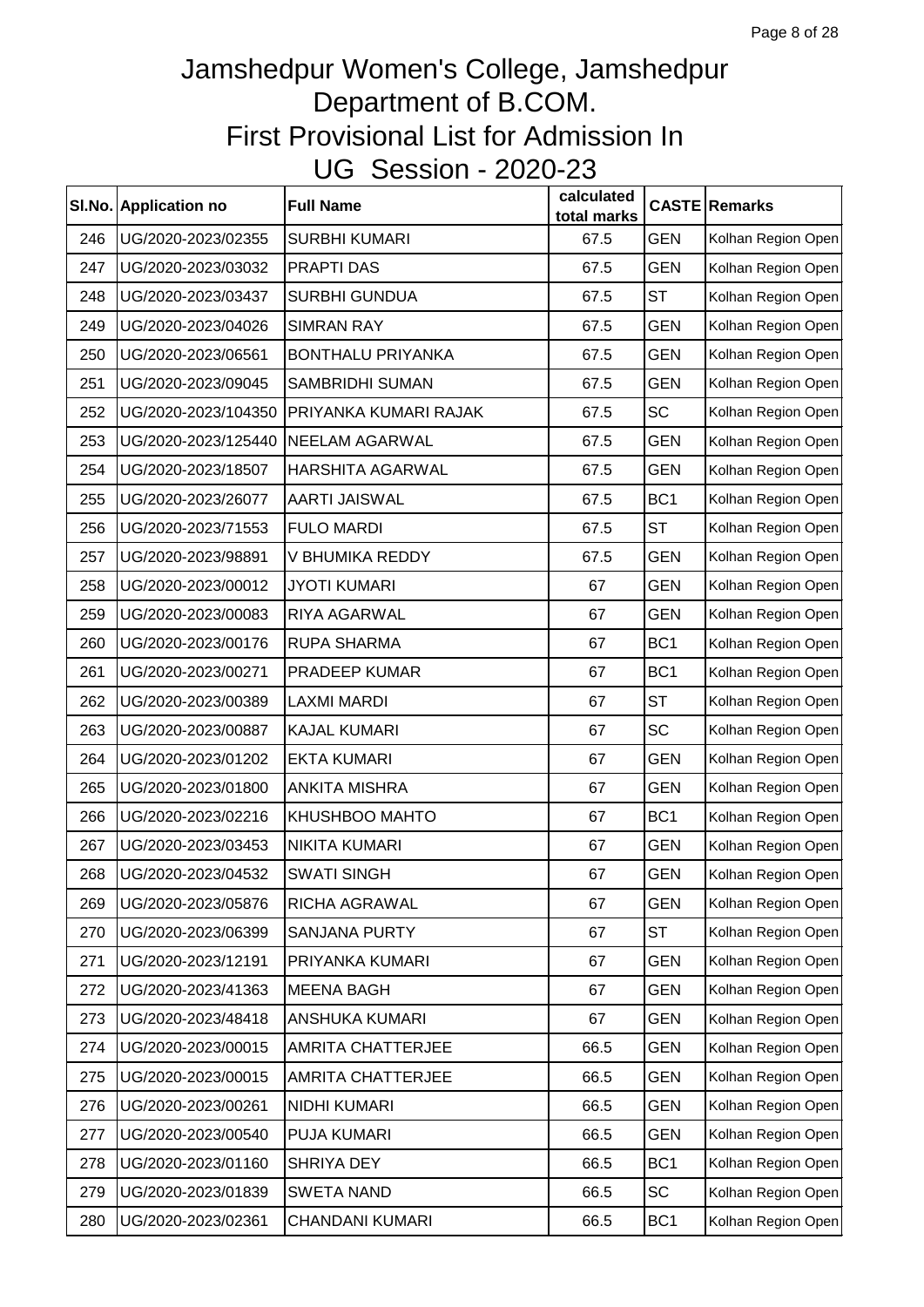|     | SI.No. Application no | <b>Full Name</b>           | calculated<br>total marks |                 | <b>CASTE Remarks</b> |
|-----|-----------------------|----------------------------|---------------------------|-----------------|----------------------|
| 281 | UG/2020-2023/02940    | <b>SWETA KUMARI</b>        | 66.5                      | <b>GEN</b>      | Kolhan Region Open   |
| 282 | UG/2020-2023/03533    | <b>SHIREEN KHANAM</b>      | 66.5                      | <b>GEN</b>      | Kolhan Region Open   |
| 283 | UG/2020-2023/05577    | PUJA KUMARI                | 66.5                      | <b>GEN</b>      | Kolhan Region Open   |
| 284 | UG/2020-2023/10544    | <b>KASHISH SHARMA</b>      | 66.5                      | <b>ST</b>       | Kolhan Region Open   |
| 285 | UG/2020-2023/10836    | <b>DIKSHA KUMARI</b>       | 66.5                      | <b>GEN</b>      | Kolhan Region Open   |
| 286 | UG/2020-2023/11867    | <b>RUBI KUMARI GOPE</b>    | 66.5                      | BC <sub>1</sub> | Kolhan Region Open   |
| 287 | UG/2020-2023/97538    | <b>NISHI PANDEY</b>        | 66.5                      | <b>GEN</b>      | Kolhan Region Open   |
| 288 | UG/2020-2023/00126    | <b>SHAIQUA NOOR</b>        | 66                        | <b>GEN</b>      | Kolhan Region Open   |
| 289 | UG/2020-2023/00359    | <b>SHILPI KUMARI</b>       | 66                        | <b>GEN</b>      | Kolhan Region Open   |
| 290 | UG/2020-2023/00437    | <b>DIPALI GORAI</b>        | 66                        | BC <sub>2</sub> | Kolhan Region Open   |
| 291 | UG/2020-2023/01556    | NISHA SHARMA               | 66                        | <b>GEN</b>      | Kolhan Region Open   |
| 292 | UG/2020-2023/01675    | <b>KANCHAN KUMARI</b>      | 66                        | <b>GEN</b>      | Kolhan Region Open   |
| 293 | UG/2020-2023/01894    | <b>SWATI KUMARI KESHRI</b> | 66                        | <b>GEN</b>      | Kolhan Region Open   |
| 294 | UG/2020-2023/02775    | KHUSHBOO KUMARI            | 66                        | <b>GEN</b>      | Kolhan Region Open   |
| 295 | UG/2020-2023/03490    | <b>BHARTI KUMARI</b>       | 66                        | <b>GEN</b>      | Kolhan Region Open   |
| 296 | UG/2020-2023/05641    | PRITY KUMARI               | 66                        | BC <sub>1</sub> | Kolhan Region Open   |
| 297 | UG/2020-2023/08863    | <b>RIYA RANI</b>           | 66                        | <b>GEN</b>      | Kolhan Region Open   |
| 298 | UG/2020-2023/09417    | <b>NIKITA MAJHI</b>        | 66                        | <b>ST</b>       | Kolhan Region Open   |
| 299 | UG/2020-2023/10394    | <b>KANCHAN KUMARI</b>      | 66                        | <b>GEN</b>      | Kolhan Region Open   |
| 300 | UG/2020-2023/12188    | <b>MONI SRIVASTAVA</b>     | 66                        | <b>GEN</b>      | Kolhan Region Open   |
| 301 | UG/2020-2023/59857    | <b>MAINAJ BANO</b>         | 66                        | BC <sub>2</sub> | Kolhan Region Open   |
| 302 | UG/2020-2023/03449    | PRAGYA KUMARI              | 65.8                      | <b>GEN</b>      | Kolhan Region Open   |
| 303 | UG/2020-2023/00182    | AMISHA KUMARI              | 65.5                      | BC <sub>1</sub> | Kolhan Region Open   |
| 304 | UG/2020-2023/00275    | SONALIKA BARIK             | 65.5                      | <b>GEN</b>      | Kolhan Region Open   |
| 305 | UG/2020-2023/00944    | <b>BANDANA MAHATO</b>      | 65.5                      | BC <sub>2</sub> | Kolhan Region Open   |
| 306 | UG/2020-2023/01157    | <b>RASHMI PURTY</b>        | 65.5                      | <b>ST</b>       | Kolhan Region Open   |
| 307 | UG/2020-2023/01851    | <b>KARAMJEET KAUR</b>      | 65.5                      | SC              | Kolhan Region Open   |
| 308 | UG/2020-2023/03986    | <b>ZEBA BAKS</b>           | 65.5                      | <b>GEN</b>      | Kolhan Region Open   |
| 309 | UG/2020-2023/04037    | <b>LAKHIMANI SARDAR</b>    | 65.5                      | <b>ST</b>       | Kolhan Region Open   |
| 310 | UG/2020-2023/04540    | ANUPRIYA KUNDU             | 65.5                      | <b>GEN</b>      | Kolhan Region Open   |
| 311 | UG/2020-2023/04725    | <b>MAMTA HONHAGA</b>       | 65.5                      | <b>ST</b>       | Kolhan Region Open   |
| 312 | UG/2020-2023/05257    | <b>MAYANDEEP KAUR</b>      | 65.5                      | <b>GEN</b>      | Kolhan Region Open   |
| 313 | UG/2020-2023/05481    | SANTOSHI MAHATO            | 65.5                      | BC <sub>1</sub> | Kolhan Region Open   |
| 314 | UG/2020-2023/21532    | <b>KIRAN KUMARI</b>        | 65.5                      | <b>GEN</b>      | Kolhan Region Open   |
| 315 | UG/2020-2023/26482    | <b>MANISHA KUMARI</b>      | 65.5                      | <b>GEN</b>      | Kolhan Region Open   |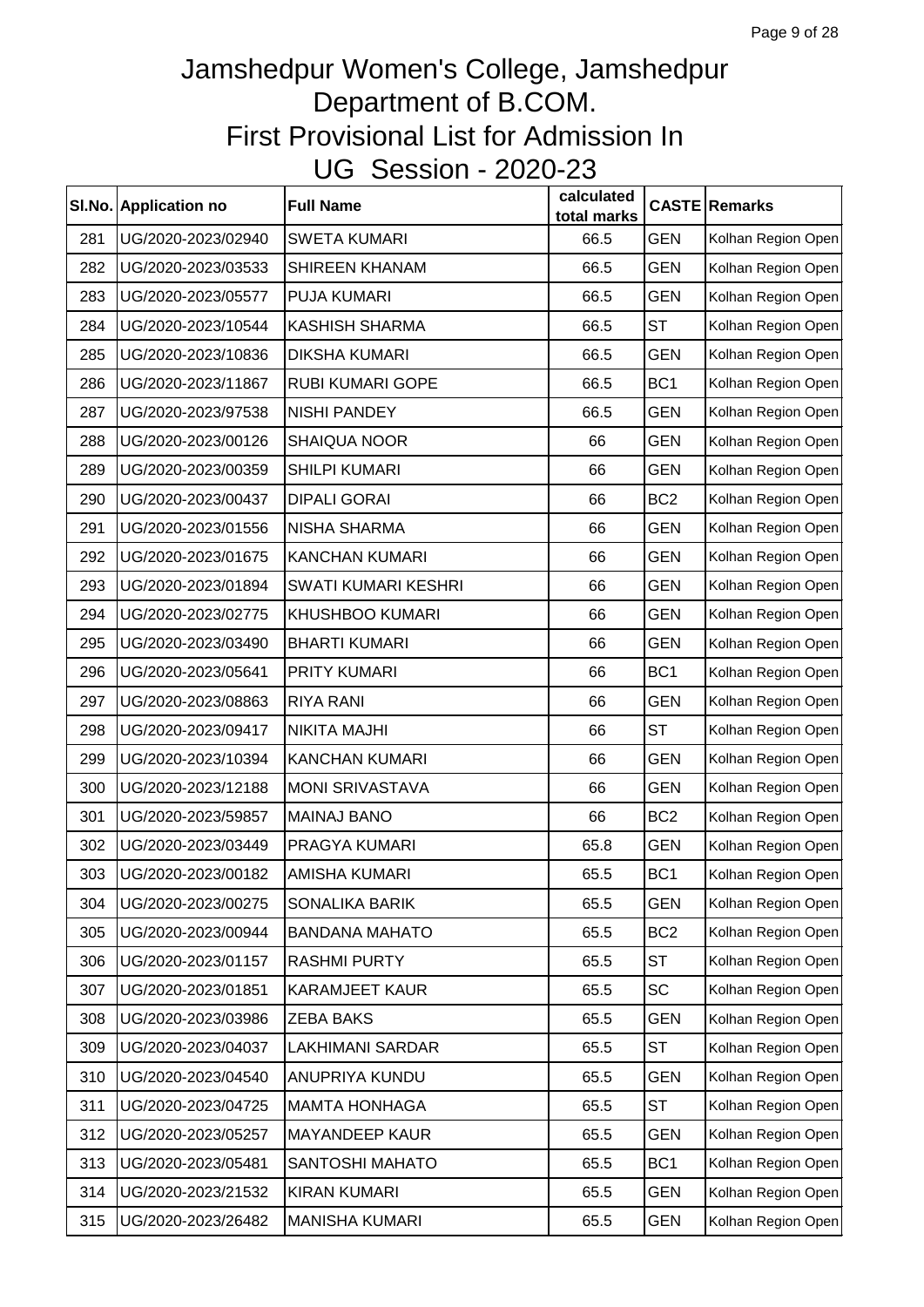|     | SI.No. Application no | <b>Full Name</b>           | calculated<br>total marks |                 | <b>CASTE Remarks</b> |
|-----|-----------------------|----------------------------|---------------------------|-----------------|----------------------|
| 316 | UG/2020-2023/38023    | <b>RINKI HORO</b>          | 65.5                      | <b>ST</b>       | Kolhan Region Open   |
| 317 | UG/2020-2023/00070    | <b>ISHA SHARMA</b>         | 65                        | <b>GEN</b>      | Kolhan Region Open   |
| 318 | UG/2020-2023/00442    | <b>SUSMITA GHOSH</b>       | 65                        | <b>GEN</b>      | Kolhan Region Open   |
| 319 | UG/2020-2023/01545    | <b>NEHA PARWEEN</b>        | 65                        | BC <sub>1</sub> | Kolhan Region Open   |
| 320 | UG/2020-2023/02535    | <b>JYOTI KUMARI</b>        | 65                        | <b>GEN</b>      | Kolhan Region Open   |
| 321 | UG/2020-2023/05576    | <b>NOOR SABA</b>           | 65                        | <b>GEN</b>      | Kolhan Region Open   |
| 322 | UG/2020-2023/05748    | <b>GARIMA SHREE</b>        | 65                        | <b>GEN</b>      | Kolhan Region Open   |
| 323 | UG/2020-2023/06673    | PREETI KUMARI              | 65                        | <b>GEN</b>      | Kolhan Region Open   |
| 324 | UG/2020-2023/11095    | <b>ISHIKA AGARWAL</b>      | 65                        | <b>GEN</b>      | Kolhan Region Open   |
| 325 | UG/2020-2023/40403    | N SARTHIKA                 | 65                        | <b>GEN</b>      | Kolhan Region Open   |
| 326 | UG/2020-2023/91144    | <b>NIKKI PATRO</b>         | 65                        | BC <sub>1</sub> | Kolhan Region Open   |
| 327 | UG/2020-2023/00294    | <b>MEGHA MISHRA</b>        | 64.5                      | <b>GEN</b>      | Kolhan Region Open   |
| 328 | UG/2020-2023/00668    | SONALI KUMARI NAYAK        | 64.5                      | <b>GEN</b>      | Kolhan Region Open   |
| 329 | UG/2020-2023/00855    | <b>MAMTA KALINDI</b>       | 64.5                      | <b>SC</b>       | Kolhan Region Open   |
| 330 | UG/2020-2023/01692    | <b>ISHIKA KUMARI SINGH</b> | 64.5                      | <b>GEN</b>      | Kolhan Region Open   |
| 331 | UG/2020-2023/01753    | RUNJHUN KUMARI             | 64.5                      | BC <sub>1</sub> | Kolhan Region Open   |
| 332 | UG/2020-2023/01881    | <b>SANA MINHAJ</b>         | 64.5                      | <b>GEN</b>      | Kolhan Region Open   |
| 333 | UG/2020-2023/02032    | <b>MAMTA KALINDI</b>       | 64.5                      | <b>SC</b>       | Kolhan Region Open   |
| 334 | UG/2020-2023/05096    | <b>SWEETY KUMARI</b>       | 64.5                      | <b>GEN</b>      | Kolhan Region Open   |
| 335 | UG/2020-2023/108873   | <b>SIMRAN BHARTI</b>       | 64.5                      | <b>SC</b>       | Kolhan Region Open   |
| 336 | UG/2020-2023/11085    | <b>KHUSHI DAS</b>          | 64.5                      | <b>GEN</b>      | Kolhan Region Open   |
| 337 | UG/2020-2023/11562    | SANSKRITY BASTAKOTI        | 64.5                      | <b>GEN</b>      | Kolhan Region Open   |
| 338 | UG/2020-2023/01683    | SAWNI HANSDA               | 64                        | <b>ST</b>       | Kolhan Region Open   |
| 339 | UG/2020-2023/02202    | PUJA KUMARI PANDEY         | 64                        | <b>GEN</b>      | Kolhan Region Open   |
| 340 | UG/2020-2023/02407    | <b>SIMRAN DOLUI</b>        | 64                        | <b>GEN</b>      | Kolhan Region Open   |
| 341 | UG/2020-2023/02658    | <b>HANIFA NAAZ</b>         | 64                        | <b>GEN</b>      | Kolhan Region Open   |
| 342 | UG/2020-2023/02849    | <b>ANKITA KUMARI</b>       | 64                        | <b>GEN</b>      | Kolhan Region Open   |
| 343 | UG/2020-2023/04536    | <b>ANJALI KUMARI</b>       | 64                        | <b>GEN</b>      | Kolhan Region Open   |
| 344 | UG/2020-2023/04582    | <b>AASTHA SETHI</b>        | 64                        | <b>SC</b>       | Kolhan Region Open   |
| 345 | UG/2020-2023/04591    | <b>SEFALI KUMARI</b>       | 64                        | <b>GEN</b>      | Kolhan Region Open   |
| 346 | UG/2020-2023/05817    | <b>ANJALI KUMARI</b>       | 64                        | BC <sub>1</sub> | Kolhan Region Open   |
| 347 | UG/2020-2023/06799    | SHARMISTHA SAHU            | 64                        | <b>GEN</b>      | Kolhan Region Open   |
| 348 | UG/2020-2023/09847    | PRITY KUMARI               | 64                        | <b>GEN</b>      | Kolhan Region Open   |
| 349 | UG/2020-2023/100519   | TANUJA AGARWAL             | 64                        | <b>GEN</b>      | Kolhan Region Open   |
| 350 | UG/2020-2023/00160    | PRITY HALDAR               | 63.5                      | BC <sub>2</sub> | Kolhan Region Open   |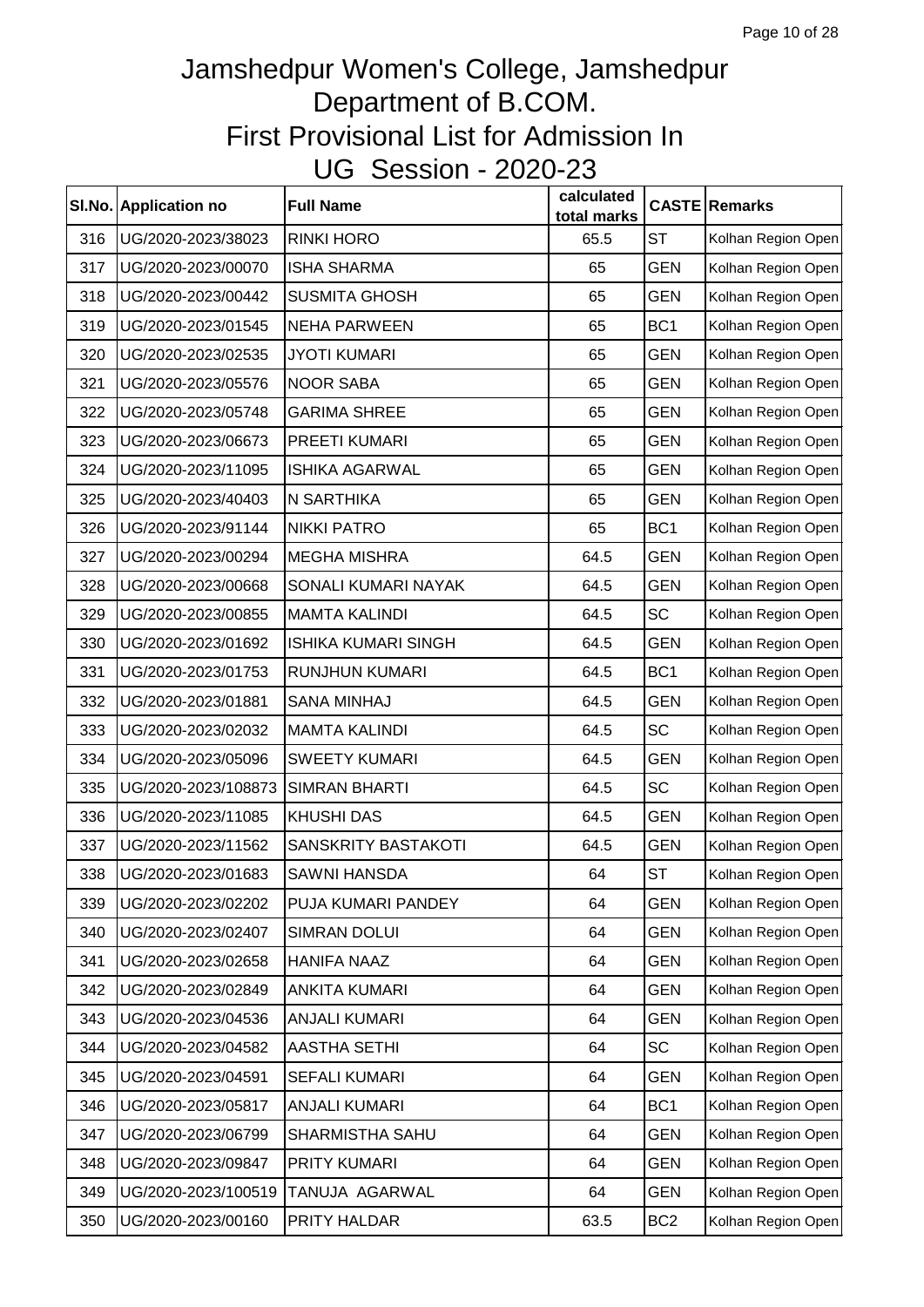|     | SI.No. Application no             | <b>Full Name</b>      | calculated<br>total marks |                 | <b>CASTE Remarks</b> |
|-----|-----------------------------------|-----------------------|---------------------------|-----------------|----------------------|
| 351 | UG/2020-2023/00676                | <b>AYESHA NISHA</b>   | 63.5                      | <b>GEN</b>      | Kolhan Region Open   |
| 352 | UG/2020-2023/00971                | <b>ANITA MANDAL</b>   | 63.5                      | BC <sub>1</sub> | Kolhan Region Open   |
| 353 | UG/2020-2023/01722                | <b>SANJANA KUMARI</b> | 63.5                      | <b>GEN</b>      | Kolhan Region Open   |
| 354 | UG/2020-2023/02057                | SNEHA RAJ             | 63.5                      | <b>SC</b>       | Kolhan Region Open   |
| 355 | UG/2020-2023/02188                | <b>FATIMA JABIN</b>   | 63.5                      | <b>GEN</b>      | Kolhan Region Open   |
| 356 | UG/2020-2023/03471                | <b>JYOTIKUMARI</b>    | 63.5                      | <b>GEN</b>      | Kolhan Region Open   |
| 357 | UG/2020-2023/05043                | <b>ASHU KUMARI</b>    | 63.5                      | <b>GEN</b>      | Kolhan Region Open   |
| 358 | UG/2020-2023/05094                | NIDHI KUMARI          | 63.5                      | <b>GEN</b>      | Kolhan Region Open   |
| 359 | UG/2020-2023/118019               | <b>GUDDI KUMARI</b>   | 63.5                      | <b>SC</b>       | Kolhan Region Open   |
| 360 | UG/2020-2023/16795                | <b>ROMA KUMARI</b>    | 63.5                      | <b>SC</b>       | Kolhan Region Open   |
| 361 | UG/2020-2023/00513                | <b>ANJALI SINHA</b>   | 63                        | <b>GEN</b>      | Kolhan Region Open   |
| 362 | UG/2020-2023/00729                | <b>REHANA PERWEEN</b> | 63                        | <b>GEN</b>      | Kolhan Region Open   |
| 363 | UG/2020-2023/00784                | PRIYA KUMARI          | 63                        | <b>GEN</b>      | Kolhan Region Open   |
| 364 | UG/2020-2023/00877                | <b>ANITA KUMARI</b>   | 63                        | <b>SC</b>       | Kolhan Region Open   |
| 365 | UG/2020-2023/01837                | <b>KHUSHI RAI</b>     | 63                        | <b>GEN</b>      | Kolhan Region Open   |
| 366 | UG/2020-2023/03154                | SAKSHI DUBEY          | 63                        | <b>GEN</b>      | Kolhan Region Open   |
| 367 | UG/2020-2023/03265                | <b>RISHIKA SINGH</b>  | 63                        | <b>GEN</b>      | Kolhan Region Open   |
| 368 | UG/2020-2023/07235                | NAFIYA PARVEEN        | 63                        | <b>GEN</b>      | Kolhan Region Open   |
| 369 | UG/2020-2023/08310                | PRIYA DAS             | 63                        | <b>GEN</b>      | Kolhan Region Open   |
| 370 | UG/2020-2023/09408                | <b>VEENA KUMARI</b>   | 63                        | <b>GEN</b>      | Kolhan Region Open   |
| 371 | UG/2020-2023/11113                | <b>SMITA DEY</b>      | 63                        | <b>GEN</b>      | Kolhan Region Open   |
| 372 | UG/2020-2023/111182               | <b>MUSKAN GUPTA</b>   | 63                        | BC <sub>2</sub> | Kolhan Region Open   |
| 373 | UG/2020-2023/120632 SURUCHI KUMAR |                       | 63                        | BC <sub>2</sub> | Kolhan Region Open   |
| 374 | UG/2020-2023/14808                | <b>SALONI MANDAL</b>  | 63                        | BC <sub>1</sub> | Kolhan Region Open   |
| 375 | UG/2020-2023/15862                | <b>ANJALI KUMARI</b>  | 63                        | <b>GEN</b>      | Kolhan Region Open   |
| 376 | UG/2020-2023/17857                | SARITA KUMARI MAHATO  | 63                        | BC <sub>1</sub> | Kolhan Region Open   |
| 377 | UG/2020-2023/42700                | PRIYANKA YADAV        | 63                        | <b>GEN</b>      | Kolhan Region Open   |
| 378 | UG/2020-2023/00535                | <b>CHANDNI SINGH</b>  | 62.5                      | <b>GEN</b>      | Kolhan Region Open   |
| 379 | UG/2020-2023/00608                | <b>ANJALI SHARMA</b>  | 62.5                      | <b>GEN</b>      | Kolhan Region Open   |
| 380 | UG/2020-2023/00745                | <b>SHRUTI</b>         | 62.5                      | <b>GEN</b>      | Kolhan Region Open   |
| 381 | UG/2020-2023/00918                | <b>VINITA KUMARI</b>  | 62.5                      | <b>GEN</b>      | Kolhan Region Open   |
| 382 | UG/2020-2023/00998                | SRISTY KUMARI YADAV   | 62.5                      | BC <sub>1</sub> | Kolhan Region Open   |
| 383 | UG/2020-2023/01011                | <b>NANDINI DAS</b>    | 62.5                      | <b>GEN</b>      | Kolhan Region Open   |
| 384 | UG/2020-2023/01033                | TISHA KUMARI          | 62.5                      | <b>GEN</b>      | Kolhan Region Open   |
| 385 | UG/2020-2023/01233                | <b>SANA NEHAL</b>     | 62.5                      | <b>GEN</b>      | Kolhan Region Open   |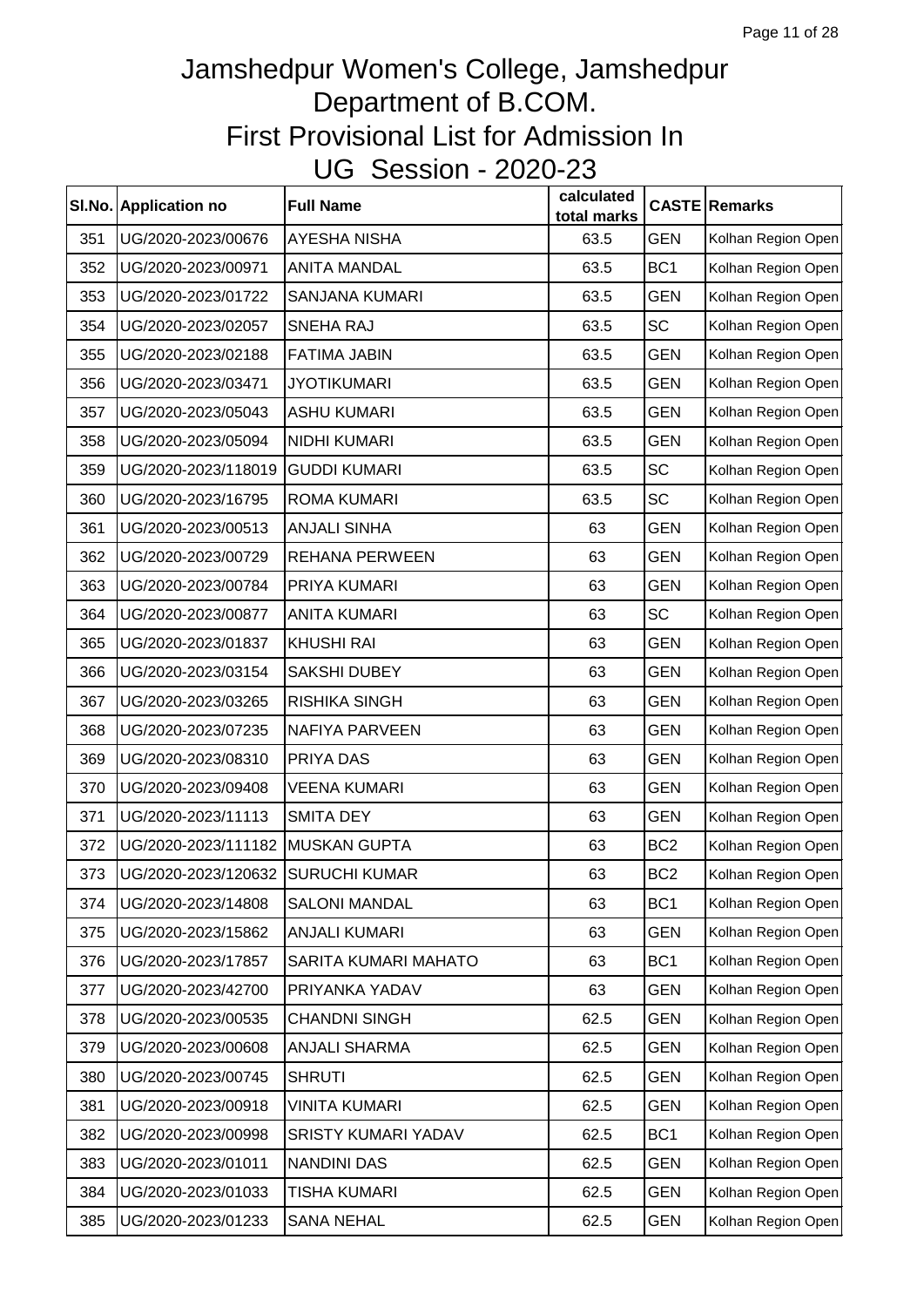|     | SI.No. Application no | <b>Full Name</b>      | calculated<br>total marks |                 | <b>CASTE Remarks</b> |
|-----|-----------------------|-----------------------|---------------------------|-----------------|----------------------|
| 386 | UG/2020-2023/01307    | <b>ISHA SACHDEV</b>   | 62.5                      | <b>GEN</b>      | Kolhan Region Open   |
| 387 | UG/2020-2023/01429    | <b>SHRUTI KUMARI</b>  | 62.5                      | <b>GEN</b>      | Kolhan Region Open   |
| 388 | UG/2020-2023/01684    | <b>JUHI KUMARI</b>    | 62.5                      | <b>GEN</b>      | Kolhan Region Open   |
| 389 | UG/2020-2023/01709    | <b>JYOTI KUMARI</b>   | 62.5                      | <b>GEN</b>      | Kolhan Region Open   |
| 390 | UG/2020-2023/05865    | RITU BARDHAN          | 62.5                      | <b>GEN</b>      | Kolhan Region Open   |
| 391 | UG/2020-2023/06703    | <b>SONALI MANDAL</b>  | 62.5                      | BC <sub>1</sub> | Kolhan Region Open   |
| 392 | UG/2020-2023/09940    | RAJNI MAHAKUD         | 62.5                      | BC <sub>1</sub> | Kolhan Region Open   |
| 393 | UG/2020-2023/10845    | <b>RIYA SEAL</b>      | 62.5                      | <b>GEN</b>      | Kolhan Region Open   |
| 394 | UG/2020-2023/122300   | <b>ASHA MAHATO</b>    | 62.5                      | BC <sub>2</sub> | Kolhan Region Open   |
| 395 | UG/2020-2023/13874    | <b>RASHI KHIRWAL</b>  | 62.5                      | <b>GEN</b>      | Kolhan Region Open   |
| 396 | UG/2020-2023/87796    | AMRITA KUMARI         | 62.5                      | BC <sub>1</sub> | Kolhan Region Open   |
| 397 | UG/2020-2023/00105    | PRACHI PRAGYA         | 62                        | <b>GEN</b>      | Kolhan Region Open   |
| 398 | UG/2020-2023/01258    | P ALISHA              | 62                        | <b>GEN</b>      | Kolhan Region Open   |
| 399 | UG/2020-2023/01915    | <b>MADHU KUMARI</b>   | 62                        | <b>GEN</b>      | Kolhan Region Open   |
| 400 | UG/2020-2023/02211    | <b>MUSKAN THAKUR</b>  | 62                        | BC <sub>1</sub> | Kolhan Region Open   |
| 401 | UG/2020-2023/03769    | ANISHA KUMARI SHARMA  | 62                        | <b>GEN</b>      | Kolhan Region Open   |
| 402 | UG/2020-2023/03933    | <b>KRITIKA SINGH</b>  | 62                        | <b>GEN</b>      | Kolhan Region Open   |
| 403 | UG/2020-2023/06933    | RUMPA RANI MAHATO     | 62                        | BC <sub>1</sub> | Kolhan Region Open   |
| 404 | UG/2020-2023/08036    | <b>JYOTI KUMARI</b>   | 62                        | <b>GEN</b>      | Kolhan Region Open   |
| 405 | UG/2020-2023/13888    | <b>SWEETY SHUKLA</b>  | 62                        | <b>GEN</b>      | Kolhan Region Open   |
| 406 | UG/2020-2023/25093    | <b>K MONIKA</b>       | 62                        | <b>GEN</b>      | Kolhan Region Open   |
| 407 | UG/2020-2023/45984    | <b>SUNITA BASKEY</b>  | 62                        | <b>ST</b>       | Kolhan Region Open   |
| 408 | UG/2020-2023/00127    | SHAGUFTA PERVEEN      | 61.5                      | <b>GEN</b>      | Kolhan Region Open   |
| 409 | UG/2020-2023/00161    | RUPALI KUNDU          | 61.5                      | <b>GEN</b>      | Kolhan Region Open   |
| 410 | UG/2020-2023/00445    | PADMA PRADHAN         | 61.5                      | BC <sub>1</sub> | Kolhan Region Open   |
| 411 | UG/2020-2023/00487    | <b>NITA SINGH</b>     | 61.5                      | <b>GEN</b>      | Kolhan Region Open   |
| 412 | UG/2020-2023/01141    | <b>ANKITA DEY</b>     | 61.5                      | BC <sub>1</sub> | Kolhan Region Open   |
| 413 | UG/2020-2023/01541    | <b>SUMAN GOPE</b>     | 61.5                      | BC <sub>1</sub> | Kolhan Region Open   |
| 414 | UG/2020-2023/01735    | SHRISTI KUMARI SINHA  | 61.5                      | <b>GEN</b>      | Kolhan Region Open   |
| 415 | UG/2020-2023/04063    | AFSANA PARVEEN        | 61.5                      | <b>GEN</b>      | Kolhan Region Open   |
| 416 | UG/2020-2023/04950    | SABITA MURMU          | 61.5                      | <b>ST</b>       | Kolhan Region Open   |
| 417 | UG/2020-2023/05497    | <b>MONIKA DAS</b>     | 61.5                      | BC <sub>1</sub> | Kolhan Region Open   |
| 418 | UG/2020-2023/07050    | <b>SUMITRA MANDI</b>  | 61.5                      | <b>ST</b>       | Kolhan Region Open   |
| 419 | UG/2020-2023/08323    | <b>JYOTI KUMARI</b>   | 61.5                      | BC <sub>1</sub> | Kolhan Region Open   |
| 420 | UG/2020-2023/22641    | <b>BUSHRA SULTANA</b> | 61.5                      | <b>GEN</b>      | Kolhan Region Open   |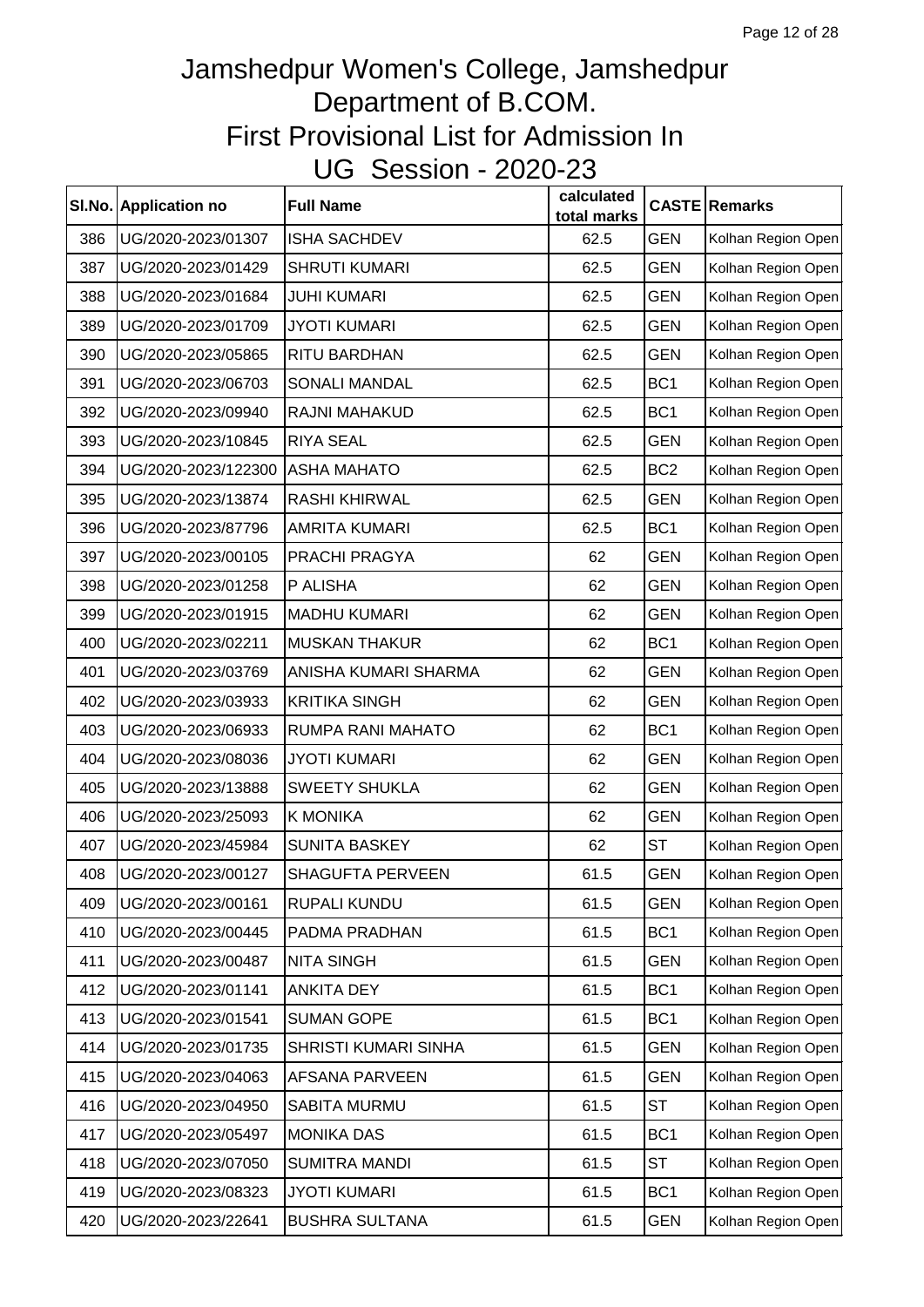|     | SI.No. Application no | <b>Full Name</b>        | calculated<br>total marks |                 | <b>CASTE Remarks</b> |
|-----|-----------------------|-------------------------|---------------------------|-----------------|----------------------|
| 421 | UG/2020-2023/31468    | PRIYA TUDU              | 61.5                      | <b>ST</b>       | Kolhan Region Open   |
| 422 | UG/2020-2023/34630    | AASHANA ALI             | 61.5                      | <b>GEN</b>      | Kolhan Region Open   |
| 423 | UG/2020-2023/46928    | <b>SWEETY PAL</b>       | 61.5                      | <b>GEN</b>      | Kolhan Region Open   |
| 424 | UG/2020-2023/75043    | SNEHA GHOSH             | 61.5                      | <b>GEN</b>      | Kolhan Region Open   |
| 425 | UG/2020-2023/98446    | <b>SWETA BHARTI</b>     | 61.5                      | <b>SC</b>       | Kolhan Region Open   |
| 426 | UG/2020-2023/00028    | <b>NEHA KUMARI</b>      | 61                        | BC <sub>2</sub> | Kolhan Region Open   |
| 427 | UG/2020-2023/00532    | PRIYADARSHINI MOHANTY   | 61                        | <b>GEN</b>      | Kolhan Region Open   |
| 428 | UG/2020-2023/00632    | <b>TANIYA DEY</b>       | 61                        | <b>GEN</b>      | Kolhan Region Open   |
| 429 | UG/2020-2023/00857    | <b>GEETA GAGRAI</b>     | 61                        | <b>ST</b>       | Kolhan Region Open   |
| 430 | UG/2020-2023/00934    | <b>KOMAL KUMARI</b>     | 61                        | BC <sub>1</sub> | Kolhan Region Open   |
| 431 | UG/2020-2023/00951    | <b>BARSHA KUMARI</b>    | 61                        | <b>SC</b>       | Kolhan Region Open   |
| 432 | UG/2020-2023/01193    | <b>SANA PARVEEN</b>     | 61                        | <b>GEN</b>      | Kolhan Region Open   |
| 433 | UG/2020-2023/01469    | SARASWATI HEMBROM       | 61                        | <b>ST</b>       | Kolhan Region Open   |
| 434 | UG/2020-2023/01707    | <b>SEJAL KUMARI</b>     | 61                        | <b>GEN</b>      | Kolhan Region Open   |
| 435 | UG/2020-2023/02165    | <b>LAXMI SARDAR</b>     | 61                        | <b>ST</b>       | Kolhan Region Open   |
| 436 | UG/2020-2023/02565    | <b>ANUPAMA PATHAK</b>   | 61                        | <b>GEN</b>      | Kolhan Region Open   |
| 437 | UG/2020-2023/04916    | PRATIBHA MOHANTY        | 61                        | <b>GEN</b>      | Kolhan Region Open   |
| 438 | UG/2020-2023/05018    | <b>KAJAL PATRO</b>      | 61                        | BC <sub>1</sub> | Kolhan Region Open   |
| 439 | UG/2020-2023/05736    | KANCHAN KUMARI RAJAK    | 61                        | <b>SC</b>       | Kolhan Region Open   |
| 440 | UG/2020-2023/06489    | DIVYA LAXMI PURTY       | 61                        | <b>ST</b>       | Kolhan Region Open   |
| 441 | UG/2020-2023/10326    | <b>MANSI NAMTA</b>      | 61                        | <b>GEN</b>      | Kolhan Region Open   |
| 442 | UG/2020-2023/13338    | VANDANA SHARMA          | 61                        | <b>GEN</b>      | Kolhan Region Open   |
| 443 | UG/2020-2023/19781    | <b>MEHMAIESH BEGUM</b>  | 61                        | <b>GEN</b>      | Kolhan Region Open   |
| 444 | UG/2020-2023/21984    | SADIQUA PARWEEN         | 61                        | <b>GEN</b>      | Kolhan Region Open   |
| 445 | UG/2020-2023/46973    | <b>MEENU MURMU</b>      | 61                        | <b>ST</b>       | Kolhan Region Open   |
| 446 | UG/2020-2023/00208    | <b>SIMRAN SINGH</b>     | 60.5                      | <b>GEN</b>      | Kolhan Region Open   |
| 447 | UG/2020-2023/00410    | NISHA GOSWAMI           | 60.5                      | <b>GEN</b>      | Kolhan Region Open   |
| 448 | UG/2020-2023/00504    | <b>JYOTI KUMARI JHA</b> | 60.5                      | <b>GEN</b>      | Kolhan Region Open   |
| 449 | UG/2020-2023/00603    | <b>NEHA PERWEEN</b>     | 60.5                      | <b>GEN</b>      | Kolhan Region Open   |
| 450 | UG/2020-2023/00741    | <b>EDUPILLI SOUMYA</b>  | 60.5                      | <b>GEN</b>      | Kolhan Region Open   |
| 451 | UG/2020-2023/00875    | ROSHNI LAKRA            | 60.5                      | ST              | Kolhan Region Open   |
| 452 | UG/2020-2023/00876    | KHUSHBU KUMARI          | 60.5                      | <b>GEN</b>      | Kolhan Region Open   |
| 453 | UG/2020-2023/00903    | <b>KAJAL KUMARI</b>     | 60.5                      | <b>GEN</b>      | Kolhan Region Open   |
| 454 | UG/2020-2023/01828    | KAMALJEET KAUR          | 60.5                      | <b>SC</b>       | Kolhan Region Open   |
| 455 | UG/2020-2023/02388    | SHALU SINGH CHAUHAN     | 60.5                      | <b>GEN</b>      | Kolhan Region Open   |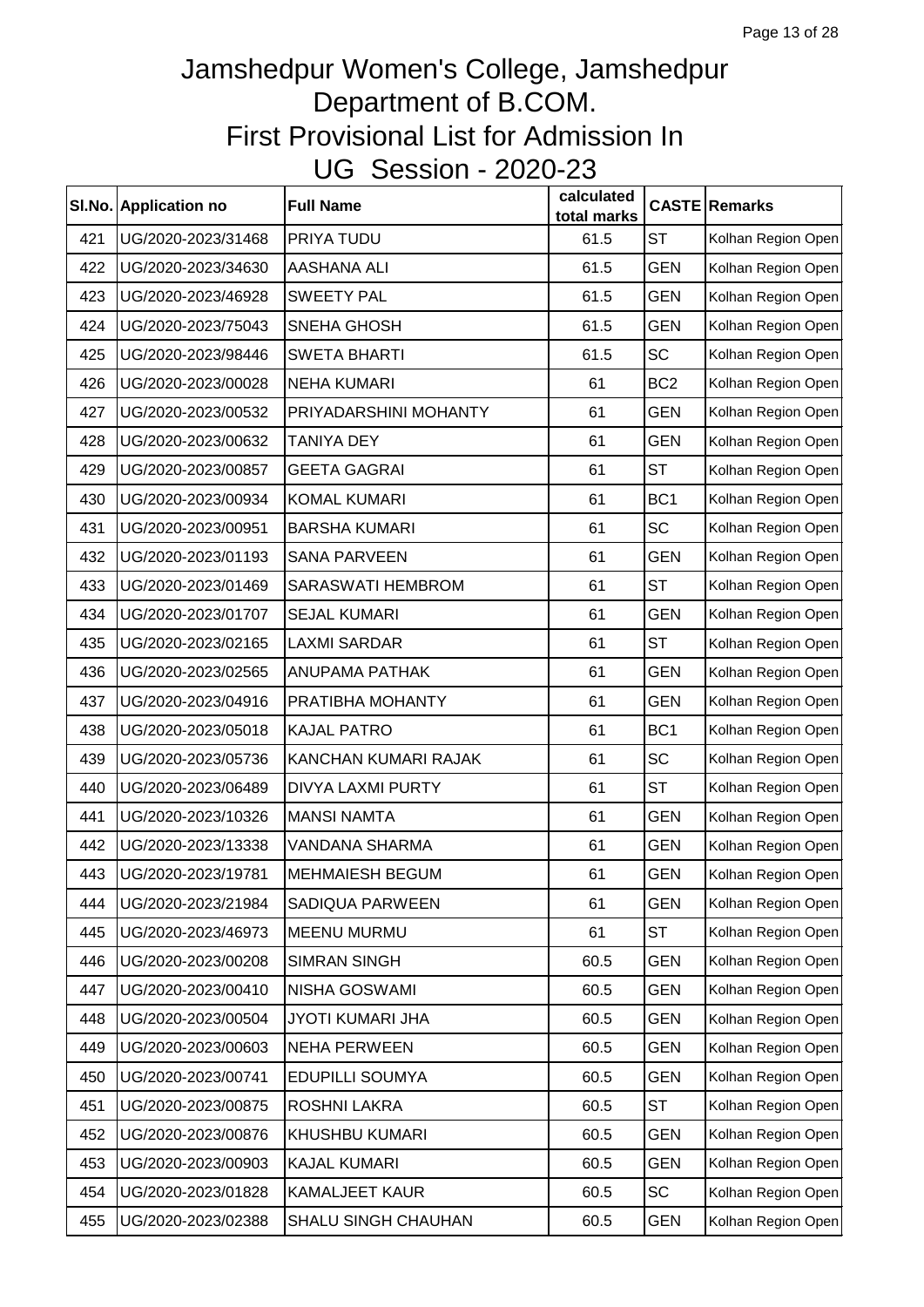|     | SI.No. Application no | <b>Full Name</b>        | calculated<br>total marks |                 | <b>CASTE Remarks</b> |
|-----|-----------------------|-------------------------|---------------------------|-----------------|----------------------|
| 456 | UG/2020-2023/02918    | <b>SANJAY KUMAR</b>     | 60.5                      | <b>GEN</b>      | Kolhan Region Open   |
| 457 | UG/2020-2023/02995    | PUJA KUMARI PAL         | 60.5                      | <b>GEN</b>      | Kolhan Region Open   |
| 458 | UG/2020-2023/05390    | <b>SEJAL GUPTA</b>      | 60.5                      | BC <sub>1</sub> | Kolhan Region Open   |
| 459 | UG/2020-2023/07004    | <b>MUSKAN PRAJAPATI</b> | 60.5                      | BC <sub>1</sub> | Kolhan Region Open   |
| 460 | UG/2020-2023/08098    | PRITI NATH              | 60.5                      | <b>GEN</b>      | Kolhan Region Open   |
| 461 | UG/2020-2023/08182    | PRITI NATH              | 60.5                      | <b>GEN</b>      | Kolhan Region Open   |
| 462 | UG/2020-2023/09827    | <b>ISHIKA KHAN</b>      | 60.5                      | BC <sub>2</sub> | Kolhan Region Open   |
| 463 | UG/2020-2023/10541    | <b>SHRISHTI SINGH</b>   | 60.5                      | <b>GEN</b>      | Kolhan Region Open   |
| 464 | UG/2020-2023/11197    | <b>SAGEN SINKU</b>      | 60.5                      | <b>ST</b>       | Kolhan Region Open   |
| 465 | UG/2020-2023/11324    | <b>ISHIKA SHARMA</b>    | 60.5                      | <b>GEN</b>      | Kolhan Region Open   |
| 466 | UG/2020-2023/113386   | <b>ANJALI KUMARI</b>    | 60.5                      | <b>GEN</b>      | Kolhan Region Open   |
| 467 | UG/2020-2023/85890    | <b>TANZILA PERWEEN</b>  | 60.5                      | BC <sub>1</sub> | Kolhan Region Open   |
| 468 | UG/2020-2023/00567    | SHIKHA KHINDARIA        | 60                        | <b>GEN</b>      | Kolhan Region Open   |
| 469 | UG/2020-2023/01302    | <b>DIKSHA KUMARI</b>    | 60                        | <b>GEN</b>      | Kolhan Region Open   |
| 470 | UG/2020-2023/02681    | SIMMI NISHA MANSORI     | 60                        | <b>GEN</b>      | Kolhan Region Open   |
| 471 | UG/2020-2023/02889    | <b>ANJALI KUMARI</b>    | 60                        | <b>GEN</b>      | Kolhan Region Open   |
| 472 | UG/2020-2023/03676    | SANJANA KUMARI          | 60                        | <b>GEN</b>      | Kolhan Region Open   |
| 473 | UG/2020-2023/04894    | PRITY SAHU              | 60                        | <b>GEN</b>      | Kolhan Region Open   |
| 474 | UG/2020-2023/05776    | <b>ANKITA SINGH</b>     | 60                        | <b>GEN</b>      | Kolhan Region Open   |
| 475 | UG/2020-2023/08530    | PUNAM KUMARI            | 60                        | BC <sub>2</sub> | Kolhan Region Open   |
| 476 | UG/2020-2023/10637    | RIMA SARKAR             | 60                        | <b>GEN</b>      | Kolhan Region Open   |
| 477 | UG/2020-2023/14949    | PRITI KUMARI            | 60                        | <b>GEN</b>      | Kolhan Region Open   |
| 478 | UG/2020-2023/24214    | ANJALI TIWARI           | 60                        | <b>GEN</b>      | Kolhan Region Open   |
| 479 | UG/2020-2023/00373    | <b>NIKITA MANDAL</b>    | 59.5                      | BC <sub>1</sub> | Kolhan Region Open   |
| 480 | UG/2020-2023/00650    | <b>NARGIS KHATOON</b>   | 59.5                      | <b>GEN</b>      | Kolhan Region Open   |
| 481 | UG/2020-2023/00733    | <b>KHUSHI NANDI</b>     | 59.5                      | BC <sub>1</sub> | Kolhan Region Open   |
| 482 | UG/2020-2023/00880    | <b>DOLLY SAHU</b>       | 59.5                      | <b>GEN</b>      | Kolhan Region Open   |
| 483 | UG/2020-2023/01702    | <b>ANNU KUMARI</b>      | 59.5                      | <b>GEN</b>      | Kolhan Region Open   |
| 484 | UG/2020-2023/01754    | <b>NEHA KUMARI</b>      | 59.5                      | <b>GEN</b>      | Kolhan Region Open   |
| 485 | UG/2020-2023/02232    | <b>SHAHRIN PARWEEN</b>  | 59.5                      | <b>GEN</b>      | Kolhan Region Open   |
| 486 | UG/2020-2023/02335    | <b>JYOTI KUMARI</b>     | 59.5                      | <b>GEN</b>      | Kolhan Region Open   |
| 487 | UG/2020-2023/03303    | RIYA SRIVASTAVA         | 59.5                      | <b>GEN</b>      | Kolhan Region Open   |
| 488 | UG/2020-2023/05706    | ANJALI BHARDWAJ         | 59.5                      | <b>GEN</b>      | Kolhan Region Open   |
| 489 | UG/2020-2023/05973    | <b>MALATI GORAI</b>     | 59.5                      | BC <sub>1</sub> | Kolhan Region Open   |
| 490 | UG/2020-2023/09547    | SAPNA KUMARI            | 59.5                      | <b>GEN</b>      | Kolhan Region Open   |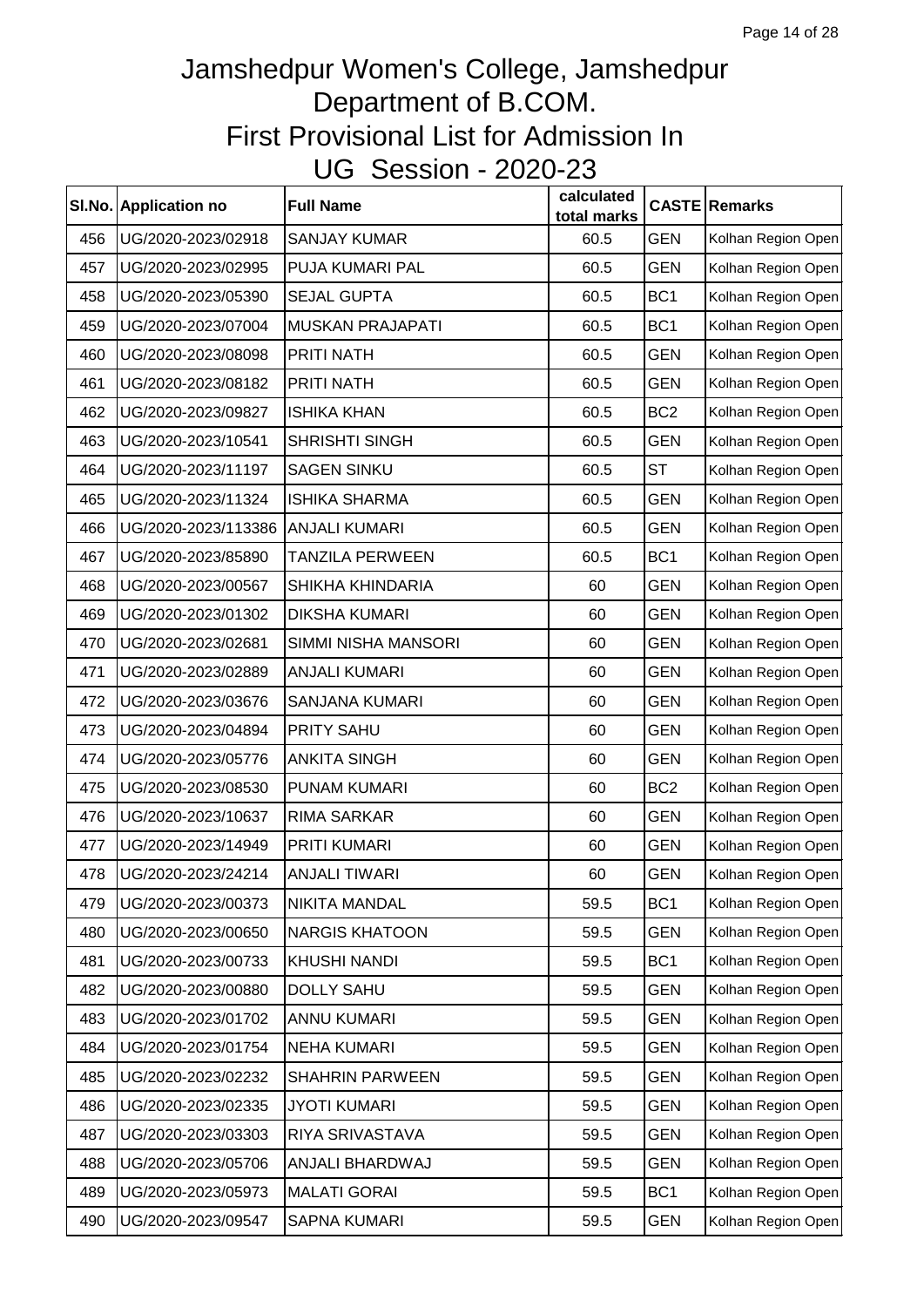|     | SI.No. Application no    | <b>Full Name</b>          | calculated<br>total marks |                 | <b>CASTE Remarks</b> |
|-----|--------------------------|---------------------------|---------------------------|-----------------|----------------------|
| 491 | UG/2020-2023/105259      | ANSHURIYA PURTY           | 59.5                      | <b>ST</b>       | Kolhan Region Open   |
| 492 | UG/2020-2023/12079       | <b>BABITA GOPE</b>        | 59.5                      | <b>GEN</b>      | Kolhan Region Open   |
| 493 | UG/2020-2023/12421       | <b>ANITA HEMBRAM</b>      | 59.5                      | <b>ST</b>       | Kolhan Region Open   |
| 494 | UG/2020-2023/17480       | <b>VARSHA KUMARI</b>      | 59.5                      | <b>GEN</b>      | Kolhan Region Open   |
| 495 | UG/2020-2023/89431       | <b>VARSHA SONI</b>        | 59.5                      | <b>GEN</b>      | Kolhan Region Open   |
| 496 | UG/2020-2023/99119       | <b>SHIVANI KUMARI</b>     | 59.5                      | <b>GEN</b>      | Kolhan Region Open   |
| 497 | UG/2020-2023/00926       | <b>ANJALI SINGH</b>       | 59                        | <b>ST</b>       | Kolhan Region Open   |
| 498 | UG/2020-2023/01199       | <b>ANKITA BOSE</b>        | 59                        | <b>GEN</b>      | Kolhan Region Open   |
| 499 | UG/2020-2023/01442       | <b>ESHA KERAI</b>         | 59                        | <b>ST</b>       | Kolhan Region Open   |
| 500 | UG/2020-2023/02141       | <b>GUDIYA PARWEEN</b>     | 59                        | BC <sub>1</sub> | Kolhan Region Open   |
| 501 | UG/2020-2023/120684      | <b>MARY SUNDI</b>         | 59                        | <b>ST</b>       |                      |
| 502 | UG/2020-2023/05359       | <b>MANISHA KISKU</b>      | 58.5                      | <b>ST</b>       |                      |
| 503 | UG/2020-2023/05592       | <b>LIPIKA MANKI</b>       | 58.5                      | <b>ST</b>       |                      |
| 504 | UG/2020-2023/00166       | <b>ANITA PURTY</b>        | 58                        | <b>ST</b>       |                      |
| 505 | UG/2020-2023/23504       | <b>LAXMI PURTY</b>        | 58                        | <b>ST</b>       |                      |
| 506 | UG/2020-2023/00142       | <b>GANGA MANI HANSDAH</b> | 57.5                      | <b>ST</b>       |                      |
| 507 | UG/2020-2023/00142       | <b>GANGA MANI HANSDAH</b> | 57.5                      | <b>ST</b>       |                      |
| 508 | UG/2020-2023/02656       | <b>SEEMA MAHALI</b>       | 57.5                      | <b>ST</b>       |                      |
| 509 | UG/2020-2023/12667       | <b>DASHMATI BALMUCHU</b>  | 57.5                      | <b>ST</b>       |                      |
| 510 | UG/2020-2023/00463       | PRIYANKA HANSDA           | 57                        | <b>ST</b>       |                      |
| 511 | UG/2020-2023/07002       | <b>RANI MARDI</b>         | 57                        | <b>ST</b>       |                      |
| 512 | UG/2020-2023/11255       | <b>KAJAL MARDI</b>        | 57                        | <b>ST</b>       |                      |
|     | 513   UG/2020-2023/11764 | <b>ARTI SOREN</b>         | 57                        | <b>ST</b>       |                      |
| 514 | UG/2020-2023/17134       | SARASWATI BARJO           | 57                        | <b>ST</b>       |                      |
| 515 | UG/2020-2023/24838       | <b>MINAKSHI TIRIYA</b>    | 57                        | <b>ST</b>       |                      |
| 516 | UG/2020-2023/28278       | PUNTA BASKEY              | 57                        | <b>ST</b>       |                      |
| 517 | UG/2020-2023/47021       | <b>ANJALI MURMU</b>       | 57                        | <b>ST</b>       |                      |
| 518 | UG/2020-2023/00474       | <b>KHUSHABU PURTY</b>     | 56.5                      | <b>ST</b>       |                      |
| 519 | UG/2020-2023/12834       | <b>ALISHA BODRA</b>       | 56.5                      | <b>ST</b>       |                      |
| 520 | UG/2020-2023/74820       | VAISHNAVI KHARWAR         | 56.5                      | <b>ST</b>       |                      |
| 521 | UG/2020-2023/03321       | RAKHI HEMBROM             | 56                        | <b>ST</b>       |                      |
| 522 | UG/2020-2023/86164       | YAMUNA NAG                | 56                        | <b>ST</b>       |                      |
| 523 | UG/2020-2023/01638       | VINITA BHENGRA            | 55.5                      | <b>ST</b>       |                      |
| 524 | UG/2020-2023/05356       | <b>MANISHA BODRA</b>      | 55.5                      | <b>ST</b>       |                      |
| 525 | UG/2020-2023/07339       | PARBATI MARDI             | 55.5                      | <b>ST</b>       |                      |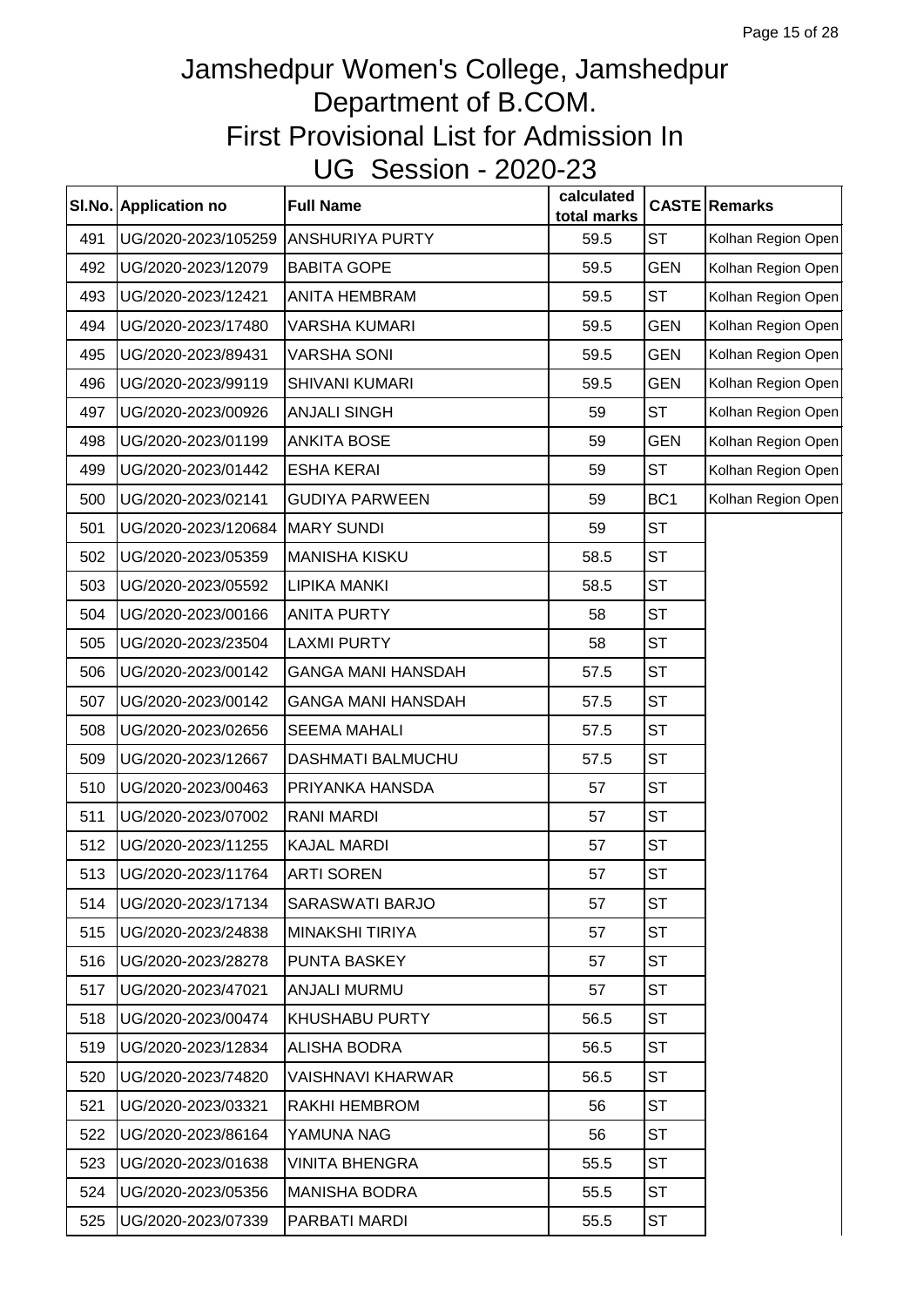|     | SI.No. Application no           | <b>Full Name</b>         | calculated<br>total marks |           | <b>CASTE Remarks</b> |
|-----|---------------------------------|--------------------------|---------------------------|-----------|----------------------|
| 526 | UG/2020-2023/09728              | <b>PANGLA BANSINGH</b>   | 55.5                      | <b>ST</b> |                      |
| 527 | UG/2020-2023/03508              | <b>PRITI SHILA JONKO</b> | 55                        | <b>ST</b> |                      |
| 528 | UG/2020-2023/04092              | PUJA HANSDAH             | 55                        | <b>ST</b> |                      |
| 529 | UG/2020-2023/07162              | <b>RITHISHA SINKU</b>    | 55                        | <b>ST</b> |                      |
| 530 | UG/2020-2023/12557              | <b>SWEETY HEMBRAM</b>    | 55                        | <b>ST</b> |                      |
| 531 | UG/2020-2023/05117              | <b>ANJANI BOIPAI</b>     | 54.5                      | <b>ST</b> |                      |
| 532 | UG/2020-2023/06588              | <b>AMITA DUNGDUNG</b>    | 54.5                      | <b>ST</b> |                      |
| 533 | UG/2020-2023/08894              | <b>SANGEETA MURMU</b>    | 54.5                      | ST        |                      |
| 534 | UG/2020-2023/17316              | <b>RANJU PINGUA</b>      | 54                        | ST        |                      |
| 535 | UG/2020-2023/01484              | <b>REENA KISKU</b>       | 53.8                      | <b>ST</b> |                      |
| 536 | UG/2020-2023/08277              | <b>PUJA SARDAR</b>       | 53.5                      | <b>ST</b> |                      |
| 537 | UG/2020-2023/14168              | <b>NILIMA SARDAR</b>     | 53                        | <b>ST</b> |                      |
| 538 | UG/2020-2023/54950              | <b>JASMIN BODRA</b>      | 53                        | <b>ST</b> | ST                   |
| 539 | UG/2020-2023/01058              | <b>SITA RANI MARDI</b>   | 52.5                      | <b>ST</b> |                      |
| 540 | UG/2020-2023/01783              | <b>SHRITI ORAON</b>      | 52.5                      | <b>ST</b> |                      |
| 541 | UG/2020-2023/07155              | <b>BINDU MURMU</b>       | 52.5                      | <b>ST</b> |                      |
| 542 | UG/2020-2023/13878              | <b>RIMA NOWRANGI</b>     | 52.5                      | <b>ST</b> |                      |
| 543 | UG/2020-2023/16463              | <b>SUMTI PAREYA</b>      | 52.5                      | <b>ST</b> |                      |
| 544 | UG/2020-2023/01834              | <b>SUJATA KUNKAL</b>     | 52                        | ST        |                      |
| 545 | UG/2020-2023/02056              | <b>KAVITA PINGUA</b>     | 52                        | <b>ST</b> |                      |
| 546 | UG/2020-2023/02544              | <b>SARITA HANSDA</b>     | 52                        | <b>ST</b> |                      |
| 547 | UG/2020-2023/11296              | <b>NIVEDITA SINGH</b>    | 52                        | <b>ST</b> |                      |
|     | 548   UG/2020-2023/13187        | <b>MANJU SARDAR</b>      | 52                        | ST        |                      |
| 549 | UG/2020-2023/67237              | <b>JAMUNA MARDI</b>      | 52                        | <b>ST</b> |                      |
| 550 | UG/2020-2023/123682 LAXMI SOREN |                          | 51.5                      | <b>ST</b> |                      |
| 551 | UG/2020-2023/32388              | <b>PUJA MARDI</b>        | 51.5                      | <b>ST</b> |                      |
| 552 | UG/2020-2023/35472              | <b>BAHA HANSDA</b>       | 51.5                      | <b>ST</b> |                      |
| 553 | UG/2020-2023/36845              | <b>MEDLINA BARLA</b>     | 51.5                      | ST        |                      |
| 554 | UG/2020-2023/07144              | <b>LAXMI MURMU</b>       | 50.5                      | ST        |                      |
| 555 | UG/2020-2023/50504              | PRIYANKA MUNDA           | 50.5                      | <b>ST</b> |                      |
| 556 | UG/2020-2023/00457              | KUMARI PRIYANKA JAMUDA   | 50                        | ST        |                      |
| 557 | UG/2020-2023/118607             | <b>JAYANTI DEOGAM</b>    | 50                        | ST        |                      |
| 558 | UG/2020-2023/108218             | <b>CHANDNI MURMU</b>     | 49.5                      | ST        |                      |
| 559 | UG/2020-2023/00366              | <b>MAMTA MURMU</b>       | 49                        | ST        |                      |
| 560 | UG/2020-2023/51467              | <b>JAMUNA NAG</b>        | 49                        | <b>ST</b> |                      |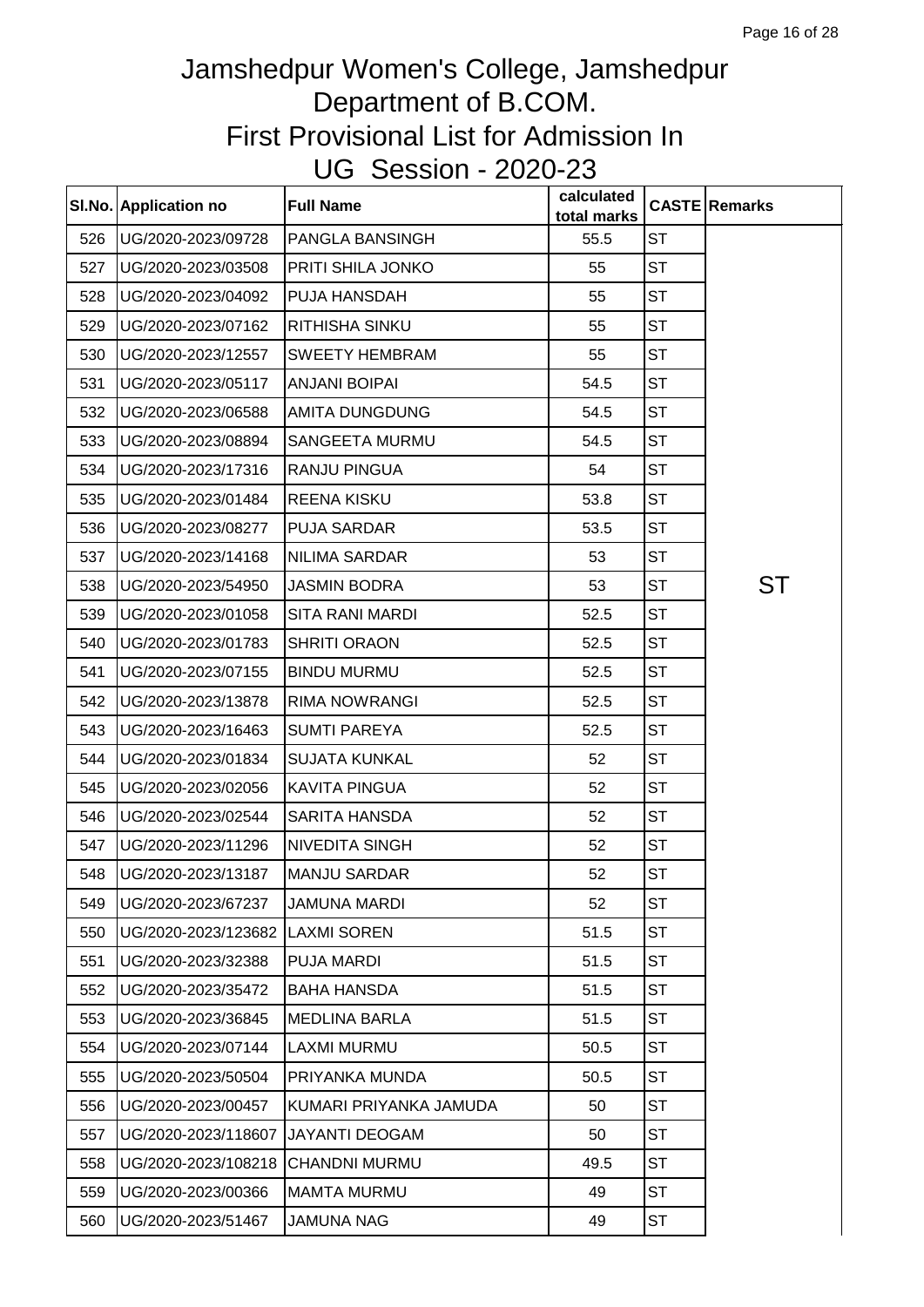|     | SI.No. Application no | <b>Full Name</b>       | calculated<br>total marks |           | <b>CASTE</b> Remarks |
|-----|-----------------------|------------------------|---------------------------|-----------|----------------------|
| 561 | UG/2020-2023/64325    | <b>GINEESHA KHAKHA</b> | 49                        | <b>ST</b> |                      |
| 562 | UG/2020-2023/97642    | <b>GAYATRI HURAD</b>   | 49                        | <b>ST</b> |                      |
| 563 | UG/2020-2023/16566    | <b>NAINA MUNDA</b>     | 48                        | <b>ST</b> |                      |
| 564 | UG/2020-2023/18498    | <b>ANJALI TUDU</b>     | 48                        | <b>ST</b> |                      |
| 565 | UG/2020-2023/00695    | <b>SONALI HEMROM</b>   | 47.5                      | <b>ST</b> |                      |
| 566 | UG/2020-2023/01057    | <b>GANGA SOREN</b>     | 47.5                      | <b>ST</b> |                      |
| 567 | UG/2020-2023/06088    | PRIYA CHORA            | 47.5                      | <b>ST</b> |                      |
| 568 | UG/2020-2023/16886    | PURNIMA TUDU           | 47.5                      | <b>ST</b> |                      |
| 569 | UG/2020-2023/04278    | PRERNA LAKRA           | 47                        | <b>ST</b> |                      |
| 570 | UG/2020-2023/13144    | <b>ANKITA SARDAR</b>   | 47                        | <b>ST</b> |                      |
| 571 | UG/2020-2023/01437    | POONAM KUMARI BANKIRA  | 46                        | <b>ST</b> |                      |
| 572 | UG/2020-2023/01454    | VARSHA KACHHAP         | 46                        | <b>ST</b> |                      |
| 573 | UG/2020-2023/103758   | <b>SUNITA KAROWA</b>   | 46                        | <b>ST</b> |                      |
| 574 | UG/2020-2023/22293    | SHEETAL SAMAD          | 45.5                      | <b>ST</b> |                      |
| 575 | UG/2020-2023/24133    | <b>KIRAN GOPE</b>      | 45.5                      | <b>ST</b> |                      |
| 576 | UG/2020-2023/09386    | <b>KIRAN KUMARI</b>    | 59                        | SC        |                      |
| 577 | UG/2020-2023/18644    | SONIA MAHANAND         | 58.5                      | <b>SC</b> |                      |
| 578 | UG/2020-2023/01501    | <b>MANGAL BALMIK</b>   | 58                        | <b>SC</b> |                      |
| 579 | UG/2020-2023/01576    | <b>SUSMITA MANDAL</b>  | 58                        | <b>SC</b> |                      |
| 580 | UG/2020-2023/28596    | PUNAM KUMARI RAJAK     | 57                        | <b>SC</b> |                      |
| 581 | UG/2020-2023/01849    | <b>ANJU KUMARI</b>     | 56.5                      | <b>SC</b> |                      |
| 582 | UG/2020-2023/05535    | <b>SEZAL KUMARI</b>    | 56.5                      | <b>SC</b> |                      |
| 583 | UG/2020-2023/02460    | NITU KUMARI RAJAK      | 56                        | SC        |                      |
| 584 | UG/2020-2023/05429    | <b>PUJA KALINDI</b>    | 56                        | <b>SC</b> |                      |
| 585 | UG/2020-2023/119443   | <b>SIMRAN KUMARI</b>   | 55                        | SC        |                      |
| 586 | UG/2020-2023/01099    | <b>ANJALI KUMARI</b>   | 53.5                      | SC        |                      |
| 587 | UG/2020-2023/75019    | <b>KALPANA KUMARI</b>  | 53.5                      | <b>SC</b> |                      |
| 588 | UG/2020-2023/02489    | ALKA KUMARI MACHHUA    | 53                        | SC        |                      |
| 589 | UG/2020-2023/00268    | <b>SONAM KUMARI</b>    | 52.5                      | <b>SC</b> | <b>SC</b>            |
| 590 | UG/2020-2023/03284    | <b>VERLINA KUMARI</b>  | 52                        | <b>SC</b> |                      |
| 591 | UG/2020-2023/06935    | <b>KARISHMA DEEP</b>   | 51.5                      | <b>SC</b> |                      |
| 592 | UG/2020-2023/118594   | <b>SRISTI KUMARI</b>   | 51.5                      | <b>SC</b> |                      |
| 593 | UG/2020-2023/04337    | <b>PUJA KUMARI</b>     | 51                        | <b>SC</b> |                      |
| 594 | UG/2020-2023/00049    | ANISHA KALINDI         | 49.5                      | <b>SC</b> |                      |
| 595 | UG/2020-2023/116045   | <b>PUNAM RAVIDAS</b>   | 48                        | SC        |                      |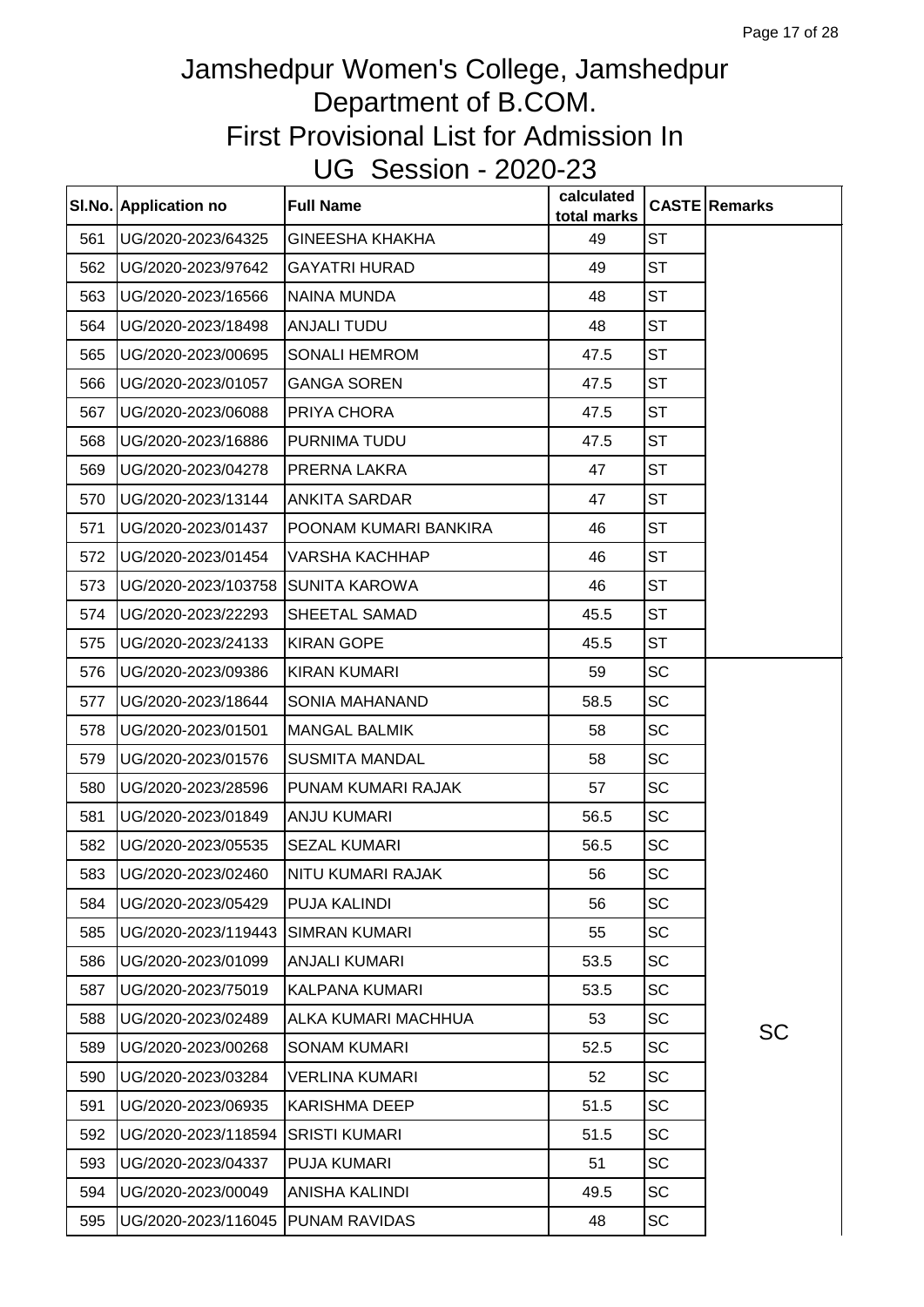|     | SI.No. Application no                 | <b>Full Name</b>            | calculated<br>total marks |                 | <b>CASTE Remarks</b> |
|-----|---------------------------------------|-----------------------------|---------------------------|-----------------|----------------------|
| 596 | UG/2020-2023/88983                    | <b>SUMAN DEEP</b>           | 48                        | <b>SC</b>       |                      |
| 597 | UG/2020-2023/06867                    | PURNIMA MUKHI               | 47                        | <b>SC</b>       |                      |
| 598 | UG/2020-2023/08105                    | POONAM MUKHI                | 47                        | <b>SC</b>       |                      |
| 599 | UG/2020-2023/04869                    | KALYANI KARWA               | 46                        | <b>SC</b>       |                      |
| 600 | UG/2020-2023/07306                    | <b>RUPA KUMARI</b>          | 46                        | <b>SC</b>       |                      |
| 601 | UG/2020-2023/15361                    | <b>SANGITA RAJAK</b>        | 45.5                      | <b>SC</b>       |                      |
| 602 | UG/2020-2023/00332                    | BHAWNA KARAN PATRA          | 58.5                      | BC <sub>1</sub> |                      |
| 603 | UG/2020-2023/06022                    | <b>MEENA KUMARI</b>         | 58.5                      | BC <sub>1</sub> |                      |
| 604 | UG/2020-2023/15559                    | AASTHA SINGH                | 58.5                      | BC <sub>1</sub> |                      |
| 605 | UG/2020-2023/87166                    | <b>ANJALI KUMARI</b>        | 58.5                      | BC <sub>1</sub> |                      |
| 606 | UG/2020-2023/00815                    | <b>ANKITA MANDAL</b>        | 58                        | BC <sub>1</sub> |                      |
| 607 | UG/2020-2023/12797                    | PRIYA KUMARI                | 58                        | BC <sub>1</sub> |                      |
| 608 | UG/2020-2023/00662                    | ANJANA MAHATO               | 57.5                      | BC <sub>1</sub> |                      |
| 609 | UG/2020-2023/06979                    | PRIYA GORAI                 | 57.5                      | BC <sub>1</sub> |                      |
| 610 | UG/2020-2023/00489                    | SHILPA SINGH MODAK          | 57                        | BC <sub>1</sub> |                      |
| 611 | UG/2020-2023/00993                    | <b>SWEETY MAHATO</b>        | 57                        | BC <sub>1</sub> |                      |
| 612 | UG/2020-2023/01690                    | PURNIMA MAHATO              | 57                        | BC <sub>1</sub> |                      |
| 613 | UG/2020-2023/04574                    | <b>NAYAN DAS</b>            | 57                        | BC <sub>1</sub> |                      |
| 614 | UG/2020-2023/04060                    | <b>NEELAM LIKHANDI</b>      | 57                        | BC <sub>1</sub> |                      |
| 615 | UG/2020-2023/02666                    | <b>SHALINI KUMARI</b>       | 56.5                      | BC <sub>1</sub> |                      |
| 616 | UG/2020-2023/02702                    | <b>SUCHITRA MANNA</b>       | 56.5                      | BC <sub>1</sub> |                      |
| 617 | UG/2020-2023/04544                    | <b>VEENA KUMRI</b>          | 56.5                      | BC <sub>1</sub> |                      |
|     | 618   UG/2020-2023/108825   LAXMI PAN |                             | 56.5                      | BC <sub>1</sub> |                      |
| 619 | UG/2020-2023/28672                    | <b>MADHUMITA KUMARI</b>     | 56.5                      | BC <sub>1</sub> |                      |
| 620 | UG/2020-2023/00685                    | SHREYA DEY                  | 56                        | BC <sub>1</sub> |                      |
| 621 | UG/2020-2023/02405                    | <b>KRITI KUMARI</b>         | 56                        | BC <sub>1</sub> |                      |
| 622 | UG/2020-2023/05135                    | <b>MANSHI KUMARI THAKUR</b> | 56                        | BC <sub>1</sub> |                      |
| 623 | UG/2020-2023/06444                    | <b>ANISHA KUMARI</b>        | 55.5                      | BC <sub>1</sub> |                      |
| 624 | UG/2020-2023/08414                    | PRIYA KUMARI                | 55.5                      | BC <sub>1</sub> |                      |
| 625 | UG/2020-2023/105500                   | <b>NISHA KUMARI</b>         | 55.5                      | BC <sub>1</sub> |                      |
| 626 | UG/2020-2023/00019                    | SMRITI KUMARI MAHATO        | 55                        | BC <sub>1</sub> |                      |
| 627 | UG/2020-2023/01763                    | <b>B LALITA</b>             | 54.5                      | BC <sub>1</sub> |                      |
| 628 | UG/2020-2023/02698                    | <b>VINITA THAKUR</b>        | 54                        | BC <sub>1</sub> |                      |
| 629 | UG/2020-2023/03665                    | <b>ZEBA PERVEEN</b>         | 54                        | BC <sub>1</sub> |                      |
| 630 | UG/2020-2023/05617                    | <b>SAPNA KUMARI</b>         | 54                        | BC <sub>1</sub> |                      |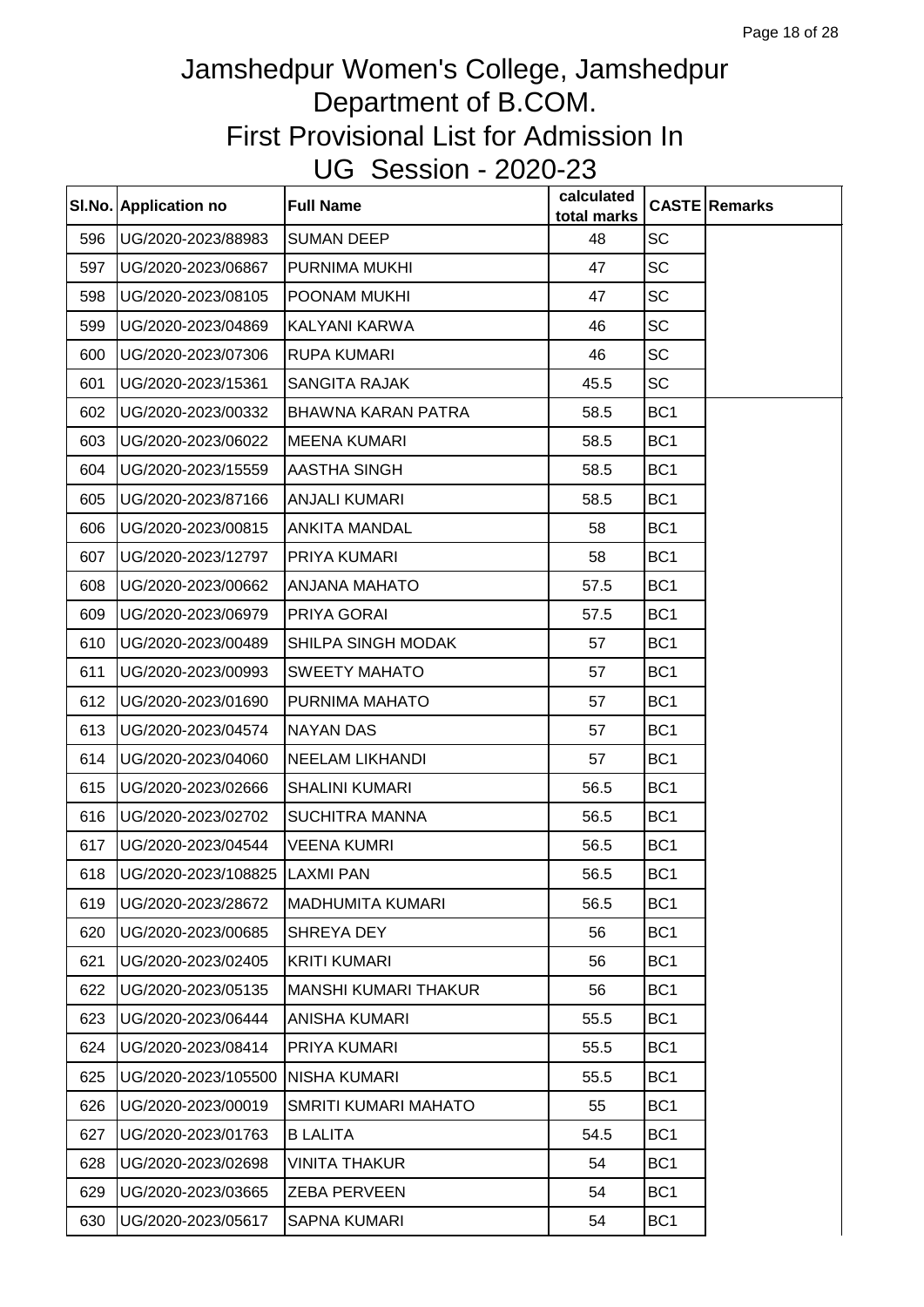|     | SI.No. Application no | <b>Full Name</b>         | calculated<br>total marks |                 | <b>CASTE Remarks</b> |
|-----|-----------------------|--------------------------|---------------------------|-----------------|----------------------|
| 631 | UG/2020-2023/00927    | <b>NIKITA KUMARI</b>     | 53.5                      | BC <sub>1</sub> |                      |
| 632 | UG/2020-2023/03153    | <b>SUCHITRA THAKUR</b>   | 53.5                      | BC <sub>1</sub> |                      |
| 633 | UG/2020-2023/00347    | <b>SEEMA SAHU</b>        | 53                        | BC <sub>1</sub> | BC <sub>1</sub>      |
| 634 | UG/2020-2023/11398    | <b>NISHA KUMARI</b>      | 53                        | BC <sub>1</sub> |                      |
| 635 | UG/2020-2023/00769    | <b>ANJALI TANTI</b>      | 52.5                      | BC <sub>1</sub> |                      |
| 636 | UG/2020-2023/00883    | DAMYANTI PRADHAN         | 52.5                      | BC <sub>1</sub> |                      |
| 637 | UG/2020-2023/03352    | <b>ANJALI TANTI</b>      | 52.5                      | BC <sub>1</sub> |                      |
| 638 | UG/2020-2023/04241    | RADHA DEY                | 52.5                      | BC <sub>1</sub> |                      |
| 639 | UG/2020-2023/05514    | <b>MANOSI SAW</b>        | 51.5                      | BC <sub>1</sub> |                      |
| 640 | UG/2020-2023/47499    | <b>NITA KUMARI</b>       | 51.5                      | BC <sub>1</sub> |                      |
| 641 | UG/2020-2023/05478    | <b>AARTI KUMARI</b>      | 50.5                      | BC <sub>1</sub> |                      |
| 642 | UG/2020-2023/00293    | <b>RIYA KUMARI</b>       | 50                        | BC <sub>1</sub> |                      |
| 643 | UG/2020-2023/01494    | SONI GOPE                | 50                        | BC <sub>1</sub> |                      |
| 644 | UG/2020-2023/11145    | <b>SEJAL KUMARI</b>      | 50                        | BC <sub>1</sub> |                      |
| 645 | UG/2020-2023/01927    | NAMRATA KUMARI           | 49.5                      | BC <sub>1</sub> |                      |
| 646 | UG/2020-2023/05694    | NAMRATA KUMARI           | 49.5                      | BC <sub>1</sub> |                      |
| 647 | UG/2020-2023/06537    | PRITY KUMARI             | 49.5                      | BC <sub>1</sub> |                      |
| 648 | UG/2020-2023/07298    | <b>RAKHI KUMARI</b>      | 49.5                      | BC <sub>1</sub> |                      |
| 649 | UG/2020-2023/01055    | <b>NANDINI KUMARI</b>    | 49                        | BC <sub>1</sub> |                      |
| 650 | UG/2020-2023/08259    | <b>RIYA KASERA</b>       | 49                        | BC <sub>1</sub> |                      |
| 651 | UG/2020-2023/01838    | <b>BARSHA RANI PAN</b>   | 48.5                      | BC <sub>1</sub> |                      |
| 652 | UG/2020-2023/07313    | <b>MEERA RANI MAHATO</b> | 48.5                      | BC <sub>1</sub> |                      |
| 653 | UG/2020-2023/09144    | PUTUL PRADHAN            | 48.5                      | BC <sub>1</sub> |                      |
| 654 | UG/2020-2023/01024    | <b>SMRITI TANTI</b>      | 48                        | BC <sub>1</sub> |                      |
| 655 | UG/2020-2023/04408    | <b>CHANCHAL PATRO</b>    | 48                        | BC <sub>1</sub> |                      |
| 656 | UG/2020-2023/08518    | <b>KAJAL KUMARI</b>      | 48                        | BC <sub>1</sub> |                      |
| 657 | UG/2020-2023/08536    | <b>KAJAL KUMARI</b>      | 48                        | BC <sub>1</sub> |                      |
| 658 | UG/2020-2023/01671    | KUMARI PRIYANKA          | 47.5                      | BC <sub>1</sub> |                      |
| 659 | UG/2020-2023/09257    | <b>RUPA PRADHAN</b>      | 47.5                      | BC <sub>1</sub> |                      |
| 660 | UG/2020-2023/03113    | PRITI MANDAL             | 46.5                      | BC <sub>1</sub> |                      |
| 661 | UG/2020-2023/16376    | <b>ANJALI SHARMA</b>     | 46.5                      | BC <sub>1</sub> |                      |
| 662 | UG/2020-2023/00915    | PALLAVI GOPE             | 46                        | BC <sub>1</sub> |                      |
| 663 | UG/2020-2023/00981    | KUMARI TEJSHWANI         | 46                        | BC <sub>1</sub> |                      |
| 664 | UG/2020-2023/13075    | <b>LISHU PRADHAN</b>     | 46                        | BC <sub>1</sub> |                      |
| 665 | UG/2020-2023/03874    | <b>RITA KUMARI</b>       | 45.5                      | BC <sub>1</sub> |                      |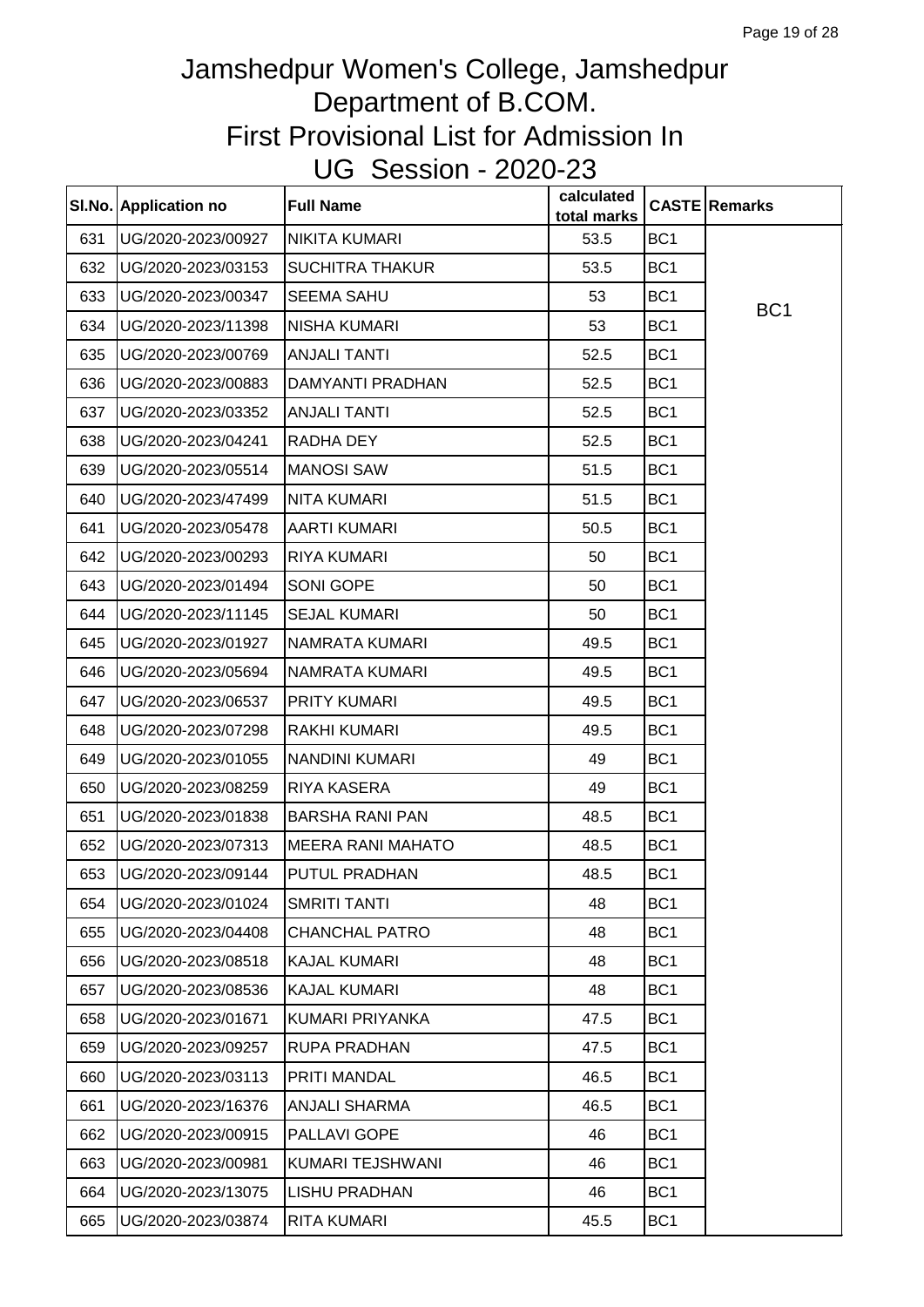|     | SI.No. Application no  | <b>Full Name</b>       | calculated<br>total marks |                 | <b>CASTE</b> Remarks |
|-----|------------------------|------------------------|---------------------------|-----------------|----------------------|
| 666 | UG/2020-2023/00885     | <b>LAXMI PAUL</b>      | 58                        | BC <sub>2</sub> |                      |
| 667 | UG/2020-2023/00006     | KUMARI SWETA RANI      | 57.5                      | BC <sub>2</sub> |                      |
| 668 | UG/2020-2023/00115     | PRIYA KUMARI           | 56                        | BC <sub>2</sub> |                      |
| 669 | UG/2020-2023/05710     | SHILPI KUMARI PRASAD   | 55.5                      | BC <sub>2</sub> |                      |
| 670 | UG/2020-2023/07867     | PRITY YADAV            | 55                        | BC <sub>2</sub> |                      |
| 671 | UG/2020-2023/02724     | SANDHYA KUMARI         | 53.5                      | BC <sub>2</sub> |                      |
| 672 | UG/2020-2023/00492     | <b>UJJWALA MAHATO</b>  | 52.5                      | BC <sub>2</sub> | BC <sub>2</sub>      |
| 673 | UG/2020-2023/06350     | <b>DURGA DAS</b>       | 51                        | BC <sub>2</sub> |                      |
| 674 | UG/2020-2023/79013     | <b>BHARTI KUMARI</b>   | 49.5                      | BC <sub>2</sub> |                      |
| 675 | UG/2020-2023/08184     | <b>SWATI BURMAN</b>    | 49                        | BC <sub>2</sub> |                      |
| 676 | UG/2020-2023/04675     | NIKITA KUMARI DAS      | 47.5                      | BC <sub>2</sub> |                      |
| 677 | UG/2020-2023/15620     | <b>ANITA KUMARI</b>    | 47                        | BC <sub>2</sub> |                      |
| 678 | UG/2020-2023/00687     | KUMARI PRAMILA         | 46.5                      | BC <sub>2</sub> |                      |
| 679 | UG/2020-2023/14178     | <b>SMITA MAHATO</b>    | 46                        | BC <sub>2</sub> |                      |
| 680 | UG/2020-2023/02795     | <b>RIYA PATRO</b>      | 59                        | <b>GEN</b>      |                      |
| 681 | UG/2020-2023/03290     | SHREYA SHARMA          | 59                        | <b>GEN</b>      | Seat                 |
| 682 | UG/2020-2023/04304     | <b>BIBHA KUMARI</b>    | 59                        | <b>GEN</b>      |                      |
| 683 | UG/2020-2023/04404     | <b>BIBHA KUMARI</b>    | 59                        | <b>GEN</b>      |                      |
| 684 | UG/2020-2023/05990     | SARITA KUMAR DAS       | 59                        | <b>GEN</b>      | BC <sub>2</sub>      |
| 685 | UG/2020-2023/07542     | RIYA TIWARI            | 59                        | <b>GEN</b>      |                      |
| 686 | UG/2020-2023/08155     | SAMANPREET KAUR        | 59                        | <b>GEN</b>      | ×                    |
| 687 | UG/2020-2023/08186     | <b>OISHI BISWAS</b>    | 59                        | <b>GEN</b>      | BC <sub>1</sub>      |
|     | 688 UG/2020-2023/09099 | YASHIKA SARAIWALA      | 59                        | <b>GEN</b>      |                      |
| 689 | UG/2020-2023/117679    | <b>CHANDANA PATHAK</b> | 59                        | <b>GEN</b>      | ပ္တ                  |
| 690 | UG/2020-2023/40213     | <b>KAWALDEEP KAUR</b>  | 59                        | <b>GEN</b>      |                      |
| 691 | UG/2020-2023/46492     | <b>RAJNI KUMARI</b>    | 59                        | <b>GEN</b>      |                      |
| 692 | UG/2020-2023/74712     | <b>MAMTA KUMARI</b>    | 59                        | <b>GEN</b>      |                      |
| 693 | UG/2020-2023/85583     | <b>FAIZA FEROZ</b>     | 59                        | <b>GEN</b>      |                      |
| 694 | UG/2020-2023/00982     | PRAGYA KUMARI          | 58.5                      | <b>GEN</b>      |                      |
| 695 | UG/2020-2023/01094     | <b>RABINA KHATUN</b>   | 58.5                      | <b>GEN</b>      |                      |
| 696 | UG/2020-2023/01884     | <b>DIMPLE KUMARI</b>   | 58.5                      | <b>GEN</b>      |                      |
| 697 | UG/2020-2023/02618     | RITAMBHARA KUMARI      | 58.5                      | <b>GEN</b>      | Against Vacant ST,   |
| 698 | UG/2020-2023/02772     | P BHAGYASHREE          | 58.5                      | <b>GEN</b>      |                      |
| 699 | UG/2020-2023/04313     | <b>FARIDA KHATOON</b>  | 58.5                      | <b>GEN</b>      |                      |
| 700 | UG/2020-2023/05052     | <b>BHAKTULA ROSHNI</b> | 58.5                      | <b>GEN</b>      |                      |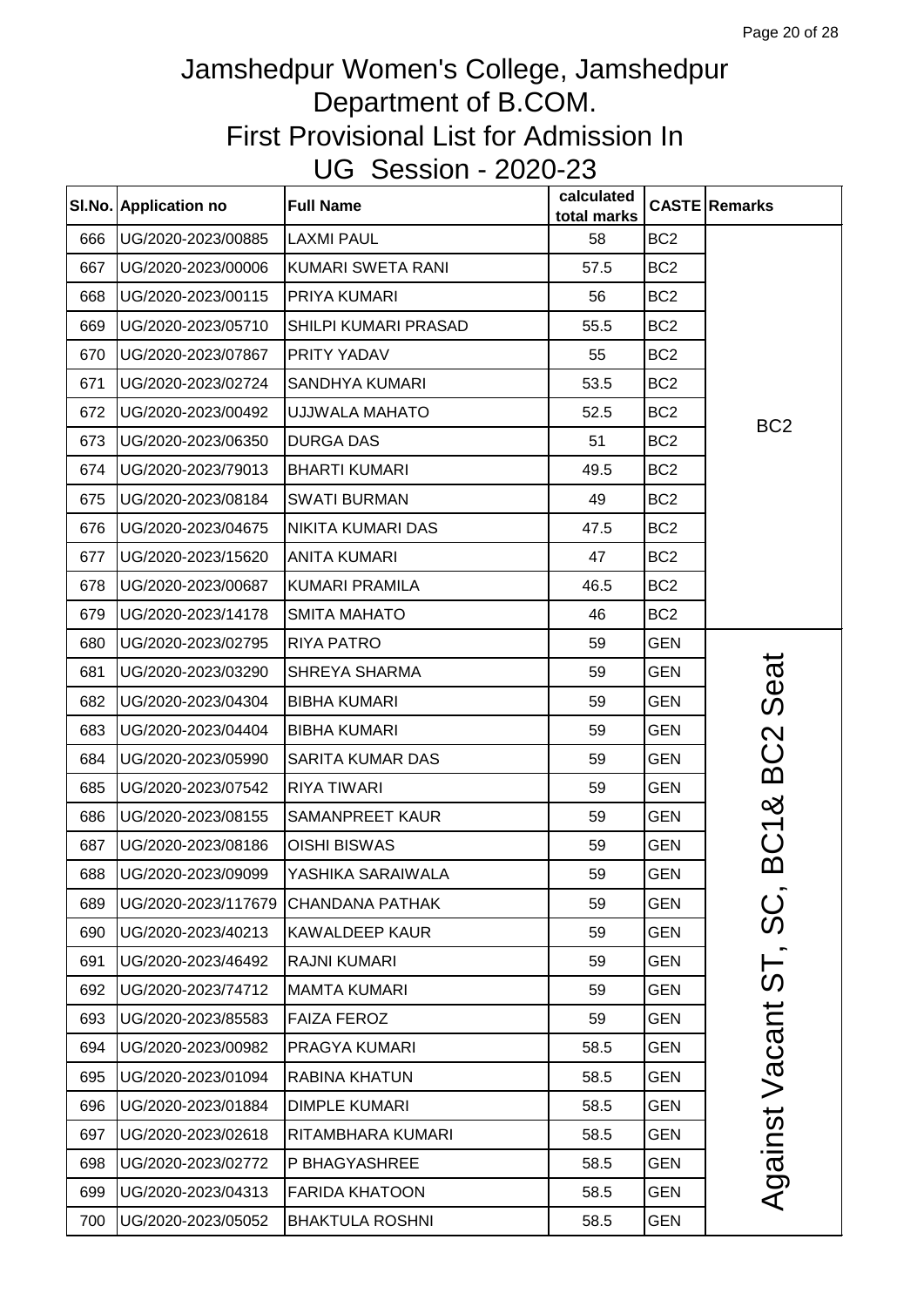|     | SI.No. Application no | <b>Full Name</b>      | calculated<br>total marks |            | <b>CASTE Remarks</b>  |
|-----|-----------------------|-----------------------|---------------------------|------------|-----------------------|
| 701 | UG/2020-2023/05470    | <b>SURBHI KUMARI</b>  | 58.5                      | <b>GEN</b> |                       |
| 702 | UG/2020-2023/08001    | <b>ANJALI BIR</b>     | 58.5                      | <b>GEN</b> |                       |
| 703 | UG/2020-2023/00060    | SHASYASHYAMALA DAS    | 58                        | <b>GEN</b> |                       |
| 704 | UG/2020-2023/00752    | <b>SVARSHA</b>        | 58                        | <b>GEN</b> |                       |
| 705 | UG/2020-2023/00976    | <b>ALKA GIRI</b>      | 58                        | <b>GEN</b> |                       |
| 706 | UG/2020-2023/01870    | <b>SONAL DINGRA</b>   | 58                        | <b>GEN</b> | Seat                  |
| 707 | UG/2020-2023/02376    | <b>TWINKLE</b>        | 58                        | <b>GEN</b> |                       |
| 708 | UG/2020-2023/02791    | YASHODA KAIBARTA      | 58                        | <b>GEN</b> |                       |
| 709 | UG/2020-2023/08266    | PRIYANKA KUMARI       | 58                        | <b>GEN</b> |                       |
| 710 | UG/2020-2023/09572    | <b>DEEKSHA KUMARI</b> | 58                        | <b>GEN</b> |                       |
| 711 | UG/2020-2023/10078    | <b>SHRUTI JAIN</b>    | 58                        | <b>GEN</b> | BC <sub>2</sub>       |
| 712 | UG/2020-2023/11314    | <b>ANSHU RAI</b>      | 58                        | <b>GEN</b> |                       |
| 713 | UG/2020-2023/13873    | <b>KUSUM KUMARI</b>   | 58                        | <b>GEN</b> |                       |
| 714 | UG/2020-2023/57222    | <b>MADHURI KUMARI</b> | 58                        | <b>GEN</b> |                       |
| 715 | UG/2020-2023/00356    | S ANISHA              | 57.5                      | <b>GEN</b> | BC1&                  |
| 716 | UG/2020-2023/00556    | <b>SANJANA KUMARI</b> | 57.5                      | <b>GEN</b> |                       |
| 717 | UG/2020-2023/01278    | <b>SHREYA KUMARI</b>  | 57.5                      | <b>GEN</b> | nt ST, SC,            |
| 718 | UG/2020-2023/02346    | <b>SWATI KUMARI</b>   | 57.5                      | <b>GEN</b> |                       |
| 719 | UG/2020-2023/02509    | <b>MANISHA KUMARI</b> | 57.5                      | <b>GEN</b> |                       |
| 720 | UG/2020-2023/02607    | <b>NISHA JAISWAL</b>  | 57.5                      | <b>GEN</b> |                       |
| 721 | UG/2020-2023/04857    | PUNAM SHARMA          | 57.5                      | <b>GEN</b> |                       |
| 722 | UG/2020-2023/05241    | <b>ANKITA KUMARI</b>  | 57.5                      | <b>GEN</b> |                       |
| 723 | UG/2020-2023/05808    | DANIA NISHAT          | 57.5                      | GEN        | $\boldsymbol{\varpi}$ |
| 724 | UG/2020-2023/05927    | <b>RINKI KUMARI</b>   | 57.5                      | <b>GEN</b> | Vaci                  |
| 725 | UG/2020-2023/08427    | SHILPI SINGH          | 57.5                      | <b>GEN</b> |                       |
| 726 | UG/2020-2023/12221    | <b>SHABNAM KUMARI</b> | 57.5                      | <b>GEN</b> |                       |
| 727 | UG/2020-2023/57069    | <b>RITIKA SHARMA</b>  | 57.5                      | <b>GEN</b> | Against               |
| 728 | UG/2020-2023/00319    | <b>RIYA NANDI</b>     | 57                        | <b>GEN</b> |                       |
| 729 | UG/2020-2023/01282    | <b>NIYATI VERMA</b>   | 57                        | <b>GEN</b> |                       |
| 730 | UG/2020-2023/01622    | <b>RIMSHA PARWEEN</b> | 57                        | <b>GEN</b> |                       |
| 731 | UG/2020-2023/03198    | YASHI PATHAK          | 57                        | <b>GEN</b> |                       |
| 732 | UG/2020-2023/03369    | <b>MANISHA KUMARI</b> | 57                        | <b>GEN</b> |                       |
| 733 | UG/2020-2023/04627    | <b>AISHA KUMARI</b>   | 57                        | <b>GEN</b> |                       |
| 734 | UG/2020-2023/09285    | <b>DIKSHA KUMARI</b>  | 57                        | <b>GEN</b> |                       |
| 735 | UG/2020-2023/104049   | <b>LALITA KUMARI</b>  | 57                        | <b>GEN</b> |                       |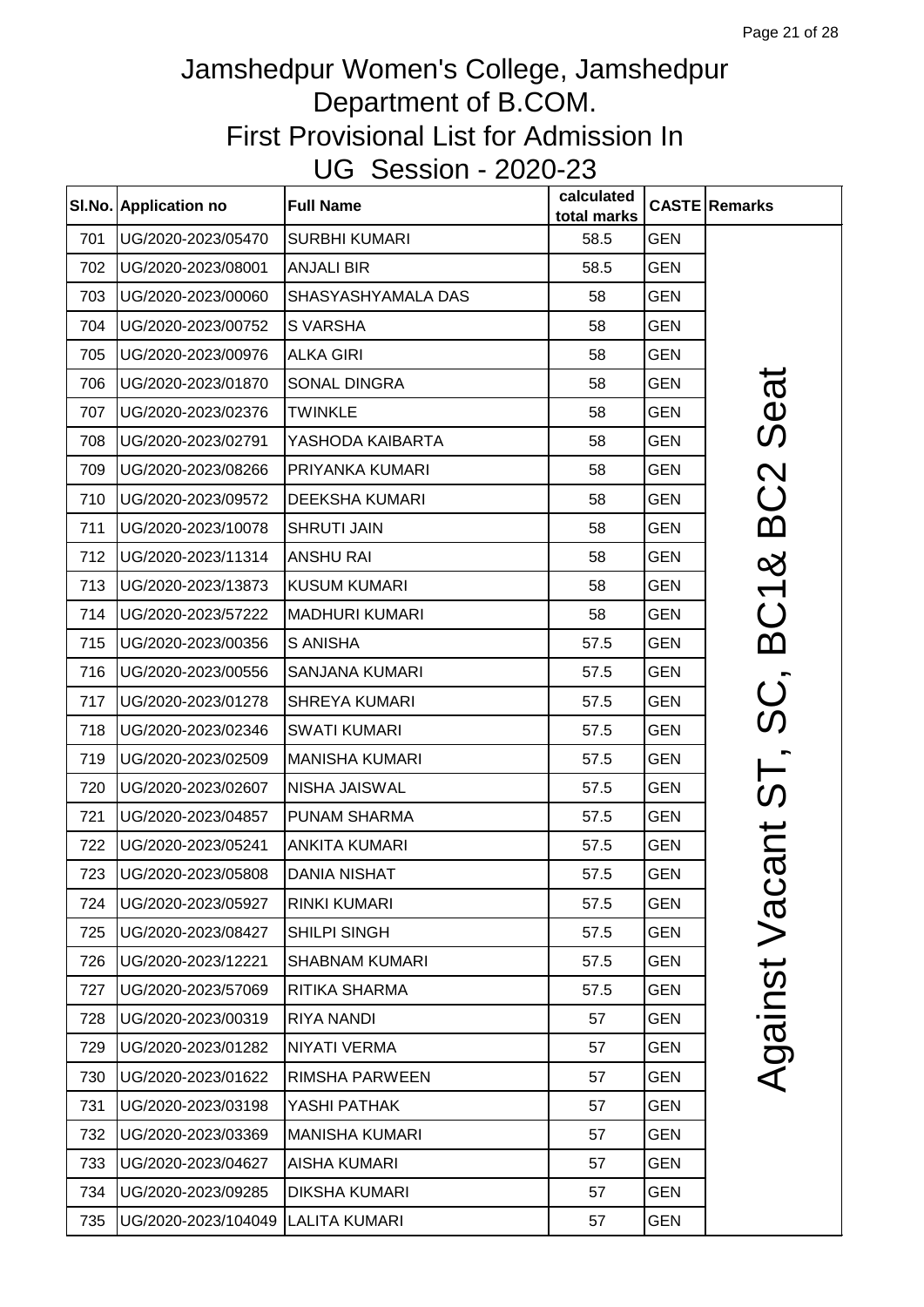|     | SI.No. Application no | <b>Full Name</b>          | calculated<br>total marks |            | <b>CASTE Remarks</b>        |
|-----|-----------------------|---------------------------|---------------------------|------------|-----------------------------|
| 736 | UG/2020-2023/11423    | <b>PRIYANSHU KUMARI</b>   | 57                        | <b>GEN</b> |                             |
| 737 | UG/2020-2023/124663   | <b>ANJALI KUMARI</b>      | 57                        | <b>GEN</b> |                             |
| 738 | UG/2020-2023/26447    | <b>NANDANI KUMARI</b>     | 57                        | <b>GEN</b> |                             |
| 739 | UG/2020-2023/00495    | <b>PUNAM KUMARI</b>       | 56.5                      | <b>GEN</b> |                             |
| 740 | UG/2020-2023/01659    | <b>HARSHITA SINGH</b>     | 56.5                      | <b>GEN</b> |                             |
| 741 | UG/2020-2023/01674    | <b>UMA DAS</b>            | 56.5                      | <b>GEN</b> | Seat                        |
| 742 | UG/2020-2023/01706    | <b>SHAFIA ARSHAD</b>      | 56.5                      | <b>GEN</b> |                             |
| 743 | UG/2020-2023/02124    | <b>SMIRITI MISHRA</b>     | 56.5                      | <b>GEN</b> |                             |
| 744 | UG/2020-2023/02354    | PRIYANKA PANDIT           | 56.5                      | <b>GEN</b> | BC <sub>2</sub>             |
| 745 | UG/2020-2023/02909    | <b>ANJALI KUMARI</b>      | 56.5                      | <b>GEN</b> |                             |
| 746 | UG/2020-2023/03682    | <b>SAFAT PARVEEN</b>      | 56.5                      | <b>GEN</b> |                             |
| 747 | UG/2020-2023/03992    | <b>ZEBA TABASSUM</b>      | 56.5                      | <b>GEN</b> |                             |
| 748 | UG/2020-2023/04597    | SHAZIA JAMAL              | 56.5                      | <b>GEN</b> | BC1&                        |
| 749 | UG/2020-2023/06072    | <b>MANISH KUMARI</b>      | 56.5                      | <b>GEN</b> |                             |
| 750 | UG/2020-2023/09149    | <b>KHUSHBOO GUPTA</b>     | 56.5                      | <b>GEN</b> |                             |
| 751 | UG/2020-2023/13468    | <b>SAIMA PERVEEN</b>      | 56.5                      | <b>GEN</b> |                             |
| 752 | UG/2020-2023/32869    | <b>SANA AFREEN</b>        | 56.5                      | <b>GEN</b> | ပ္က်                        |
| 753 | UG/2020-2023/75296    | PRIYA BANERJEE            | 56.5                      | <b>GEN</b> |                             |
| 754 | UG/2020-2023/00248    | <b>PUJA KUMARI</b>        | 56                        | <b>GEN</b> | )<br>(၃                     |
| 755 | UG/2020-2023/00362    | SHRADDHA DAS              | 56                        | <b>GEN</b> |                             |
| 756 | UG/2020-2023/00637    | <b>SHAIMA CHAND</b>       | 56                        | <b>GEN</b> | $\overline{\overline{C}}$   |
| 757 | UG/2020-2023/01212    | AKANCHHA KUMARI CHOUDHARY | 56                        | <b>GEN</b> |                             |
| 758 | UG/2020-2023/01529    | PRIYA KUMARI              | 56                        | <b>GEN</b> | $\boldsymbol{\bar{\varpi}}$ |
| 759 | UG/2020-2023/01555    | <b>DURAFSHAN IMAM</b>     | 56                        | <b>GEN</b> | Vaci                        |
| 760 | UG/2020-2023/01619    | <b>RITIKA GUPTA</b>       | 56                        | <b>GEN</b> |                             |
| 761 | UG/2020-2023/01649    | <b>ANUSHKA KUMARI</b>     | 56                        | <b>GEN</b> |                             |
| 762 | UG/2020-2023/02691    | <b>SUMAN KUMARI</b>       | 56                        | <b>GEN</b> | Against                     |
| 763 | UG/2020-2023/03353    | PRIYA MISHRA              | 56                        | <b>GEN</b> |                             |
| 764 | UG/2020-2023/04095    | APARNA SETUA              | 56                        | <b>GEN</b> |                             |
| 765 | UG/2020-2023/04674    | <b>SMRITI ANU</b>         | 56                        | <b>GEN</b> |                             |
| 766 | UG/2020-2023/07141    | <b>RITU KUMARI</b>        | 56                        | <b>GEN</b> |                             |
| 767 | UG/2020-2023/07624    | PRIYANSHI BAJPAI          | 56                        | <b>GEN</b> |                             |
| 768 | UG/2020-2023/08394    | <b>LAXMI SHARMA</b>       | 56                        | <b>GEN</b> |                             |
| 769 | UG/2020-2023/10523    | <b>DEEPA KUMARI</b>       | 56                        | <b>GEN</b> |                             |
| 770 | UG/2020-2023/10580    | SIMRAN KAUR ARORA         | 56                        | <b>GEN</b> |                             |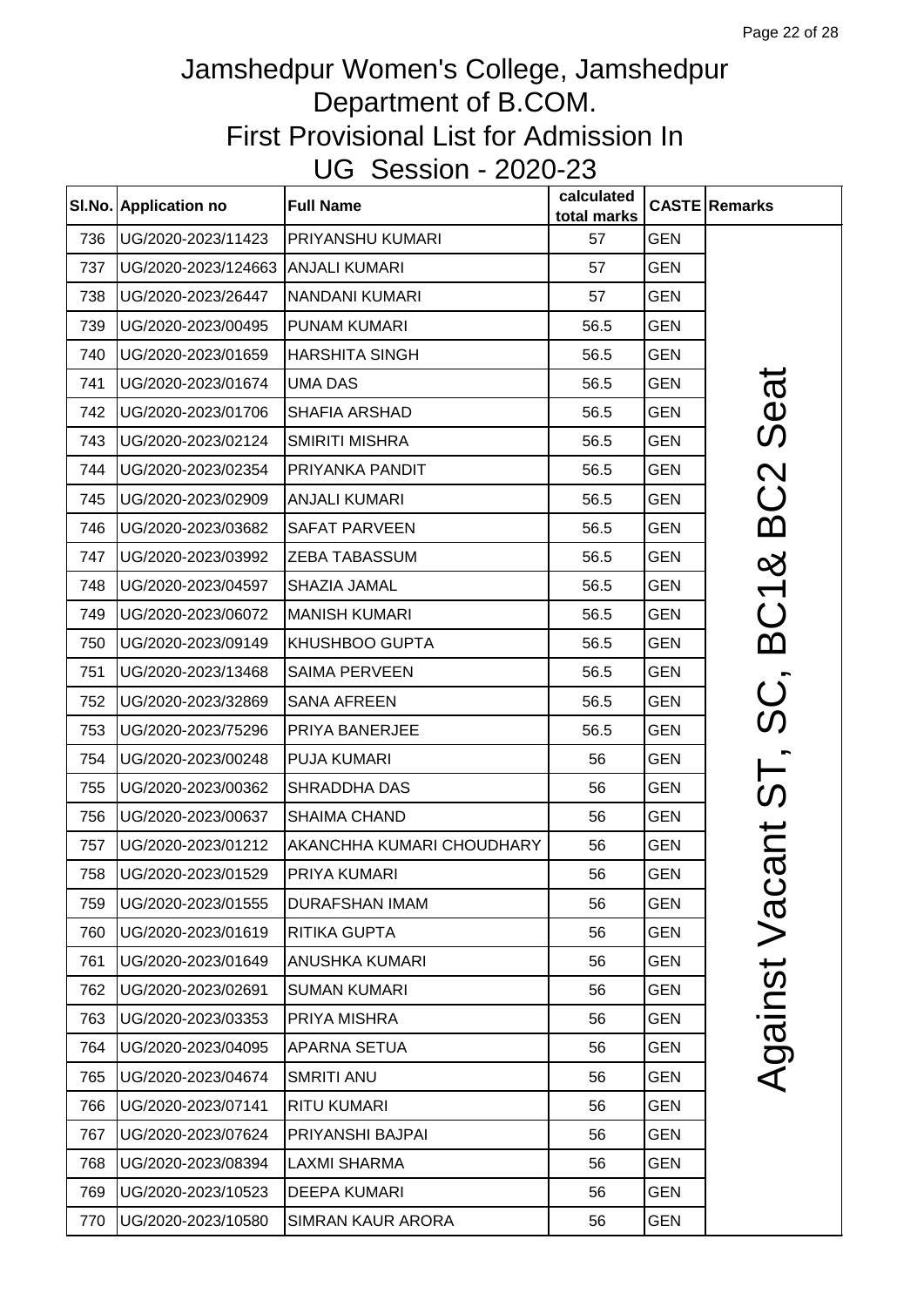|     | SI.No. Application no | <b>Full Name</b>        | calculated<br>total marks |            | <b>CASTE Remarks</b>                 |
|-----|-----------------------|-------------------------|---------------------------|------------|--------------------------------------|
| 771 | UG/2020-2023/21740    | <b>SABA KHATOON</b>     | 56                        | <b>GEN</b> |                                      |
| 772 | UG/2020-2023/00878    | <b>DIPANJALI SAHOO</b>  | 55.5                      | <b>GEN</b> |                                      |
| 773 | UG/2020-2023/01184    | <b>SHRUTI KUMARI</b>    | 55.5                      | <b>GEN</b> |                                      |
| 774 | UG/2020-2023/01560    | MUSKAN KUMARI GUPTA     | 55.5                      | <b>GEN</b> |                                      |
| 775 | UG/2020-2023/02297    | <b>BHAVNA KUMARI</b>    | 55.5                      | <b>GEN</b> |                                      |
| 776 | UG/2020-2023/02730    | <b>RIYA KUMARI</b>      | 55.5                      | <b>GEN</b> | Seat                                 |
| 777 | UG/2020-2023/03495    | <b>DEEPA SHARMA</b>     | 55.5                      | GEN        |                                      |
| 778 | UG/2020-2023/03991    | REVATI VARSHNEY         | 55.5                      | <b>GEN</b> |                                      |
| 779 | UG/2020-2023/11241    | <b>DOLLY SONA</b>       | 55.5                      | <b>GEN</b> | BC2                                  |
| 780 | UG/2020-2023/39265    | <b>ALKA KUMARI</b>      | 55.5                      | <b>GEN</b> |                                      |
| 781 | UG/2020-2023/67984    | <b>SANTOSHI GHOSH</b>   | 55.5                      | <b>GEN</b> |                                      |
| 782 | UG/2020-2023/00422    | SHREYA CHOWDHURY        | 55                        | <b>GEN</b> |                                      |
| 783 | UG/2020-2023/00462    | <b>KOMAL KUMARI</b>     | 55                        | <b>GEN</b> | BC1&                                 |
| 784 | UG/2020-2023/02145    | <b>KAJAL KUMARI</b>     | 55                        | <b>GEN</b> |                                      |
| 785 | UG/2020-2023/02760    | <b>SUBHADRA NAYAK</b>   | 55                        | <b>GEN</b> |                                      |
| 786 | UG/2020-2023/02761    | NUSHRAT JAHAN           | 55                        | <b>GEN</b> |                                      |
| 787 | UG/2020-2023/07084    | <b>ANJALI KUMARI</b>    | 55                        | <b>GEN</b> | ပ္က                                  |
| 788 | UG/2020-2023/11042    | <b>LISHA PATRA</b>      | 55                        | <b>GEN</b> |                                      |
| 789 | UG/2020-2023/12049    | <b>USHA KUMARI</b>      | 55                        | <b>GEN</b> |                                      |
| 790 | UG/2020-2023/124387   | <b>RUPA KUMARI</b>      | 55                        | <b>GEN</b> |                                      |
| 791 | UG/2020-2023/01163    | KHUSHI KUMARI KESHRI    | 54.5                      | <b>GEN</b> |                                      |
| 792 | UG/2020-2023/01569    | <b>VARSHA KUMARI</b>    | 54.5                      | <b>GEN</b> | $\overline{\overline{\overline{C}}}$ |
| 793 | UG/2020-2023/02420    | <b>JAYANTI OJHA</b>     | 54.5                      | <b>GEN</b> | ൯                                    |
| 794 | UG/2020-2023/04409    | PRIYA GHOSH             | 54.5                      | GEN        | Vaci                                 |
| 795 | UG/2020-2023/06484    | <b>ANJALI PODDAR</b>    | 54.5                      | <b>GEN</b> |                                      |
| 796 | UG/2020-2023/08549    | <b>RISHIKA THAKUR</b>   | 54.5                      | GEN        |                                      |
| 797 | UG/2020-2023/09809    | SNEHA GUPTA             | 54.5                      | GEN        | Against                              |
| 798 | UG/2020-2023/10194    | <b>SAKSHI KUMARI</b>    | 54.5                      | <b>GEN</b> |                                      |
| 799 | UG/2020-2023/19350    | <b>ANJALI KUMARI</b>    | 54.5                      | GEN        |                                      |
| 800 | UG/2020-2023/00237    | <b>ROSHANI KUMARI</b>   | 54                        | GEN        |                                      |
| 801 | UG/2020-2023/01017    | <b>NEHA KUMARI</b>      | 54                        | <b>GEN</b> |                                      |
| 802 | UG/2020-2023/01273    | <b>RUPALI PRAJAPATI</b> | 54                        | <b>GEN</b> |                                      |
| 803 | UG/2020-2023/02266    | PRIYA DAS               | 54                        | <b>GEN</b> |                                      |
| 804 | UG/2020-2023/03467    | KANISHKA KUMARI         | 54                        | <b>GEN</b> |                                      |
| 805 | UG/2020-2023/05574    | NAAZ AFTAB KHAN         | 54                        | <b>GEN</b> |                                      |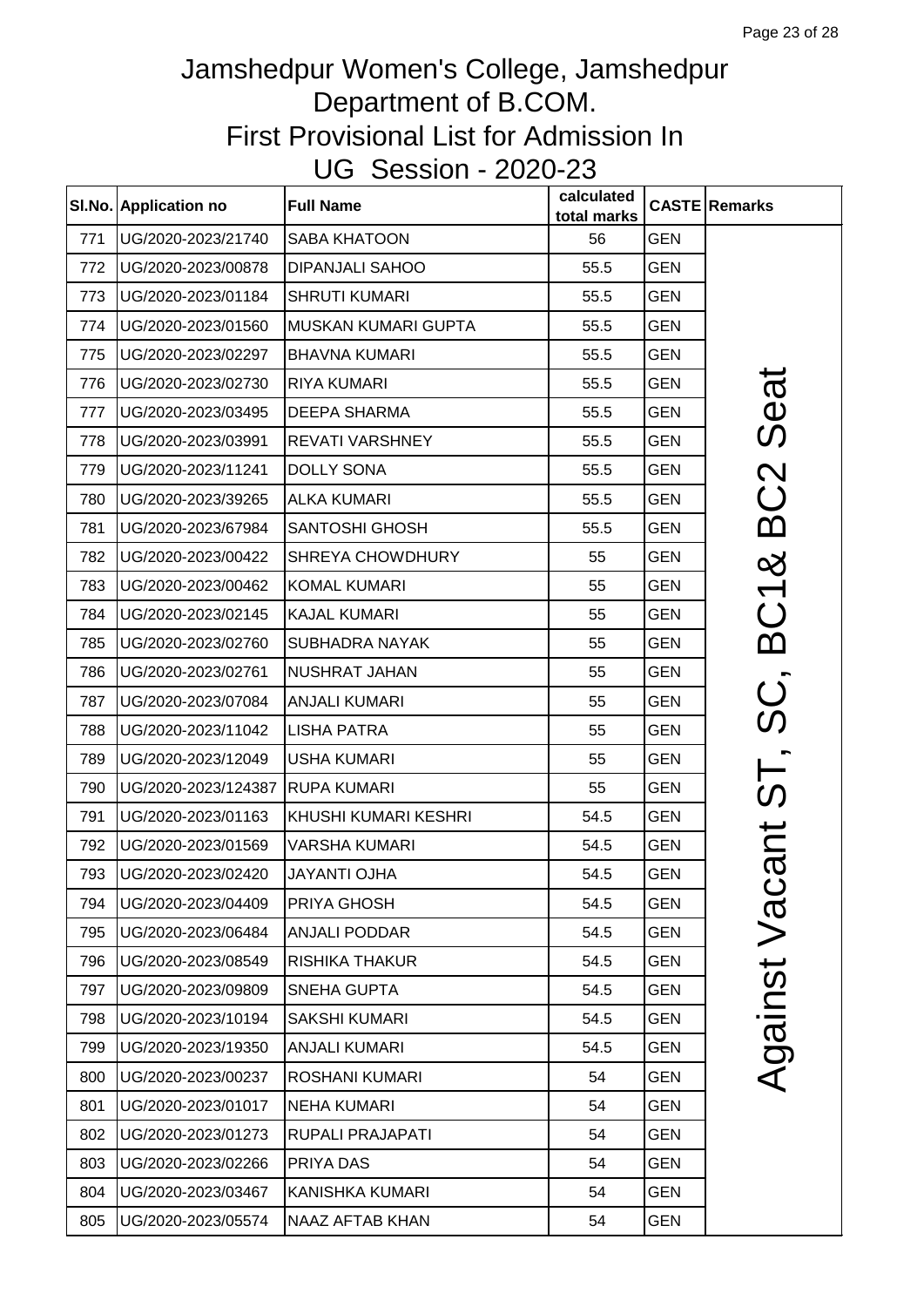|     | SI.No. Application no | <b>Full Name</b>          | calculated<br>total marks |            | <b>CASTE Remarks</b>      |
|-----|-----------------------|---------------------------|---------------------------|------------|---------------------------|
| 806 | UG/2020-2023/05610    | <b>ISHANI GHOSH</b>       | 54                        | <b>GEN</b> |                           |
| 807 | UG/2020-2023/07484    | PRATIMA KUMARI            | 54                        | <b>GEN</b> |                           |
| 808 | UG/2020-2023/11343    | <b>SWEETY KUMARI SAHU</b> | 54                        | <b>GEN</b> |                           |
| 809 | UG/2020-2023/34513    | <b>DIVYA KUMARI</b>       | 54                        | <b>GEN</b> |                           |
| 810 | UG/2020-2023/02442    | <b>RAHUL KUMAR</b>        | 53.5                      | <b>GEN</b> |                           |
| 811 | UG/2020-2023/02855    | <b>RINA KUMARI</b>        | 53.5                      | <b>GEN</b> | Seat                      |
| 812 | UG/2020-2023/02989    | PRIYADARSHANI SAHU        | 53.5                      | <b>GEN</b> |                           |
| 813 | UG/2020-2023/04219    | <b>KRITYA KUMARI</b>      | 53.5                      | <b>GEN</b> |                           |
| 814 | UG/2020-2023/05590    | <b>PRITY SHARMA</b>       | 53.5                      | <b>GEN</b> |                           |
| 815 | UG/2020-2023/05615    | <b>SABNAM KUMARI</b>      | 53.5                      | <b>GEN</b> | BC2                       |
| 816 | UG/2020-2023/08350    | <b>ANKITA KUMARI</b>      | 53.5                      | <b>GEN</b> |                           |
| 817 | UG/2020-2023/103971   | <b>SABA AFREEN</b>        | 53.5                      | <b>GEN</b> | ×්                        |
| 818 | UG/2020-2023/56168    | <b>LABIBA AEJAZ</b>       | 53.5                      | <b>GEN</b> |                           |
| 819 | UG/2020-2023/74994    | <b>SANDHYA KUMARI</b>     | 53.5                      | <b>GEN</b> | BC1                       |
| 820 | UG/2020-2023/75550    | <b>NIDHI VERMA</b>        | 53.5                      | <b>GEN</b> |                           |
| 821 | UG/2020-2023/80361    | <b>KAJAL SAHU</b>         | 53.5                      | <b>GEN</b> |                           |
| 822 | UG/2020-2023/99532    | <b>NEHA PRAMANIK</b>      | 53.5                      | <b>GEN</b> | ပ္က                       |
| 823 | UG/2020-2023/00645    | <b>FIZA NAAZ</b>          | 53                        | <b>GEN</b> |                           |
| 824 | UG/2020-2023/01040    | <b>ARCHANA PAL</b>        | 53                        | <b>GEN</b> | )<br>(၇                   |
| 825 | UG/2020-2023/01203    | SHREYA DEY                | 53                        | <b>GEN</b> |                           |
| 826 | UG/2020-2023/02422    | <b>NISHI KUMARI</b>       | 53                        | <b>GEN</b> |                           |
| 827 | UG/2020-2023/04049    | PRIYA SHANKAR             | 53                        | <b>GEN</b> | $\overline{\overline{C}}$ |
| 828 | UG/2020-2023/04855    | <b>ANJALI KUMARI</b>      | 53                        | <b>GEN</b> | ൯                         |
| 829 | UG/2020-2023/05938    | PUJA TRIPATHI             | 53                        | <b>GEN</b> | Vaci                      |
| 830 | UG/2020-2023/06511    | <b>RUPA KUMARI</b>        | 53                        | <b>GEN</b> |                           |
| 831 | UG/2020-2023/35331    | <b>DIVYA KUMARI</b>       | 53                        | <b>GEN</b> |                           |
| 832 | UG/2020-2023/36158    | <b>SHABNAM PERWEEN</b>    | 53                        | <b>GEN</b> | Against                   |
| 833 | UG/2020-2023/49435    | <b>SUMONA GOPE</b>        | 53                        | <b>GEN</b> |                           |
| 834 | UG/2020-2023/86281    | <b>DEEPSHIKHA KUMARI</b>  | 53                        | <b>GEN</b> |                           |
| 835 | UG/2020-2023/00051    | <b>BHAWNA SARAF</b>       | 52.5                      | <b>GEN</b> |                           |
| 836 | UG/2020-2023/00341    | PRAKRITI DOSHI            | 52.5                      | <b>GEN</b> |                           |
| 837 | UG/2020-2023/00468    | <b>GURIYA KUMARI</b>      | 52.5                      | <b>GEN</b> |                           |
| 838 | UG/2020-2023/01832    | <b>SAZIA PERWEEN</b>      | 52.5                      | <b>GEN</b> |                           |
| 839 | UG/2020-2023/01833    | SAVITA KAYAM              | 52.5                      | <b>GEN</b> |                           |
| 840 | UG/2020-2023/02070    | <b>RISHIKA KUMARI</b>     | 52.5                      | <b>GEN</b> |                           |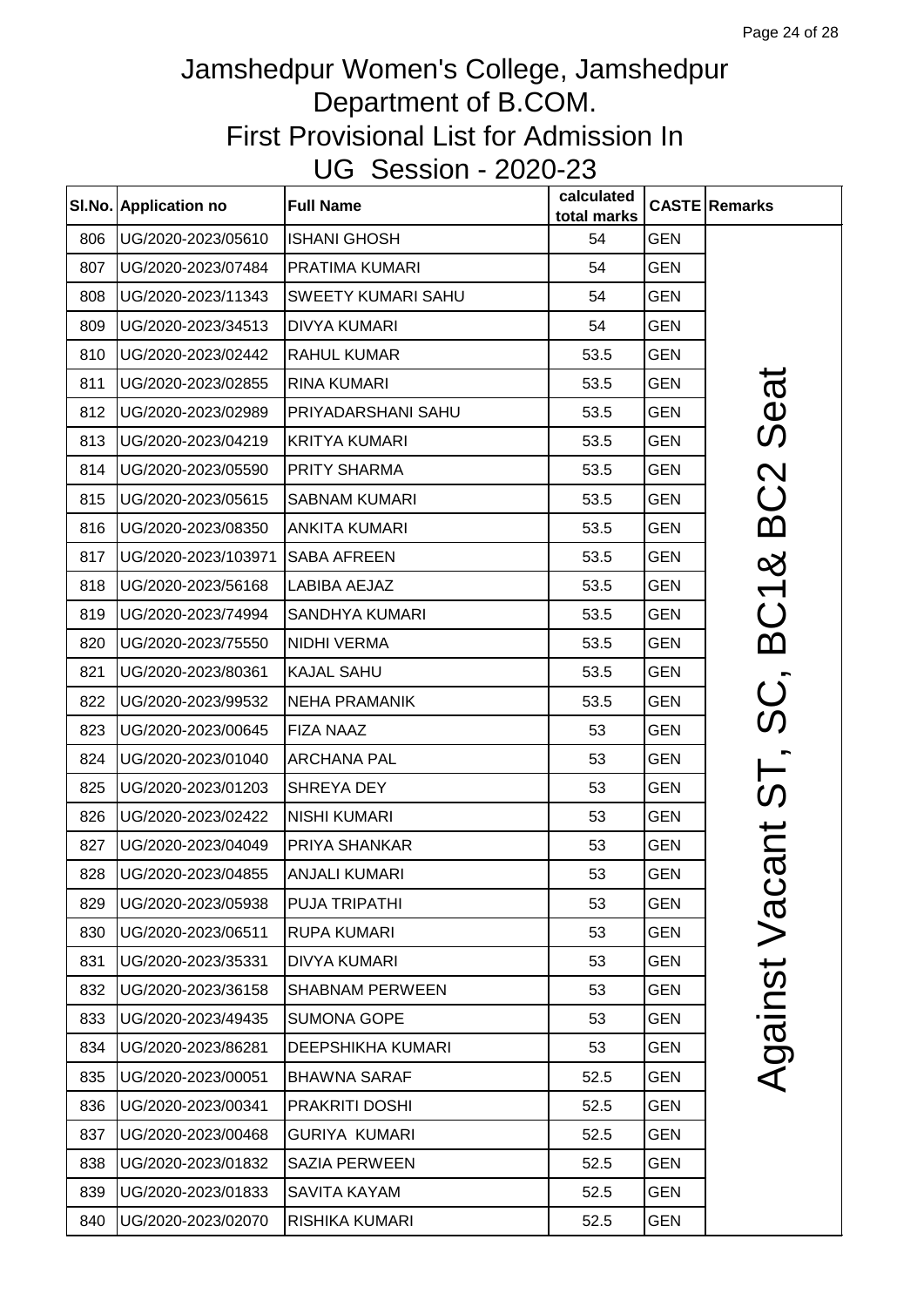|     | SI.No. Application no | <b>Full Name</b>             | calculated<br>total marks |            | <b>CASTE Remarks</b>        |
|-----|-----------------------|------------------------------|---------------------------|------------|-----------------------------|
| 841 | UG/2020-2023/02210    | <b>PUJA DASH</b>             | 52.5                      | <b>GEN</b> |                             |
| 842 | UG/2020-2023/02716    | SANOBER KHATOON              | 52.5                      | <b>GEN</b> |                             |
| 843 | UG/2020-2023/08108    | <b>GEETANJALI MUDALIAR</b>   | 52.5                      | <b>GEN</b> |                             |
| 844 | UG/2020-2023/09535    | <b>SHUBHANGI PRIYA</b>       | 52.5                      | <b>GEN</b> |                             |
| 845 | UG/2020-2023/116710   | PRIYANKA KUMARI              | 52.5                      | <b>GEN</b> |                             |
| 846 | UG/2020-2023/12465    | DEEPA JANA                   | 52.5                      | <b>GEN</b> | Seat                        |
| 847 | UG/2020-2023/30501    | <b>KUMARI SHRUTI</b>         | 52.5                      | <b>GEN</b> |                             |
| 848 | UG/2020-2023/49085    | <b>SHIVANI</b>               | 52.5                      | <b>GEN</b> |                             |
| 849 | UG/2020-2023/00499    | <b>SUNITA MANDAL</b>         | 52                        | <b>GEN</b> |                             |
| 850 | UG/2020-2023/00550    | KHUSHI AGARWAL               | 52                        | <b>GEN</b> |                             |
| 851 | UG/2020-2023/00748    | PRAGATI BAJPAYEE             | 52                        | <b>GEN</b> | BC2                         |
| 852 | UG/2020-2023/01042    | <b>MARY CHRISTINA KUNKAL</b> | 52                        | <b>GEN</b> |                             |
| 853 | UG/2020-2023/01046    | <b>SWATI KUMARI</b>          | 52                        | <b>GEN</b> |                             |
| 854 | UG/2020-2023/02342    | <b>RIYA KUMARI</b>           | 52                        | <b>GEN</b> | BC1&                        |
| 855 | UG/2020-2023/02764    | <b>SEJAL KUMARI GUPTA</b>    | 52                        | <b>GEN</b> |                             |
| 856 | UG/2020-2023/04510    | <b>KOMAL RANI</b>            | 52                        | <b>GEN</b> |                             |
| 857 | UG/2020-2023/04868    | <b>SONALI KUMARI</b>         | 52                        | <b>GEN</b> | ပ္လ်                        |
| 858 | UG/2020-2023/06810    | <b>MOUSAMI GHANTI</b>        | 52                        | <b>GEN</b> |                             |
| 859 | UG/2020-2023/11237    | <b>AKKASHA</b>               | 52                        | <b>GEN</b> |                             |
| 860 | UG/2020-2023/12804    | RAVINDER KAUR                | 52                        | <b>GEN</b> | nt ST,                      |
| 861 | UG/2020-2023/16834    | <b>DIVYA KUMARI</b>          | 52                        | <b>GEN</b> |                             |
| 862 | UG/2020-2023/50289    | <b>PUSHPA GORAI</b>          | 52                        | <b>GEN</b> |                             |
| 863 | UG/2020-2023/55041    | <b>RUMI DAS</b>              | 52                        | <b>GEN</b> | $\boldsymbol{\bar{\varpi}}$ |
| 864 | UG/2020-2023/01544    | AAKRITI NAG                  | 51.5                      | <b>GEN</b> |                             |
| 865 | UG/2020-2023/01896    | PRACHI KUMARI                | 51.5                      | <b>GEN</b> |                             |
| 866 | UG/2020-2023/04497    | <b>ANITA GHOSH</b>           | 51.5                      | <b>GEN</b> |                             |
| 867 | UG/2020-2023/05565    | <b>RANI KUMARI</b>           | 51.5                      | <b>GEN</b> | Against Vac                 |
| 868 | UG/2020-2023/07719    | <b>NIKITA DEY</b>            | 51.5                      | <b>GEN</b> |                             |
| 869 | UG/2020-2023/08343    | <b>SHIVANI KUMARI</b>        | 51.5                      | <b>GEN</b> |                             |
| 870 | UG/2020-2023/105710   | <b>PRITY SINGH</b>           | 51.5                      | <b>GEN</b> |                             |
| 871 | UG/2020-2023/12782    | <b>RITU SINGH</b>            | 51.5                      | <b>GEN</b> |                             |
| 872 | UG/2020-2023/38976    | <b>ADITI DUTTA</b>           | 51.5                      | <b>GEN</b> |                             |
| 873 | UG/2020-2023/41832    | PRITY SINGH                  | 51.5                      | <b>GEN</b> |                             |
| 874 | UG/2020-2023/43640    | PRITI PANDEY                 | 51.5                      | <b>GEN</b> |                             |
| 875 | UG/2020-2023/73609    | POONAM KUMARI                | 51.5                      | <b>GEN</b> |                             |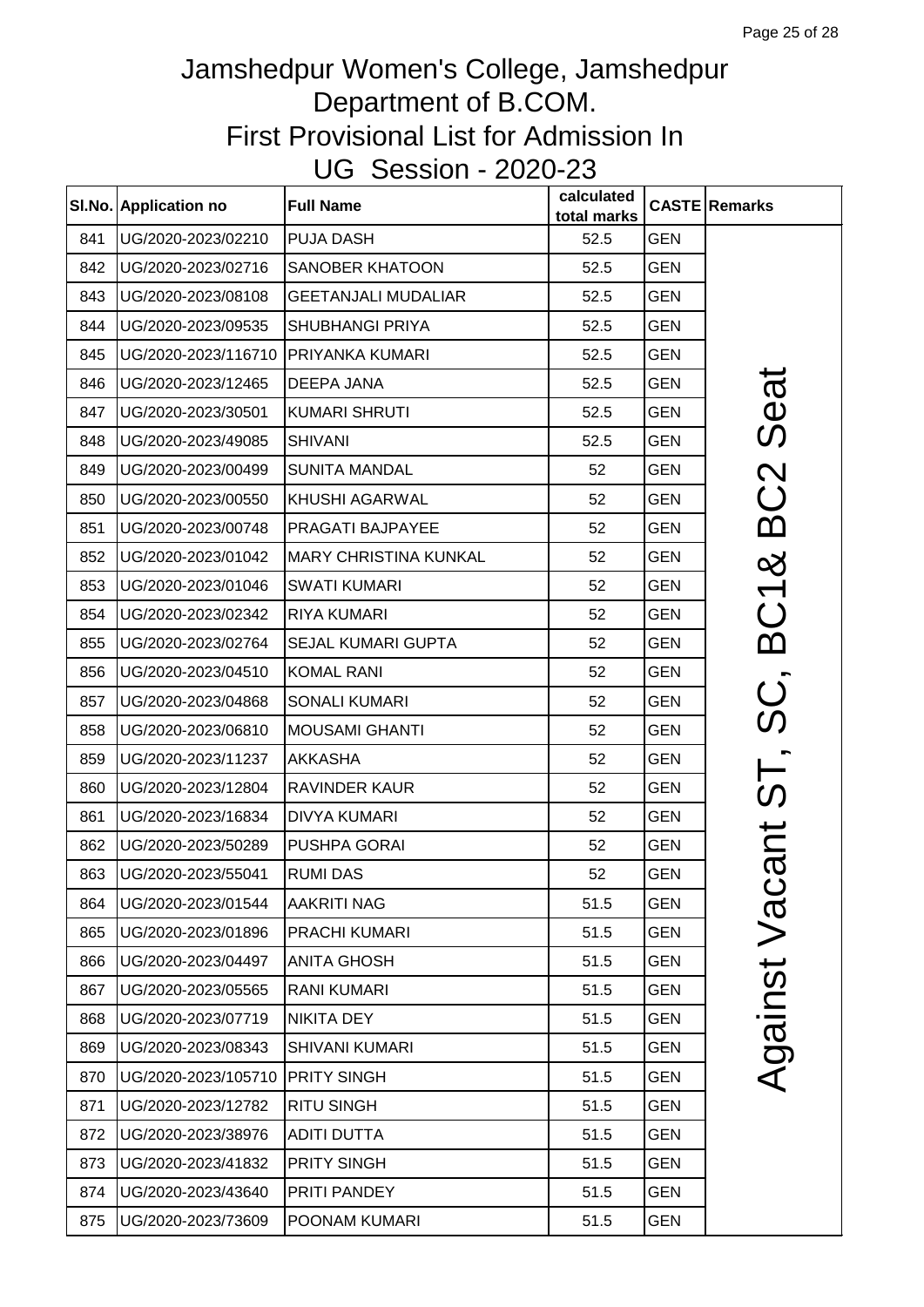|     | SI.No. Application no | <b>Full Name</b>       | calculated<br>total marks |            | <b>CASTE Remarks</b>        |
|-----|-----------------------|------------------------|---------------------------|------------|-----------------------------|
| 876 | UG/2020-2023/00698    | <b>RISHA DAS</b>       | 51                        | <b>GEN</b> |                             |
| 877 | UG/2020-2023/00757    | <b>NISTHA BHARTI</b>   | 51                        | <b>GEN</b> |                             |
| 878 | UG/2020-2023/01279    | A KIRAN                | 51                        | <b>GEN</b> |                             |
| 879 | UG/2020-2023/01425    | <b>NUPUR KUMARI</b>    | 51                        | <b>GEN</b> |                             |
| 880 | UG/2020-2023/01508    | <b>ANJALI SINGH</b>    | 51                        | <b>GEN</b> |                             |
| 881 | UG/2020-2023/01695    | <b>KOMAL KUMARI</b>    | 51                        | <b>GEN</b> |                             |
| 882 | UG/2020-2023/02790    | ARTI KUMARI SAH        | 51                        | <b>GEN</b> | Seat                        |
| 883 | UG/2020-2023/03267    | PRIYA KUMARI SINGH     | 51                        | <b>GEN</b> |                             |
| 884 | UG/2020-2023/06052    | <b>ANUSHKA KUMARI</b>  | 51                        | <b>GEN</b> |                             |
| 885 | UG/2020-2023/09230    | <b>ANJALEE KUMARI</b>  | 51                        | <b>GEN</b> |                             |
| 886 | UG/2020-2023/11081    | SAIBA RAZA             | 51                        | <b>GEN</b> | BC2                         |
| 887 | UG/2020-2023/12256    | <b>ANCHAL KUMARI</b>   | 51                        | <b>GEN</b> |                             |
| 888 | UG/2020-2023/36452    | PUJA KUMARI            | 51                        | <b>GEN</b> | BC1&                        |
| 889 | UG/2020-2023/00376    | <b>ASTHA THAKUR</b>    | 50.5                      | <b>GEN</b> |                             |
| 890 | UG/2020-2023/00541    | <b>RIYA SARANGI</b>    | 50.5                      | <b>GEN</b> |                             |
| 891 | UG/2020-2023/01757    | PAYAL MEHRA            | 50.5                      | <b>GEN</b> |                             |
| 892 | UG/2020-2023/03288    | PRITY PANDEY           | 50.5                      | GEN        |                             |
| 893 | UG/2020-2023/04834    | <b>JAYA PANDEY</b>     | 50.5                      | <b>GEN</b> | ST, SC                      |
| 894 | UG/2020-2023/05833    | <b>NAVNEET KAUR</b>    | 50.5                      | <b>GEN</b> |                             |
| 895 | UG/2020-2023/06557    | <b>SUMOOUL PERVEEN</b> | 50.5                      | GEN        |                             |
| 896 | UG/2020-2023/06880    | PRITY KUMARI           | 50.5                      | <b>GEN</b> | $\overline{\mathsf{L}}$     |
| 897 | UG/2020-2023/08352    | <b>KOMAL KUMARI</b>    | 50.5                      | <b>GEN</b> |                             |
| 898 | UG/2020-2023/08560    | <b>KOMAL PANDEY</b>    | 50.5                      | <b>GEN</b> | $\boldsymbol{\bar{\varpi}}$ |
| 899 | UG/2020-2023/14204    | <b>SHIKHA SRITI</b>    | 50.5                      | <b>GEN</b> | Vaci                        |
| 900 | UG/2020-2023/40480    | PRIYA AGARWAL          | 50.5                      | GEN        |                             |
| 901 | UG/2020-2023/40861    | <b>RITU KUMARI</b>     | 50.5                      | <b>GEN</b> |                             |
| 902 | UG/2020-2023/55059    | <b>KOMAL KUMARI</b>    | 50.5                      | GEN        | Against                     |
| 903 | UG/2020-2023/01016    | <b>NEHA KUMARI</b>     | 50                        | <b>GEN</b> |                             |
| 904 | UG/2020-2023/01441    | M DIVYA                | 50                        | GEN        |                             |
| 905 | UG/2020-2023/02139    | <b>AMIRUN NISHA</b>    | 50                        | GEN        |                             |
| 906 | UG/2020-2023/02248    | <b>ANKITA KUMARI</b>   | 50                        | <b>GEN</b> |                             |
| 907 | UG/2020-2023/02321    | <b>LOVELY KUMARI</b>   | 50                        | <b>GEN</b> |                             |
| 908 | UG/2020-2023/04445    | <b>KHUSHI KUMARI</b>   | 50                        | <b>GEN</b> |                             |
| 909 | UG/2020-2023/13347    | PRIYA KUMARI DANDAPAT  | 50                        | <b>GEN</b> |                             |
| 910 | UG/2020-2023/16797    | PUJA KUMARI            | 50                        | <b>GEN</b> |                             |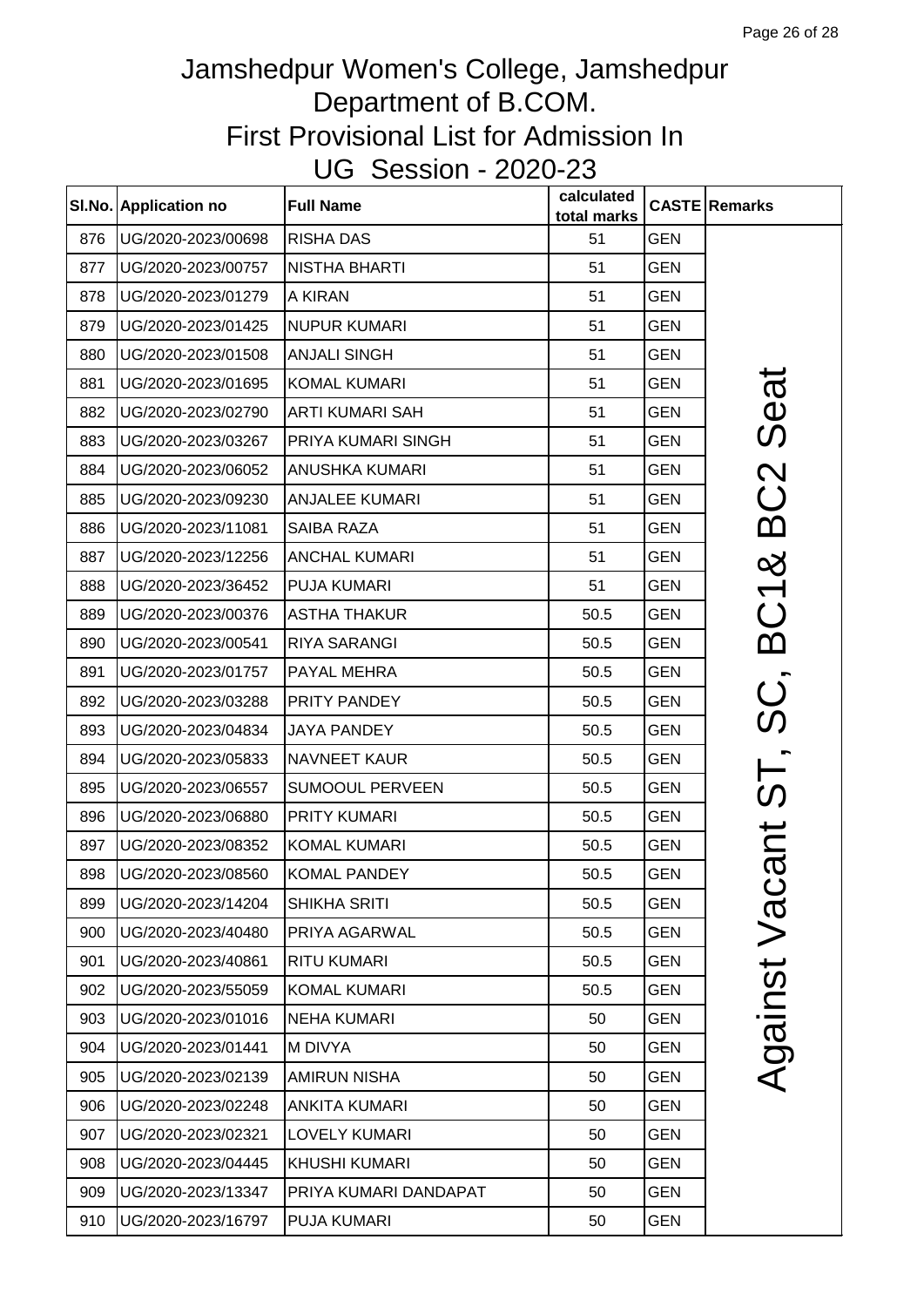|     | SI.No. Application no             | <b>Full Name</b>          | calculated<br>total marks |            | <b>CASTE Remarks</b>      |
|-----|-----------------------------------|---------------------------|---------------------------|------------|---------------------------|
| 911 | UG/2020-2023/02230                | <b>SARASWATI KARMAKAR</b> | 49.5                      | <b>GEN</b> |                           |
| 912 | UG/2020-2023/04529                | PRIYANKA KUMARI           | 49.5                      | <b>GEN</b> |                           |
| 913 | UG/2020-2023/05262                | E DEEPIKA                 | 49.5                      | <b>GEN</b> |                           |
| 914 | UG/2020-2023/09798                | <b>KANCHAN KUMARI</b>     | 49.5                      | <b>GEN</b> |                           |
| 915 | UG/2020-2023/11221                | PRIYANKA SINHA            | 49.5                      | <b>GEN</b> |                           |
| 916 | UG/2020-2023/51868                | <b>REETA DAS</b>          | 49.5                      | <b>GEN</b> | Seat                      |
| 917 | UG/2020-2023/01917                | <b>TANIA NAZ</b>          | 49                        | <b>GEN</b> |                           |
| 918 | UG/2020-2023/02286                | <b>PUJAKUMARI</b>         | 49                        | <b>GEN</b> |                           |
| 919 | UG/2020-2023/09538                | <b>MAHVISH REYAZ KHAN</b> | 49                        | <b>GEN</b> |                           |
| 920 | UG/2020-2023/115178 SIMRAN KAUR   |                           | 49                        | <b>GEN</b> | BC2                       |
| 921 | UG/2020-2023/46410                | <b>PRITI KUMARI</b>       | 49                        | <b>GEN</b> |                           |
| 922 | UG/2020-2023/51474                | <b>NARGIS PERWEEN</b>     | 49                        | <b>GEN</b> | œර                        |
| 923 | UG/2020-2023/81985                | <b>ROSHNI MASIH</b>       | 49                        | <b>GEN</b> |                           |
| 924 | UG/2020-2023/97783                | SUDHA SHARMA              | 49                        | <b>GEN</b> | BC1                       |
| 925 | UG/2020-2023/01238                | PRIYA KUMARI              | 49                        | <b>GEN</b> |                           |
| 926 | UG/2020-2023/00360                | <b>UZMA FARHAT</b>        | 48.5                      | <b>GEN</b> |                           |
| 927 | UG/2020-2023/00516                | <b>DEEPA GIRI</b>         | 48.5                      | <b>GEN</b> | ပ္တ                       |
| 928 | UG/2020-2023/00660                | <b>SARANDEEP KAUR</b>     | 48.5                      | <b>GEN</b> |                           |
| 929 | UG/2020-2023/01270                | <b>PAYAL KUMARI</b>       | 48.5                      | <b>GEN</b> |                           |
| 930 | UG/2020-2023/01720                | <b>AYUSHI</b>             | 48.5                      | <b>GEN</b> | )<br>(၃                   |
| 931 | UG/2020-2023/04227                | KUMARI ABHILASHA PANDEY   | 48.5                      | <b>GEN</b> |                           |
| 932 | UG/2020-2023/05928                | <b>SHALINI KUMARI</b>     | 48.5                      | <b>GEN</b> | $\overline{\overline{C}}$ |
| 933 | UG/2020-2023/120064 ANJALI KUMARI |                           | 48.5                      | <b>GEN</b> | ത                         |
| 934 | UG/2020-2023/12276                | <b>KANIZ FATIMA</b>       | 48.5                      | <b>GEN</b> | Vaci                      |
| 935 | UG/2020-2023/00141                | <b>JUHI KUMARI</b>        | 48                        | <b>GEN</b> |                           |
| 936 | UG/2020-2023/00512                | <b>KASHISH KUMARI</b>     | 48                        | <b>GEN</b> |                           |
| 937 | UG/2020-2023/02221                | PUSHPANJALI DAS GUPTA     | 48                        | <b>GEN</b> | Against                   |
| 938 | UG/2020-2023/05231                | PRIYA BANSINGH            | 48                        | <b>GEN</b> |                           |
| 939 | UG/2020-2023/05843                | <b>KHUSHBOO KUMARI</b>    | 48                        | <b>GEN</b> |                           |
| 940 | UG/2020-2023/08275                | <b>BABLI KUMARI</b>       | 48                        | <b>GEN</b> |                           |
| 941 | UG/2020-2023/11114                | <b>NIKITA KUMARI</b>      | 48                        | <b>GEN</b> |                           |
| 942 | UG/2020-2023/00783                | <b>ARPITA DAS</b>         | 48                        | <b>GEN</b> |                           |
| 943 | UG/2020-2023/00476                | <b>SHRUTI KUMARI</b>      | 47.5                      | <b>GEN</b> |                           |
| 944 | UG/2020-2023/01252                | <b>SHRISTY KUMARI</b>     | 47.5                      | <b>GEN</b> |                           |
| 945 | UG/2020-2023/01742                | <b>RIMJHIM KUMARI</b>     | 47.5                      | <b>GEN</b> |                           |